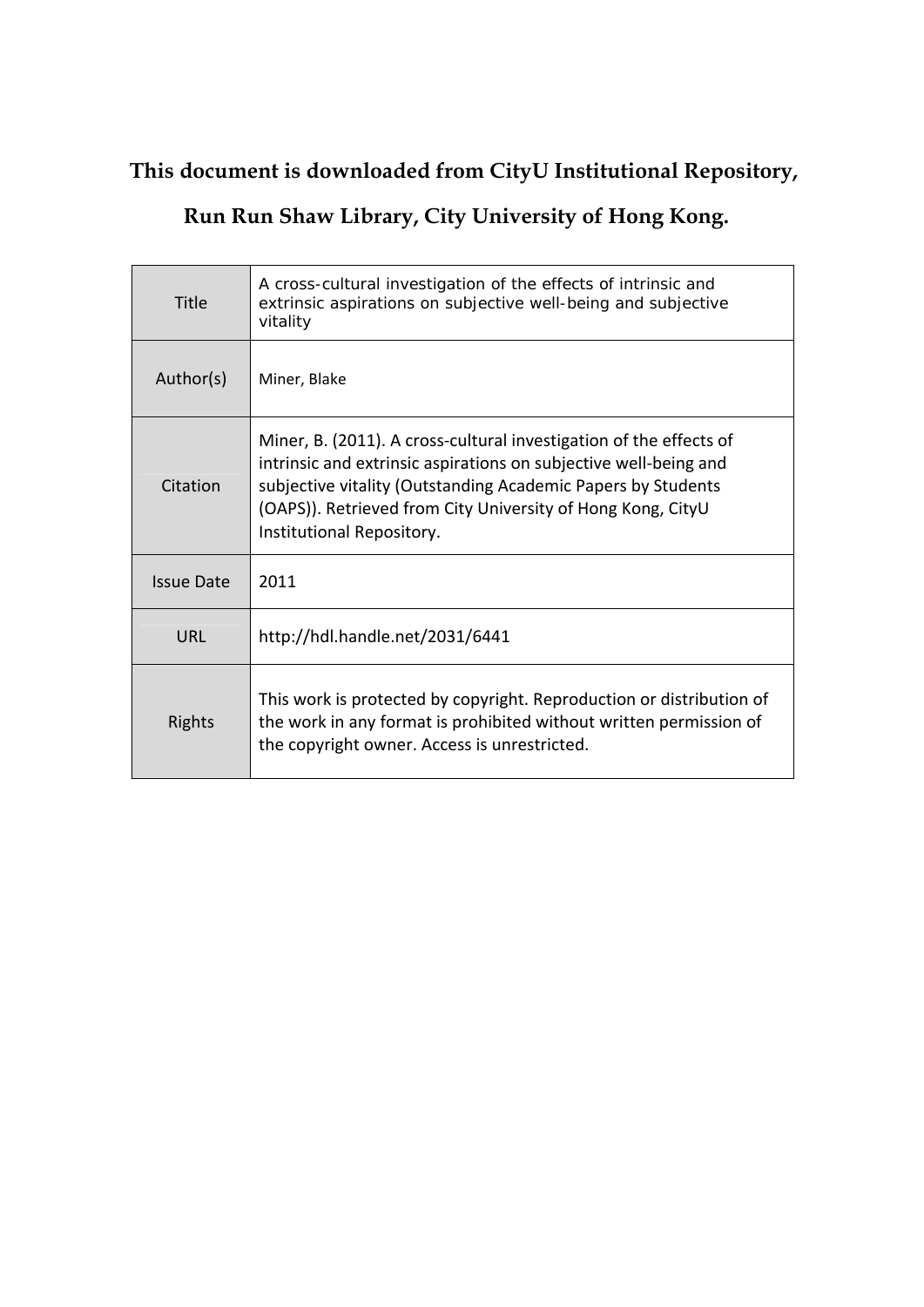# **A CROSS-CULTURAL INVESTIGATION OF THE EFFECTS OF INTRINSIC AND EXTRINSIC ASPIRATIONS ON SUBJECTIVE WELL-BEING AND SUBJECTIVE VITALITY**

BY

BLAKE MINER

A Thesis Submitted to the

City University of Hong Kong

in Partial Fulfillment of the Requirements for the Degree of

Master of Social Sciences in Applied Psychology

in the Department of Applied Social Studies

August, 2011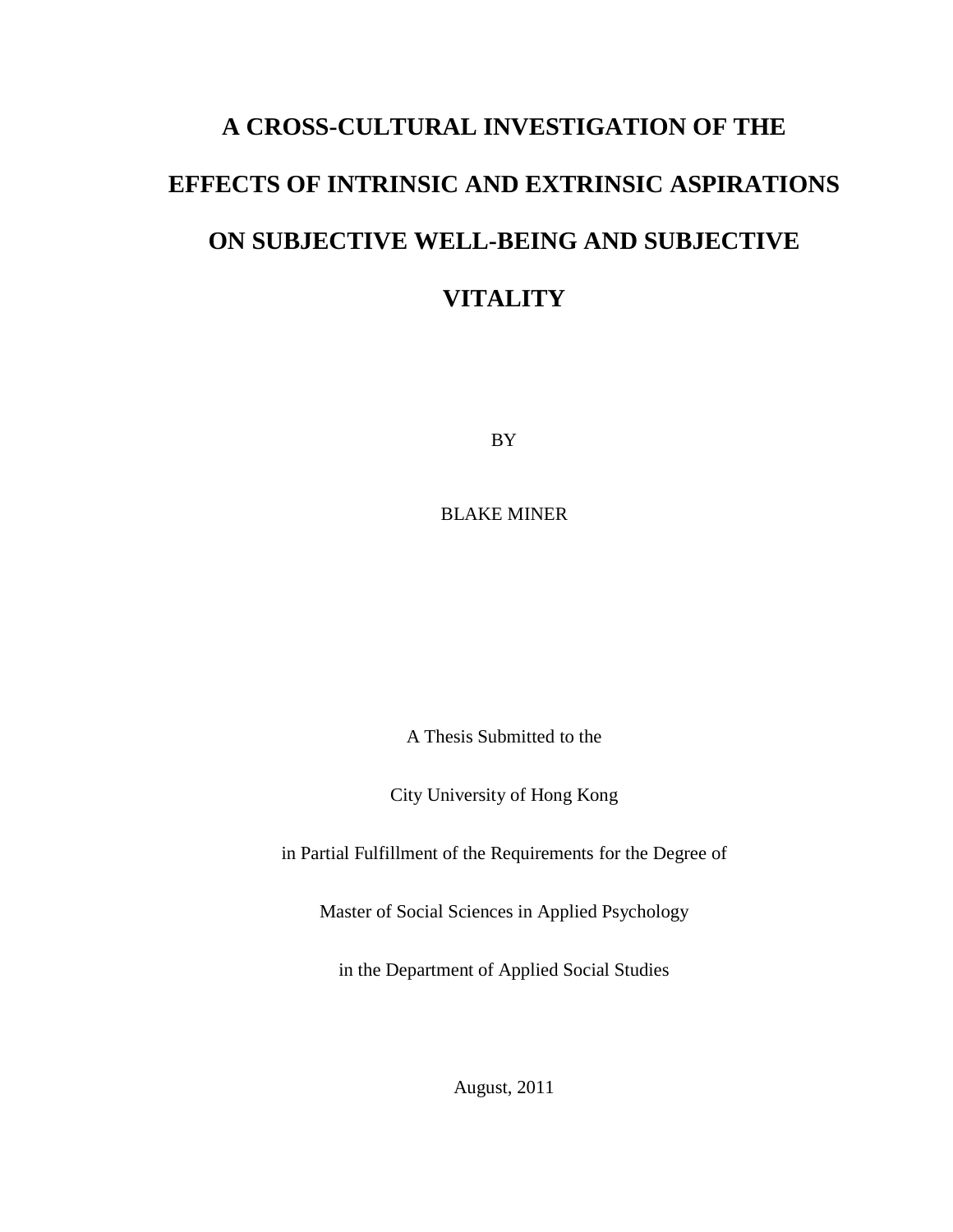#### **ABSTRACT**

**Objectives:** The present study aimed to investigate the predicting effect of an individual's type of aspirations on positive and negative affect as well as subjective vitality in a convenience sample of Hong Kong and Canadian individuals. Few studies to date have investigated the effects that one's aspirations have on both subjective wellbeing and subjective vitality, and no prior research in this area has been conducted in the Hong Kong context. Cross-cultural differences in types of aspirations and their effects on well-being and subjective vitality were examined. **Methods:** 150 Hong Kong Chinese and 150 Canadian participants were recruited for the study. Participants filled out a questionnaire consisting of items from the Aspirations Index, International Positive and Negative Affect Schedule Short Form, and Subjective Vitality Scale. **Results:** Canadians had higher mean levels of intrinsic aspirations and Hong Kong Chinese participants had higher mean levels of extrinsic aspirations. The effects that intrinsic and extrinsic aspirations had on an individual's well-being and subjective vitality were also found to differ between cultures. **Conclusion:** Possible explanations for the results were discussed, and the findings may have been due in part to the different emphasis the respective cultures place on certain values. Suggestions for future studies and implications were also outlined.

**Keywords:** Subjective vitality; Positive affect; Negative affect; Subjective well-being; Intrinsic aspirations; Extrinsic aspirations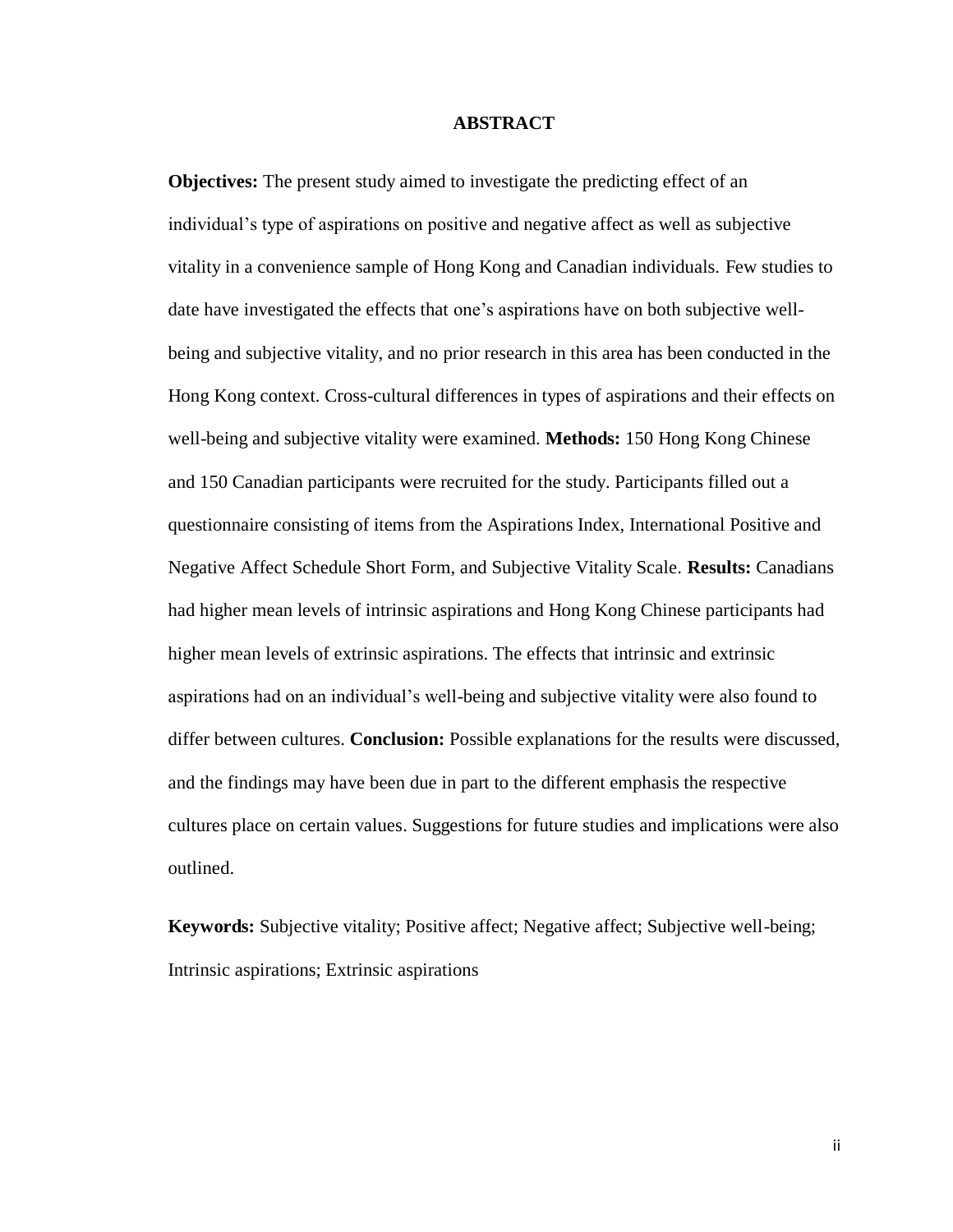## **TABLE OF CONTENTS**

## **Page Number**

## **CHAPTER ONE: INTRODUCTION**

| 1.1  |                                                                           |
|------|---------------------------------------------------------------------------|
| 1.2  |                                                                           |
|      | 1.2.1                                                                     |
| 1.3  |                                                                           |
|      | 1.3.1                                                                     |
|      | 1.3.2                                                                     |
| 1.4  |                                                                           |
| 1.5  |                                                                           |
| 1.6  |                                                                           |
| 1.7  | Intrinsic and Extrinsic Goals and their Effect on Well-Being11            |
| 1.8  | Subjective Well-being and its Relation to Subjective Vitality13           |
| 1.9  | Intrinsic and Extrinsic Goals and their Relation to Subjective Vitality14 |
| 1.10 |                                                                           |
|      |                                                                           |
|      | 1.10.2 Additional Exploratory Research Questions16                        |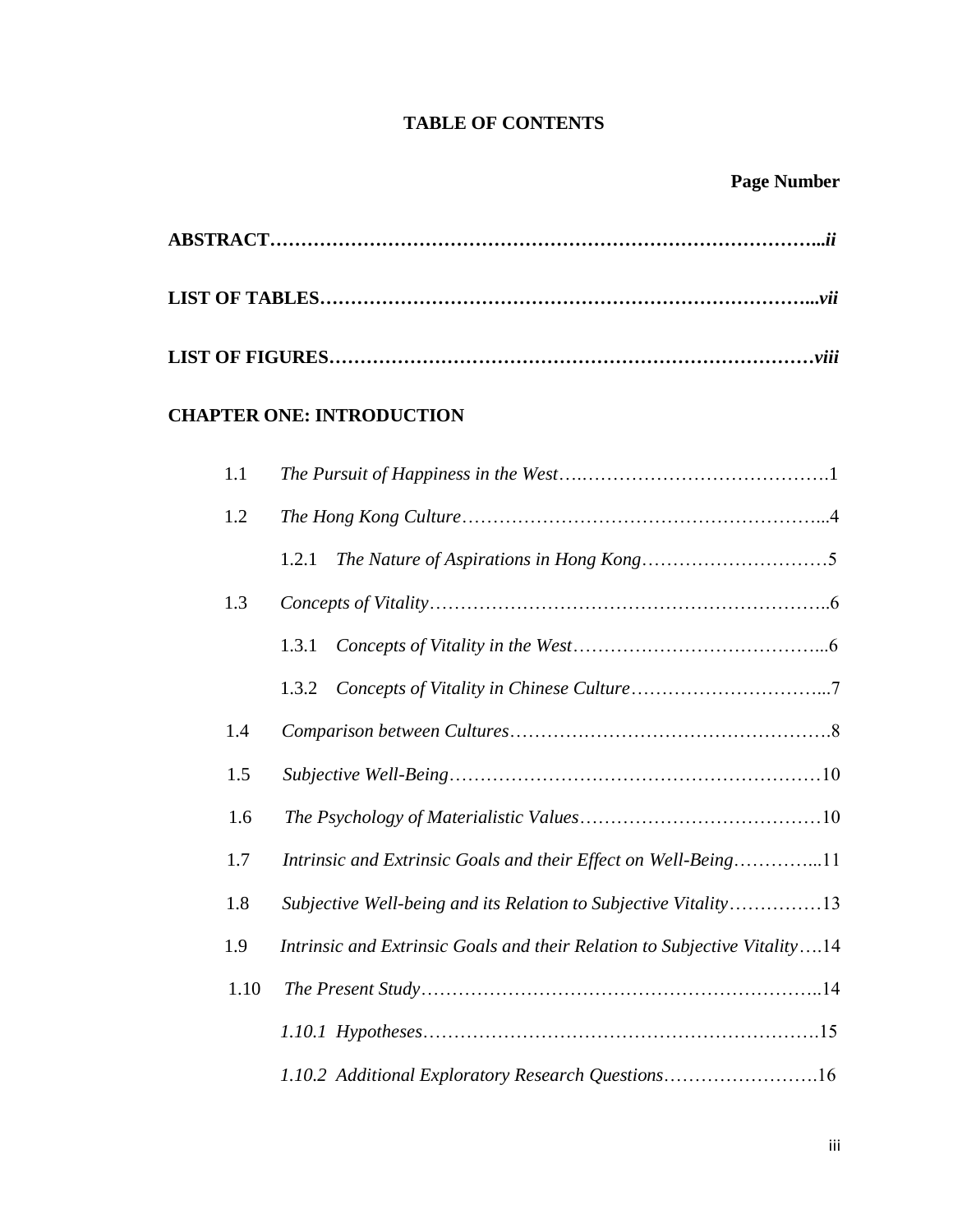## **CHAPTER TWO: METHODOLOGY**

## **CHAPTER THREE: RESULTS**

| 3.1 |                                                                        |  |
|-----|------------------------------------------------------------------------|--|
|     | 3.1.1                                                                  |  |
|     | 3.1.2                                                                  |  |
|     | 3.1.3                                                                  |  |
| 3.2 |                                                                        |  |
|     | 3.2.1                                                                  |  |
|     | Inter-Correlation of Variables across Nationalities25<br>3.2.2         |  |
|     | 3.2.3                                                                  |  |
| 3.3 | Intrinsic and Extrinsic Aspirations as Predictors of Positive Affect28 |  |
|     | 3.3.1                                                                  |  |
|     | 3.3.2                                                                  |  |
| 3.4 | Intrinsic and Extrinsic Aspirations as Predictors of Negative Affect29 |  |
|     | 3.4.1                                                                  |  |
|     | 3.4.2                                                                  |  |
| 3.5 | Relationship between Types of Aspirations, Well-being, and Subjective  |  |
|     |                                                                        |  |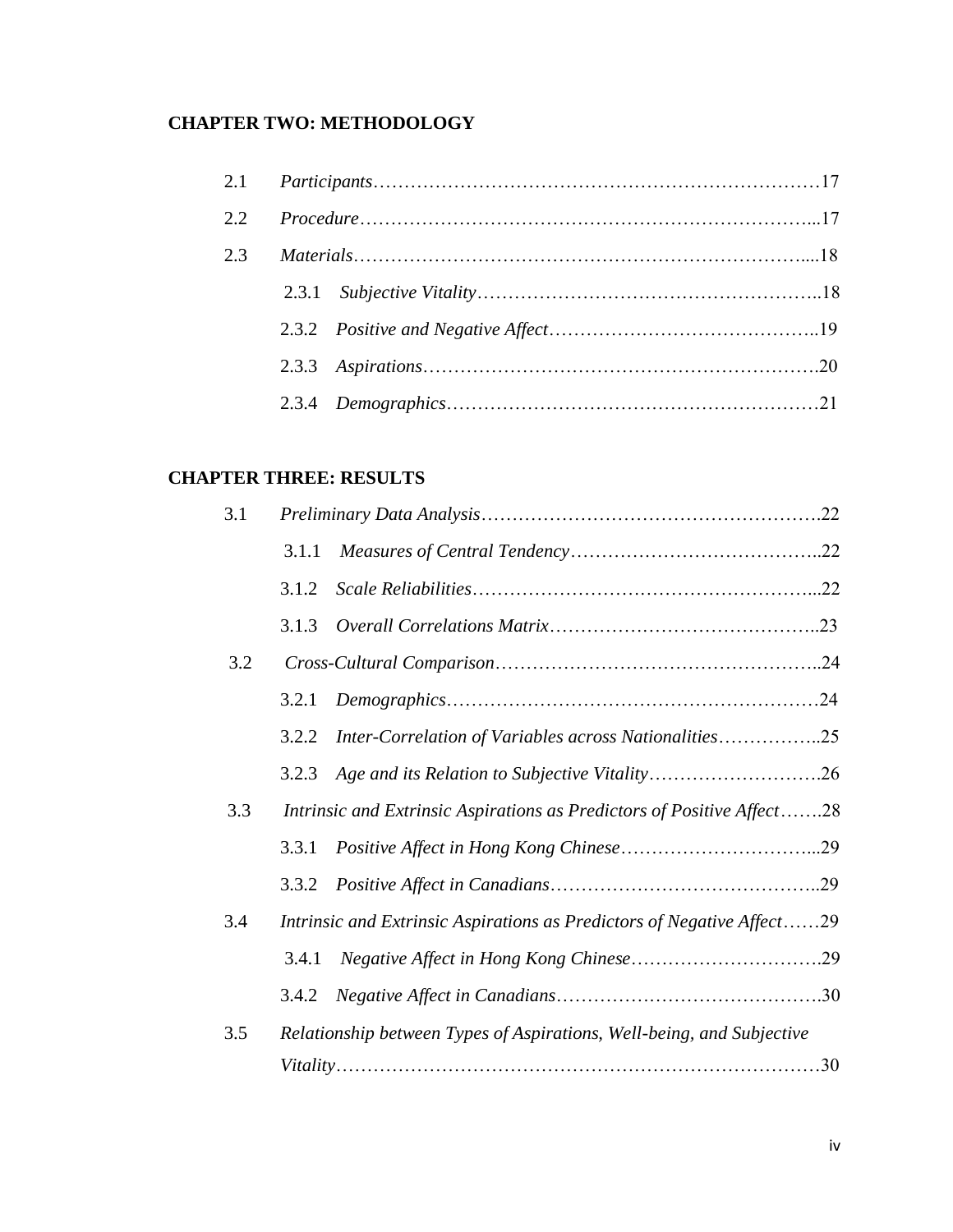|     | 3.5.1 | Subjective Vitality in Hong Kong Chinese31                                 |
|-----|-------|----------------------------------------------------------------------------|
|     | 3.5.2 |                                                                            |
| 3.6 |       |                                                                            |
| 3.7 |       | Measures of Central Tendency for Specific Aspirations33                    |
| 3.8 |       | Specific Aspirations as Predictors of Subjective Well-Being and Subjective |
|     |       |                                                                            |
|     | 3.8.1 | Specific Aspirations as Predictors of Subjective Well-being in             |
|     |       |                                                                            |
|     | 3.8.2 | Specific Aspirations as Predictors of Subjective Well-Being in             |
|     |       | 35                                                                         |
|     | 3.8.3 | Specific Aspirations as Predictors of Subjective Vitality in Hong          |
|     |       |                                                                            |
|     | 3.8.4 | Specific Aspirations as Predictors of Subjective Vitality in               |
|     |       |                                                                            |
| 3.9 |       |                                                                            |

## **CHAPTER FOUR: DISCUSSION AND CONCLUSIONS**

| 4.1 | Types of Aspirations in Hong Kong Chinese and Canadian                 |     |  |  |
|-----|------------------------------------------------------------------------|-----|--|--|
|     |                                                                        |     |  |  |
| 4.2 | Subjective Well-Being and Subjective Vitality in Hong Kong Chinese and |     |  |  |
|     |                                                                        |     |  |  |
|     | 4.2.1                                                                  |     |  |  |
| 4.3 | Relationship between Intrinsic and Extrinsic Goals and Positive        |     |  |  |
|     |                                                                        |     |  |  |
| 4.4 | Relationship between Intrinsic and Extrinsic Goals and Negative        |     |  |  |
|     |                                                                        | .43 |  |  |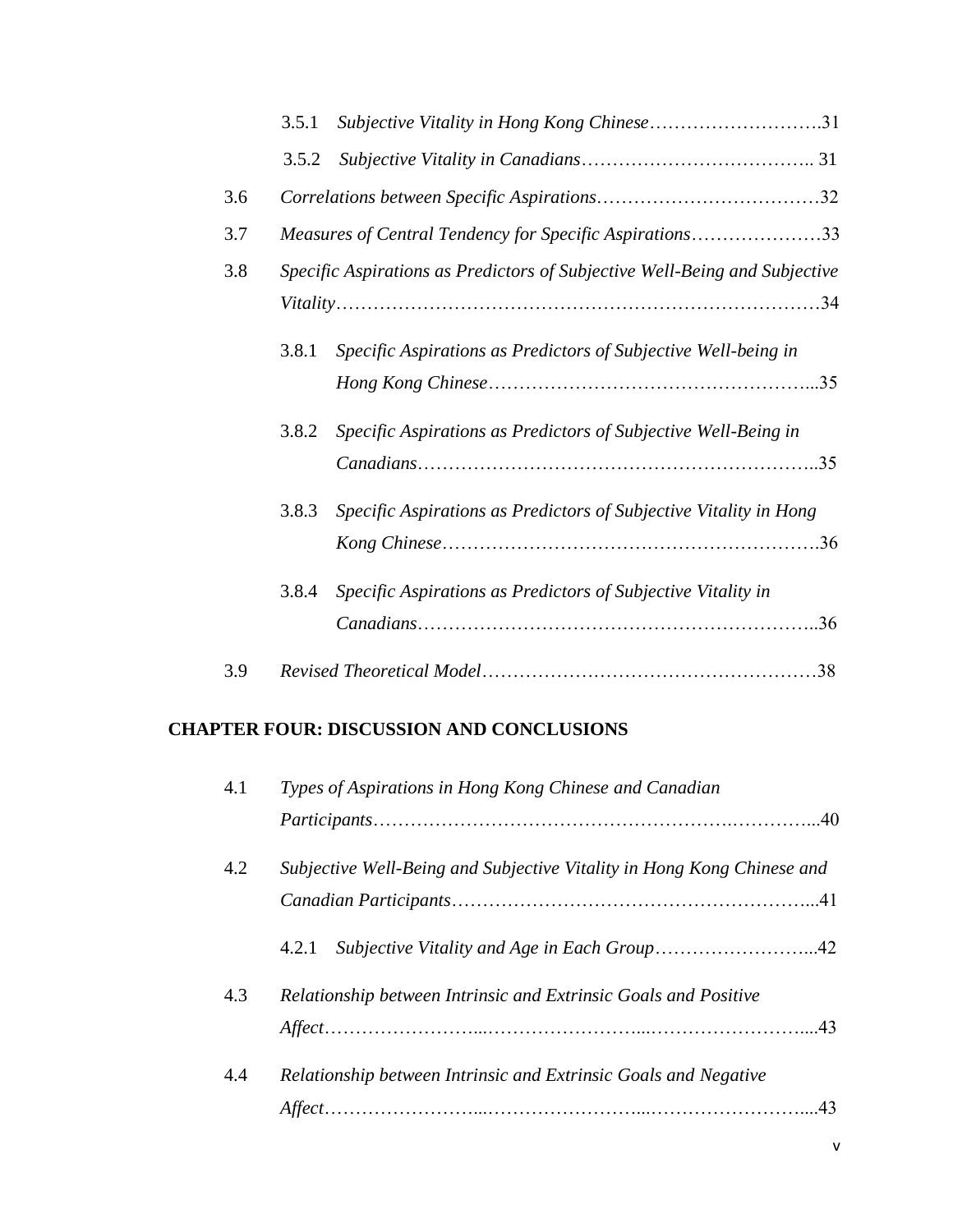| 4.5  | Relationship between Positive and Negative Affect and Subjective          |
|------|---------------------------------------------------------------------------|
|      |                                                                           |
| 4.6  | Relationship between Intrinsic and Extrinsic Goals and Subjective         |
|      |                                                                           |
| 4.7  | Directional Predictions of the Theoretical Model of Subjective Vitality45 |
| 4.8  | Specific Aspirations of Hong Kong Chinese and Canadian                    |
|      |                                                                           |
|      | Specific Aspirations and their Relation to Subjective Well-Being<br>4.8.1 |
|      |                                                                           |
| 4.9  |                                                                           |
| 4.10 | Implications and Recommendations for Future Study52                       |
| 4.11 |                                                                           |
|      |                                                                           |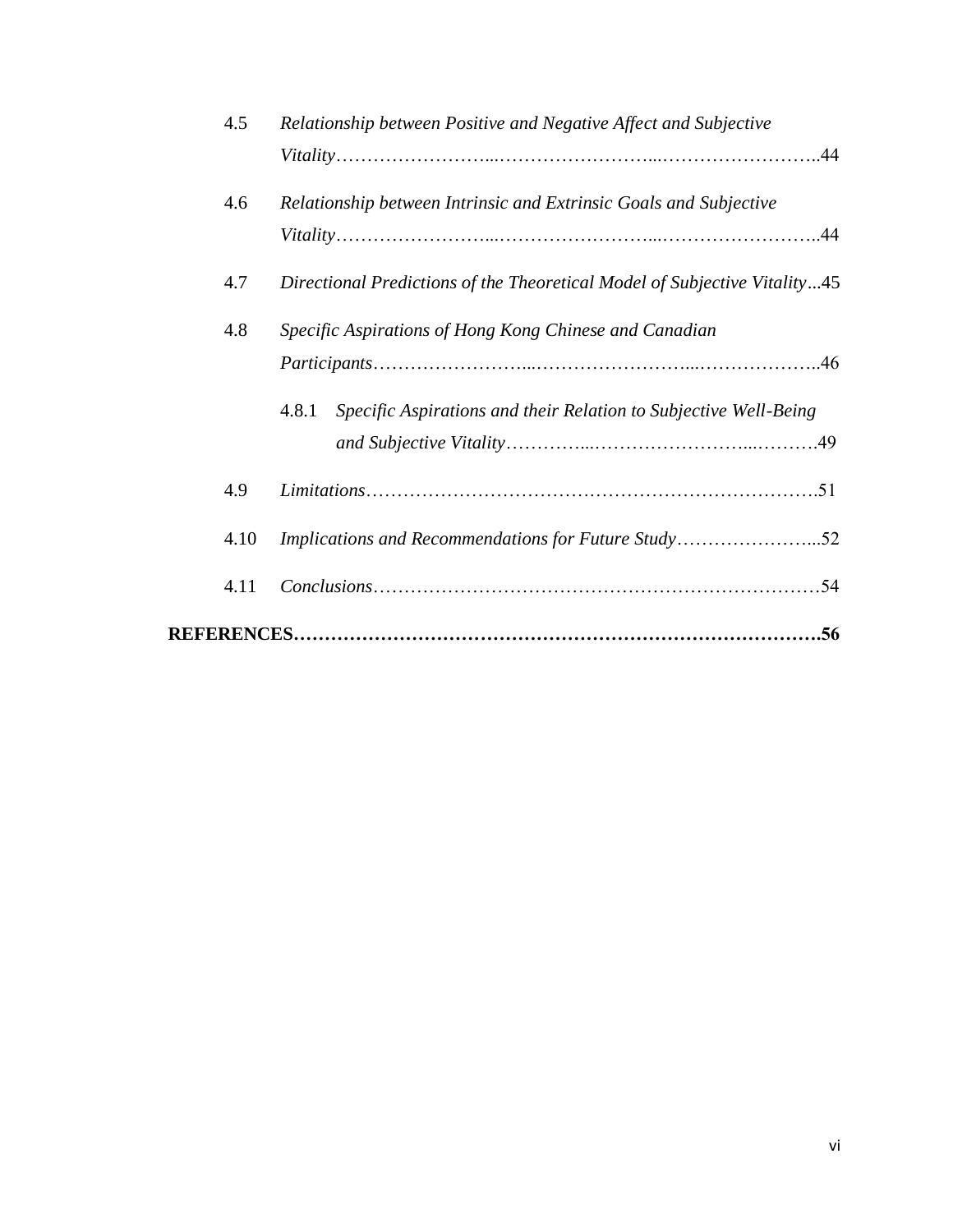## **LIST OF TABLES**

| Table 1 | Measures of Central Tendency, Reliability, and Sample Items                  |
|---------|------------------------------------------------------------------------------|
|         |                                                                              |
| Table 2 | Correlation Analysis Results in the Present Study24                          |
| Table 3 |                                                                              |
| Table 4 | Correlation Matrices of Hong Kong Chinese and Canadian                       |
|         |                                                                              |
| Table 5 | Variable Means, Standard Deviations, and t-values by Nationality27           |
| Table 6 | Summary of Standardized Beta Coefficients by Nationality32                   |
| Table 7 | Correlation Matrices of Hong Kong Chinese and Canadian Participants'         |
|         |                                                                              |
| Table 8 | Means, Standard Deviations, and <i>t</i> -test Comparisons of Aspirations by |
|         |                                                                              |
| Table 9 | Summary of Standardized Beta Coefficients of Specific Aspirations as         |
|         | Predictors in Hong Kong Chinese and Canadians37                              |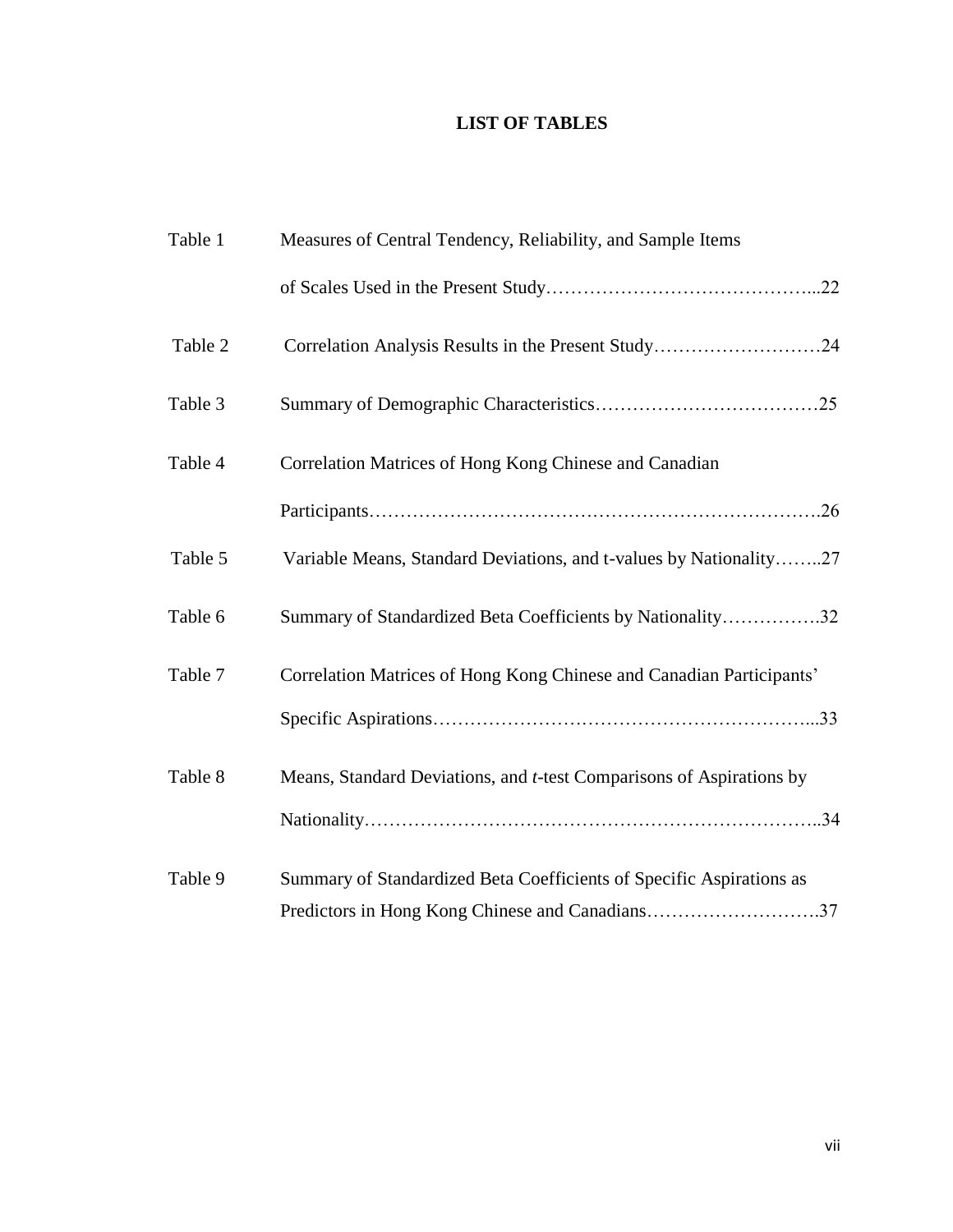## **LIST OF FIGURES**

| Figure 1 |                                                                   |  |
|----------|-------------------------------------------------------------------|--|
| Figure 2 |                                                                   |  |
| Figure 3 | The Resultant Model of Subjective Vitality with Standardized Beta |  |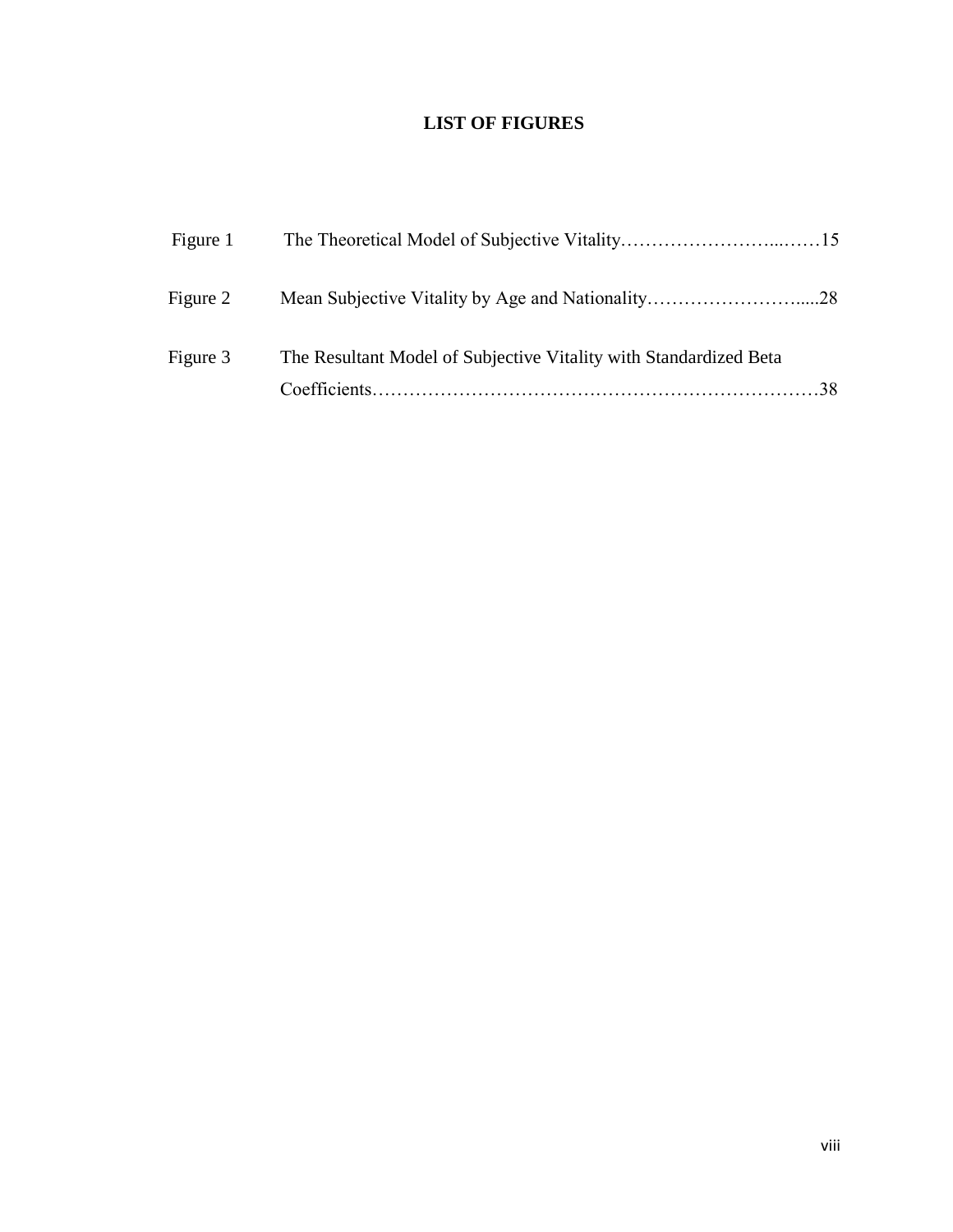#### **CHAPTER ONE: INTRODUCTION**

#### *1.1 The Pursuit of Happiness in the West*

We have all heard the age old question "can money buy happiness?" Folk wisdom would tell us that money cannot buy happiness, but such an answer may leave a curious individual unsatisfied. However, progress in the development of theoretical constructs as well as advancements in psychological research methods have allowed psychologists to examine how an individual's goals, values, and personal motives are affecting their experience of well-being (Emmons, 1986; Sheldon & Kasser, 1995). Therefore, such inquiries about happiness can now be empirically tested, and more specific questions related to one's aspirations can be investigated. For instance, how does striving for money or other extrinsic goals affect our emotions and well-being? How exactly do such goals affect our passion and zest for everyday life, or the energy we have to carry out our daily activities and routines? On top of all this, questions regarding the universality of such beliefs have only begun to be explored. How, for example, are individuals from different cultures affected by their desires to get rich, become famous, or impress others?

Perhaps to research the answers to such questions, one may wish start by focusing on North America specifically. After all, money, fame, and good looks lie at the heart of popular North American culture and are often used as displays of an indication of one's level of success in life (Ryan, 1993). Achieving the 'American dream' depends, at its core, on financial success, and many of the values inherent in modern society in the West indicate that the accumulation of wealth is a necessary precondition to happiness (Derber,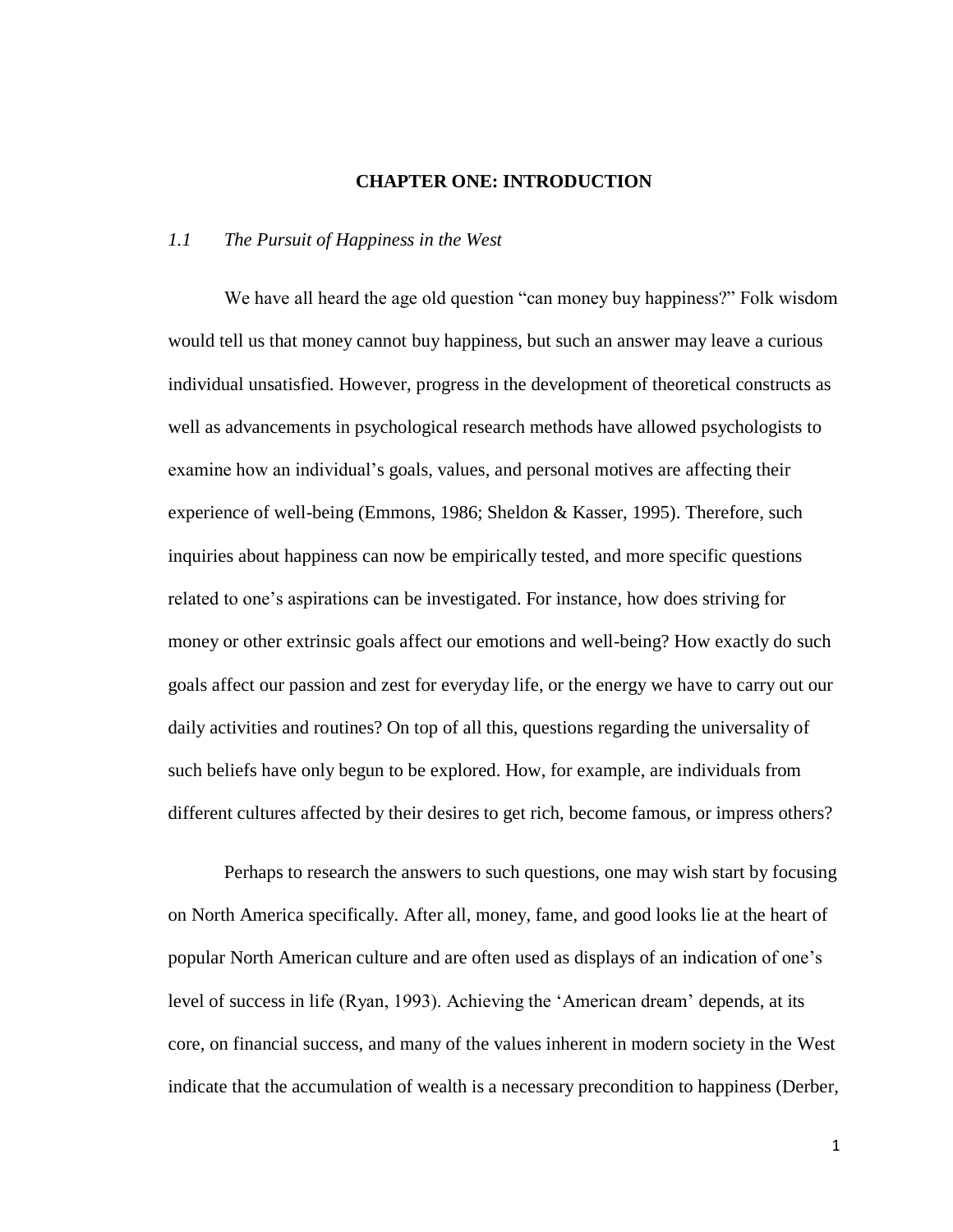1979). For example, compared to individuals from Hong Kong, Canadians were found to hold stronger beliefs about possession-defined success and the pursuit of happiness through the accumulation of goods (Ang, 2000). Furthermore, surveys conducted in the United States show that, despite an increase in mean income over the past 60 years, no increase in happiness has resulted over the same time period (Layard, 2010). After rigorous controlling, one study even showed a negative correlation between subjective well-being and average income in each individual American state*,* leading the researchers to hypothesize that higher wages were merely compensating for a lower quality of life and vice versa (Oswald & Wu, 2010). Several decades ago, Bandura (1979) emphasized that when striving for external rewards, feelings of self-efficacy should lead to better adjustment when the outcome in question is valued by the individual. Money certainly seems to be highly valued in North America. Why then does monetary success not seem to result in higher well-being?

Consumerism, which did not exist until the mid-eighteenth century, arose as a gradual shift from a trend of buying based on needs to a desire to purchase everincreasing amounts of possessions and services (Stearns, 2006). A new way of thinking has emerged since then. One now sees the accumulation of possessions as a way to express their personality, and the notion of 'consuming your way to happiness' has become seemingly widespread in the West, and increasingly in the East as well. As countries have become increasingly prosperous, significant advances have been made, and the import of goods from all over the globe has become possible. However, to the extent that individuals are purchasing goods in order to impress others and to feel important, such a way of being may actually detract from their happiness. Beneath much

2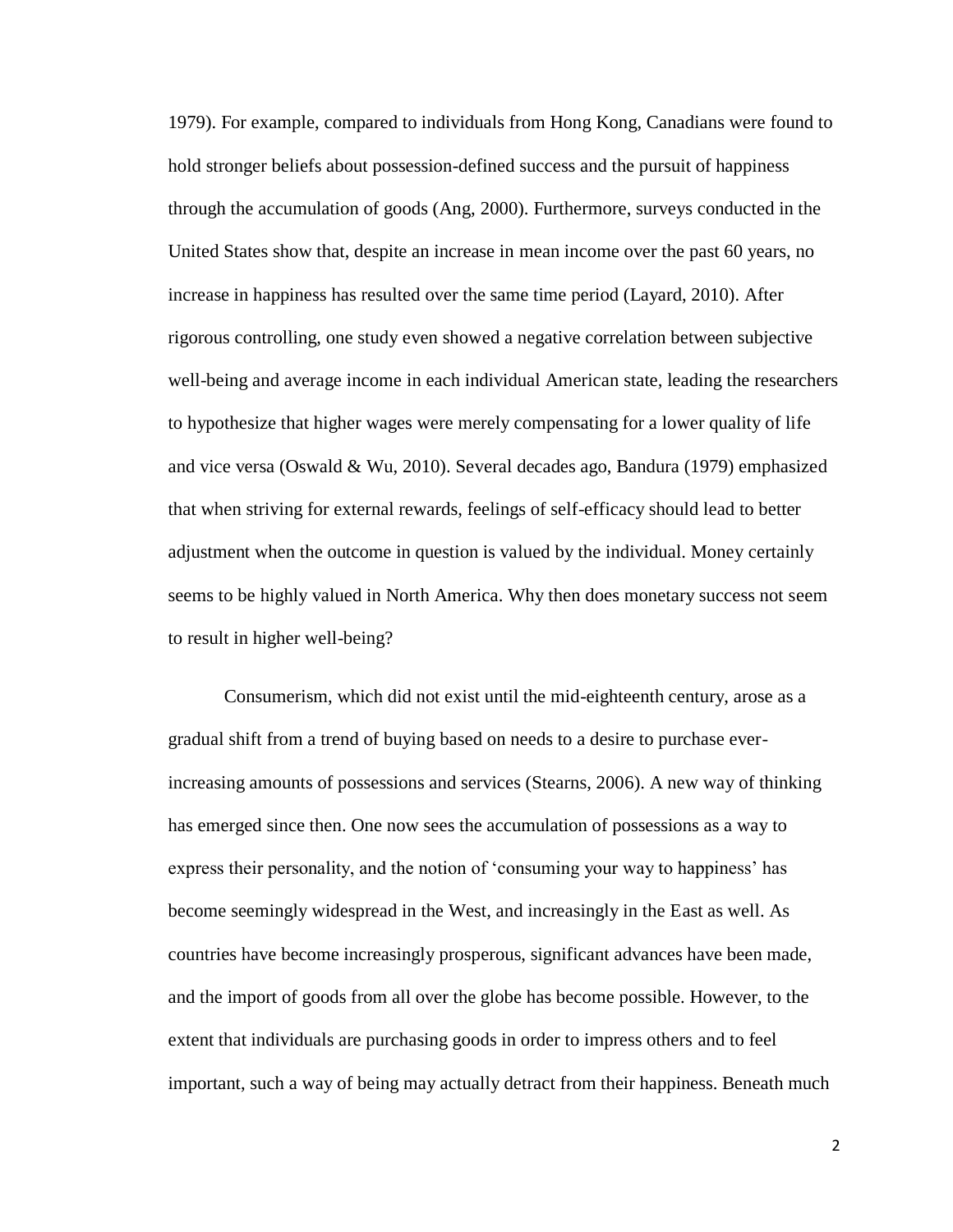of consumerism lies status-seeking behaviours and conspicuous consumption. When we make decisions about what to purchase in order to impress others, we essentially derive our sense of self-worth from how we're doing in relation to other people (Wong  $\&$ Ahuvia, 1998).

Maslow (1954) asserted that humans possess a drive toward growth and achievement of their full potential, and that an individual who is not self-actualizing is restless, uninspired, and discontent. However, he explained that strong external demands cause individuals to relinquish their own self-actualization in the pursuit of acceptance or outcomes from others (Maslow, 1956). Consequently, to the extent that financial success is representative of an external demand, chasing the American dream may actually detract from self-actualization potentials and render individuals uninspired and unhappy.

Modern psychological research has also discovered links between one's subjective sense of vitality, their level of well-being, and the aspirations they hold. Specifically, Ryan & Frederick (1997) reported associations between subjective vitality and self-actualization, self-esteem, and positive mental health. At the same time, they found that external motivations such as money and image were linked to various forms of psychological distress and to lower vitality. Subsequent research has shown that business students who believed that money, popularity, and the accumulation of material goods were of high importance were shown to report lower levels of vitality and happiness, and to have higher instances of psychological problems (Kasser & Ahuvia, 2002). However, very little research has aimed to discover the universality of the link between one's goals, well-being, and subjective vitality, and no studies to date have explored these factors in the Hong Kong context. The understanding of cultural differences in beliefs related to

3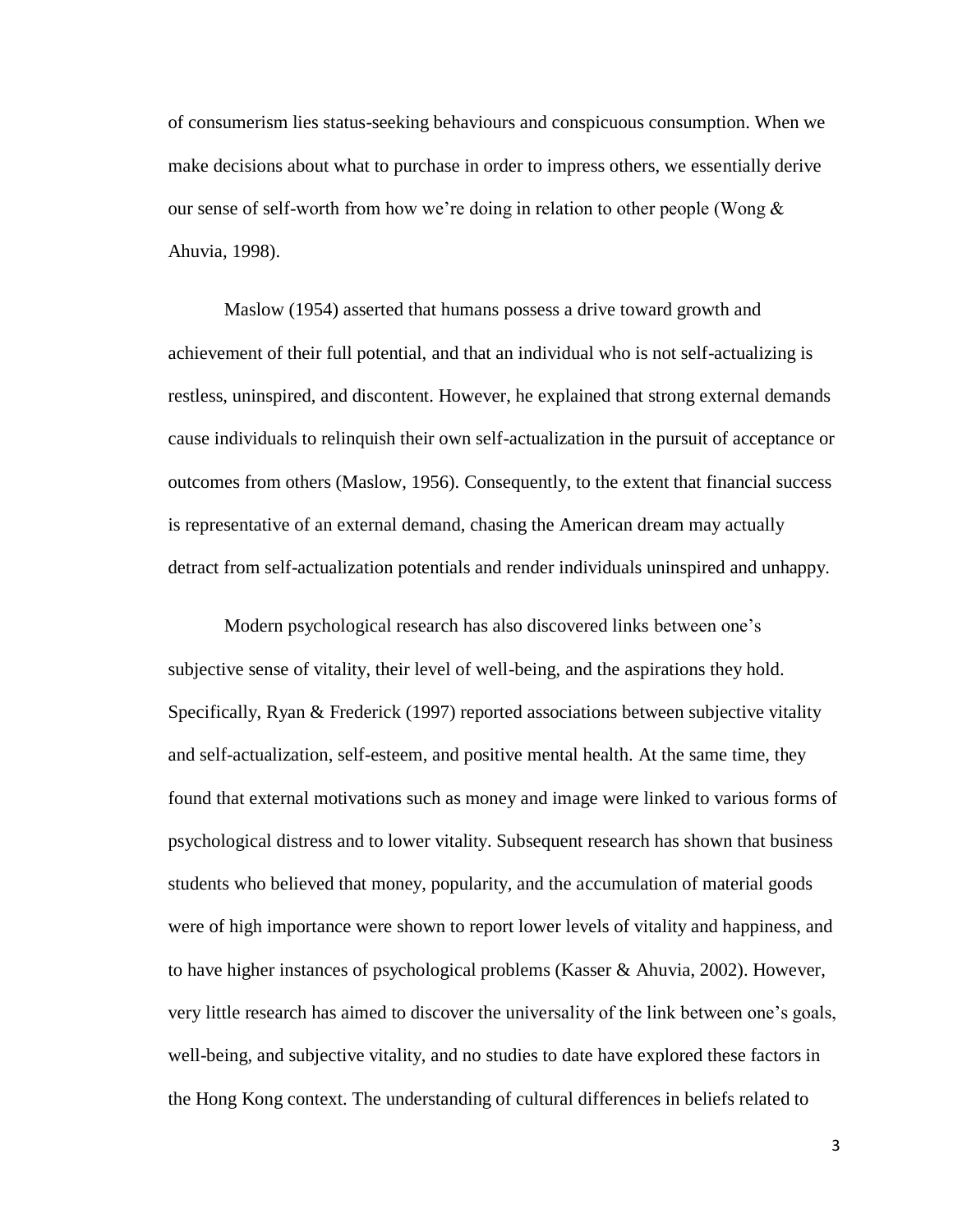wealth and other extrinsic and intrinsic motivations could lead to great insights regarding differing senses of purpose in life and the implications such beliefs have on experiences of well-being and overall passion and motivation for routine life.

Thus, the present study has several objectives. Firstly, it aims to compare the aspirations of individuals from an East Asian culture with those of individuals from a Western Anglo-Saxon culture. The East Asian culture will be represented by a sample from Hong Kong, a Special Administrative Region of China, while the Western Anglo-Saxon culture will be represented by individuals from Canada. As a second objective, the study will investigate whether holding intrinsic or extrinsic aspirations will lead to differential outcomes in subjective well-being, and ultimately, subjective vitality. Intrinsic aspirations refer to striving for self-actualization, the betterment of society, or secure relationships. Extrinsic aspirations, on the other hand, are goals such as the accumulation of wealth or goods or the desire to improve one's image. Differences between the two cultures will be explored in terms of the relationships between intrinsic and extrinsic aspirations, subjective vitality, and subjective well-being. Underlying reasons behind aspirations and group differences will also be discussed.

#### *1.2 The Hong Kong Culture*

Historically rooted in Confucianism, Hong Kong's culture at its heart emphasizes the importance of public face (Wong & Ahuvia, 1998). However, Hong Kong and other East Asian countries are at the same time becoming increasingly consumer-driven societies, and the East Asian region is on par to become the largest luxury goods market in the entire world (Wilson, 1994). With Hong Kong having the largest exposure to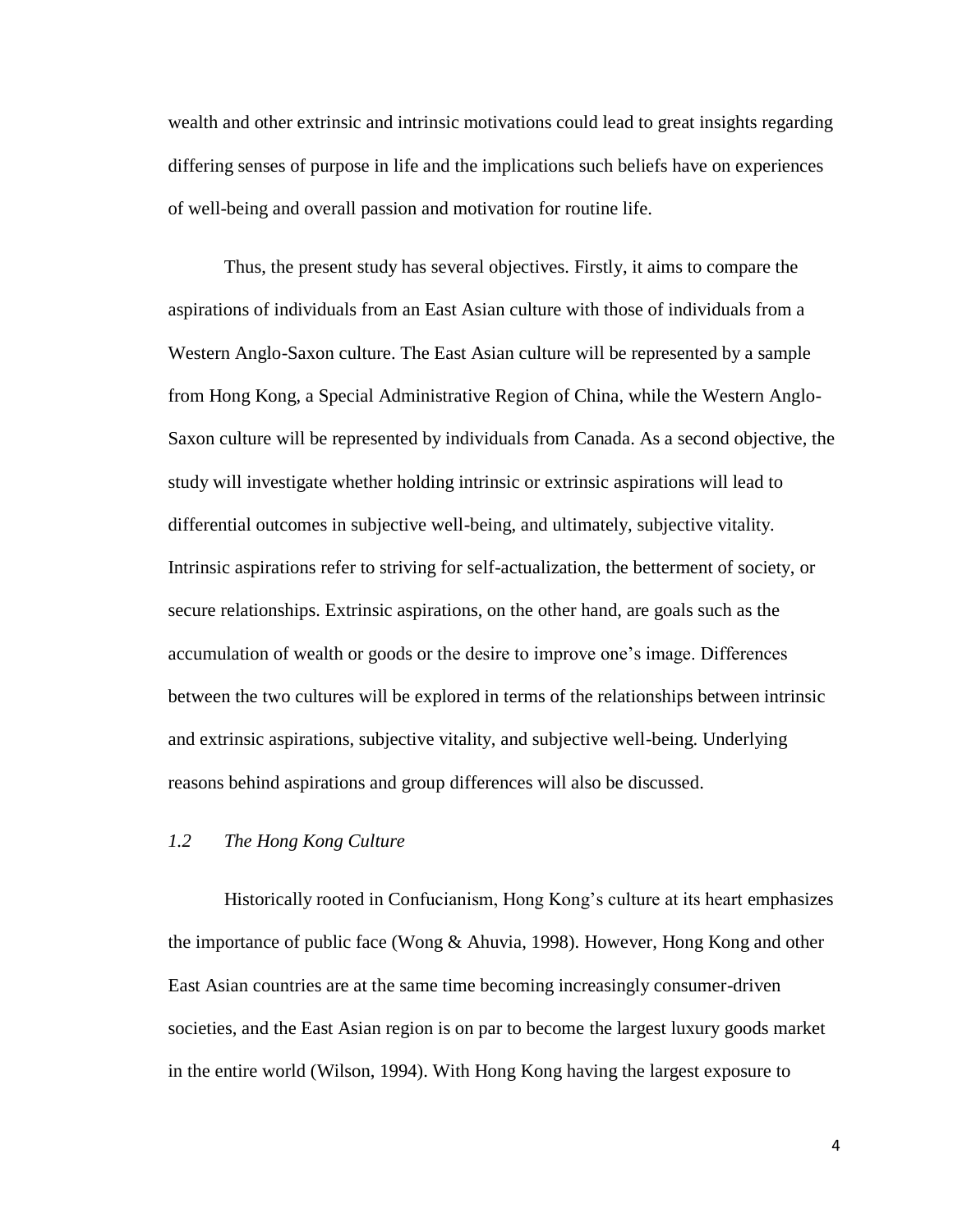Western culture among Asian societies (Wong & Ahuvia, 1998), it may be expected that it shares many of the same values as North American societies.

#### *1.2.1 The Nature of Aspirations in Hong Kong*

A significant concept in Confucian societies is that of *mien-tzu (*面子), or public face, which—when applied to materialism – can be seen as the striving for a socially desirable and ostentatious appearance (Hu, 1944). In Confucian cultures, there is a constant concern for *mien-tzu*, which affects all members of the larger social network in a mutually coercive manner (Yau, 1986). In Hong Kong in particular, the desire for *mientzu* combined with the shortage of resources and prospects in such a geographically confined area, leads to overconsumption by the most affluent individuals. This overconsumption subsequently raises the standard for those of lesser economical means, who work harder to achieve an increasingly higher standard of living and to fit in with society (Zheng, 1992).

Furthermore, Hong Kong was found to have higher levels of hedonic print advertising than the surrounding countries of Taiwan and Mainland China, which may be due to increased exposure to Western culture (Tse, Belk, & Zhou, 1989). Waters (1995) has also compared Hong Kong to America, arguing that individuals from each area are strongly concerned with becoming rich as quickly as possible and spending the money on material possessions.

Thus, on the surface level, Hong Kong residents seem to hold similar values to their Western counterparts. Many are subsequently under the assumption that the import of ‗Western goods' into Asian cities such as Hong Kong means that a Western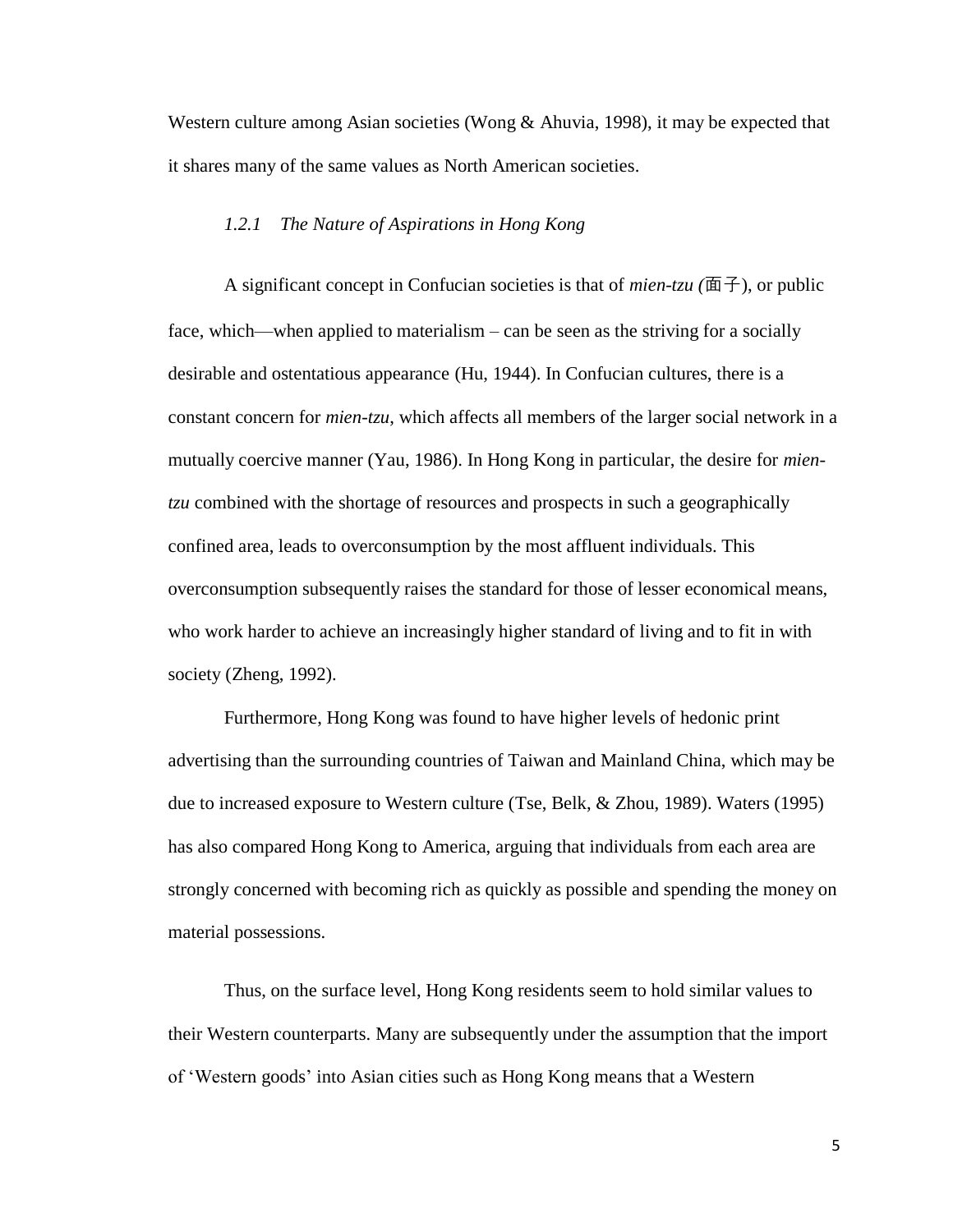materialistic view of the world has also been adopted in those areas (Brannen, 1992). However, the products may be purchased for different reasons (Wong & Ahuvia, 1998) or their meanings may be different (Brannen, 1996) in each respective culture.

However, as previously discussed, there is significant value placed on public face in Confucian culture. Redding and Ng (1989) even argued that much of an individual's behaviour in Confucian societies can be traced back to the desire to maintain face. Thus, as Wong and Ahuvia (1998) explained, such individuals are motivated to maintain their status in society, and therefore are highly conscious of how others perceive them. However, modesty is also highly valued in traditional Confucian cultures. How then does the concept of *mien-tzu* when applied to consumption fit in? The notion seems overly pretentious to be compatible with values such as humility. Tu (1992) explains how formerly conservative regions in Southeast Asia have transformed into capitalist economies, and how this change has resulted in traditional Confucian values such as humility being superseded by a progressively increasing focus on success and financial achievement.

#### *1.3 Concepts of Vitality*

#### *1.3.1 Concepts of Vitality in the West*

Western psychological concepts of vitality date back to Freud, who postulated that Eros, an innate drive for reproduction, was a limited source of energy within each of us (Cervone & Pervin, 2008). A contemporary instrument called the Profile of Mood States (POMS), a measure of transient moods, contains a factor called vigor-activity which is a positive mood state representative of a feeling of aliveness or energy (McNair,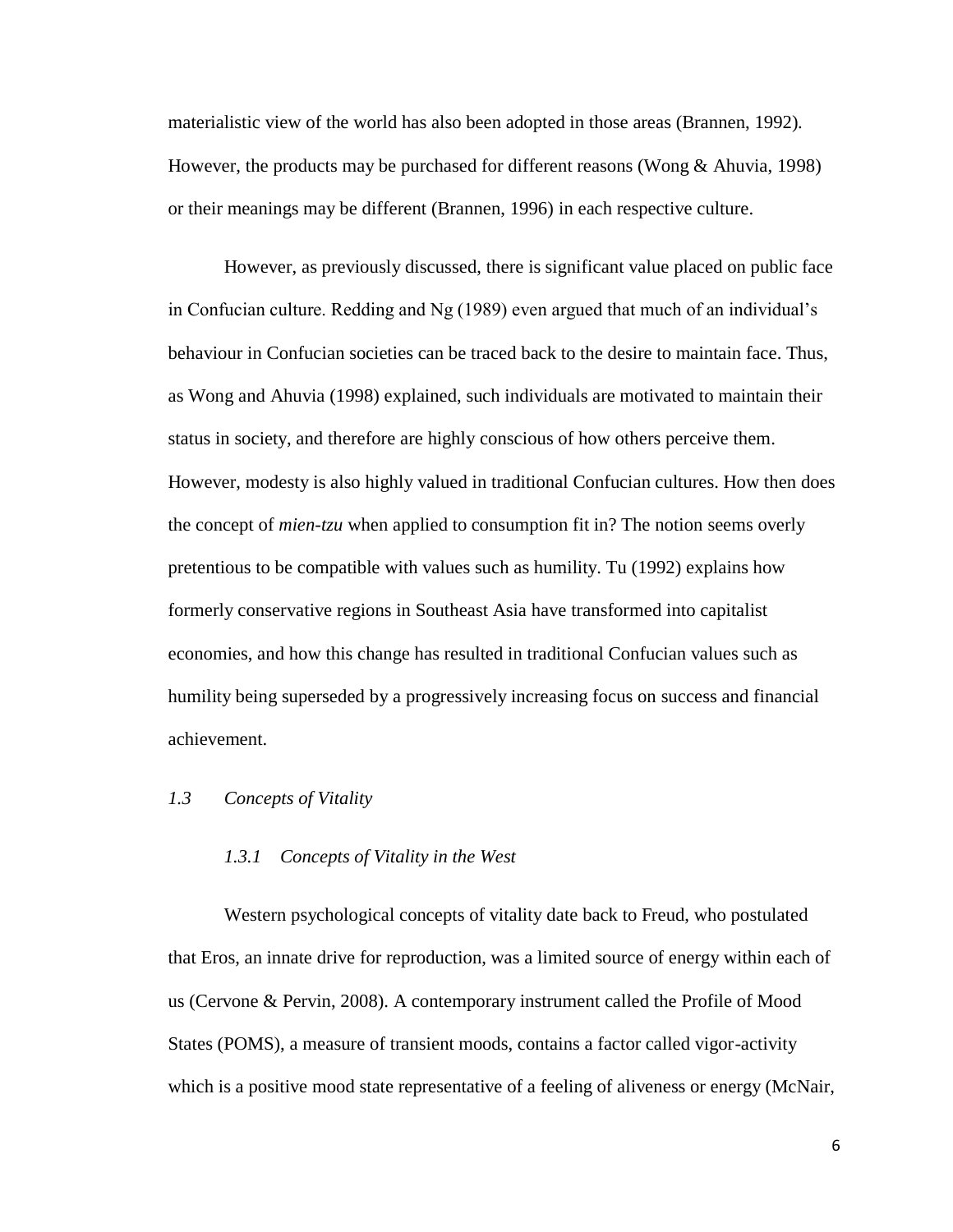Lorr, and Doppleman, 1971). In the literature, subjective vitality is proposed to be a reflection of organismic well-being that is related to psychology as well as physiology. However, other high-energy states such as anxiety, anger, or mania are unrelated to the concept of subjective vitality (Ryan & Frederick, 1997).

#### *1.3.2 Concepts of Vitality in Chinese Culture*

Concepts relating to vitality and energy have been an important part of history of Chinese culture for thousands of years. In Chinese schools of thought, *chi* or *qi* refers to a significant force of energy that flows in the body (Ragin, 2011). This energy force is seen as a source of life, inspiration, and direction (Jou, 1981). In ancient China, the Taoists used the concepts of *chi* and *jing* to refer to the feeling of having an abundance of mental energy within (Liao, 1990). Furthermore, numerous health practices in Traditional Chinese Medicine including herbal therapies, acupuncture, and massage therapy aim to reestablish balances of energy within the body in order to restore an individual's health. In each of the concepts, the holistic view of maintaining a proper balance of energy within the body is a central belief relating to well-being (Chen, 2001).

Since many individuals in Hong Kong are users of Traditional Chinese Medicine as a supplement to Western medicine (Lam, 2001), it's expected that the Hong Kong participants will share many of the same concepts of vitality and subjective well-being as the Canadian participants. Even though the two groups may share surface-level differences in beliefs, at the root of both sets of beliefs are holistic views of medicine. In both Traditional Chinese Medicine and Western medicine, vitality is seen as a sign of a fully functioning individual, or the manifestation of physical and mental health.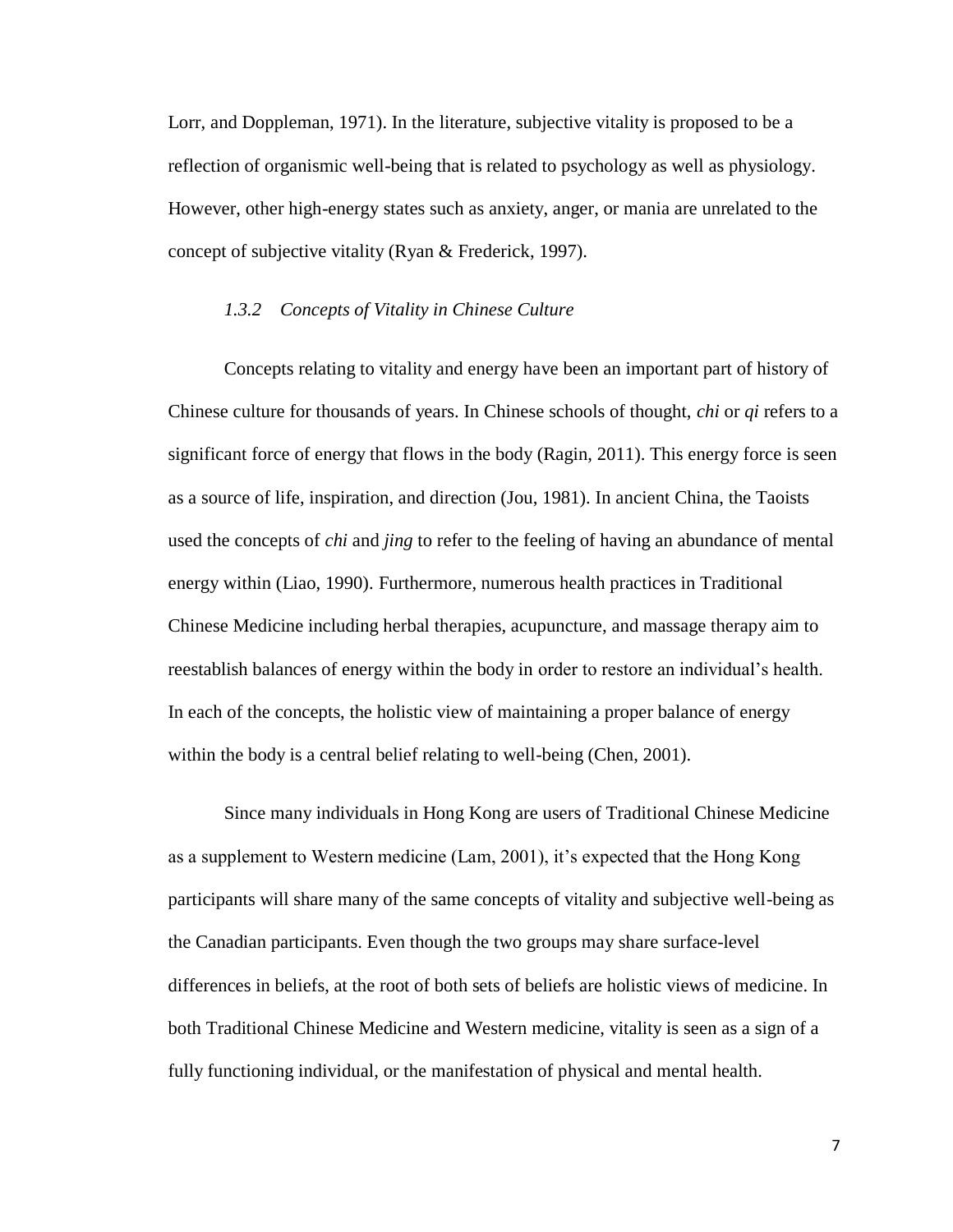#### *1.4 Comparison between Cultures*

At a superficial level, the 'Hong Kong dream' seems very similar to the American Dream of prosperity and material success; individuals from both Hong Kong and North America are seemingly striving for the same things in order to achieve happiness. Sachs (2003) examined the reliability of the Satisfaction with Life Scale (SWLS) in American, Mainland Chinese, Hong Kong, and Korean university students. It was determined that Hong Kong university students were, on average, more similar in life satisfaction to American students than their Mainland Chinese and Korean counterparts. However, Wong and Ahuvia (1998) argue that what are seemingly Western materialistic values in East Asian countries such as Hong Kong are actually a result of an interdependent selfconcept and are therefore not necessarily reflective of individual goals or traits. According to Markus and Kitayama (1991), Western cultures tend to construe the self as *independent* and emphasize independence and autonomous behaviour, while Eastern cultures construe the self as *interdependent*, incorporating in-group members and broader qualities of the social environment into the concept of self (see also Singelis, 1994; Trafimow, Triandis & Goto, 1991). These assertions have even been tested using brain imaging techniques. It has been found that the medial prefrontal cortex of the brain, which has developed specialized functions in social behaviour such as perceiving people and mental state attributions (Mitchell, Macrae, & Banaji, 2004), is used to represent both the self and one's mother in Chinese individuals but only the self in Westerners (Zhu, Zhang, Fan, & Han, 2007). Therefore, Westerners see themselves as distinct from others but there is an overlap between the representation of the self and significant others in the brains of Chinese individuals.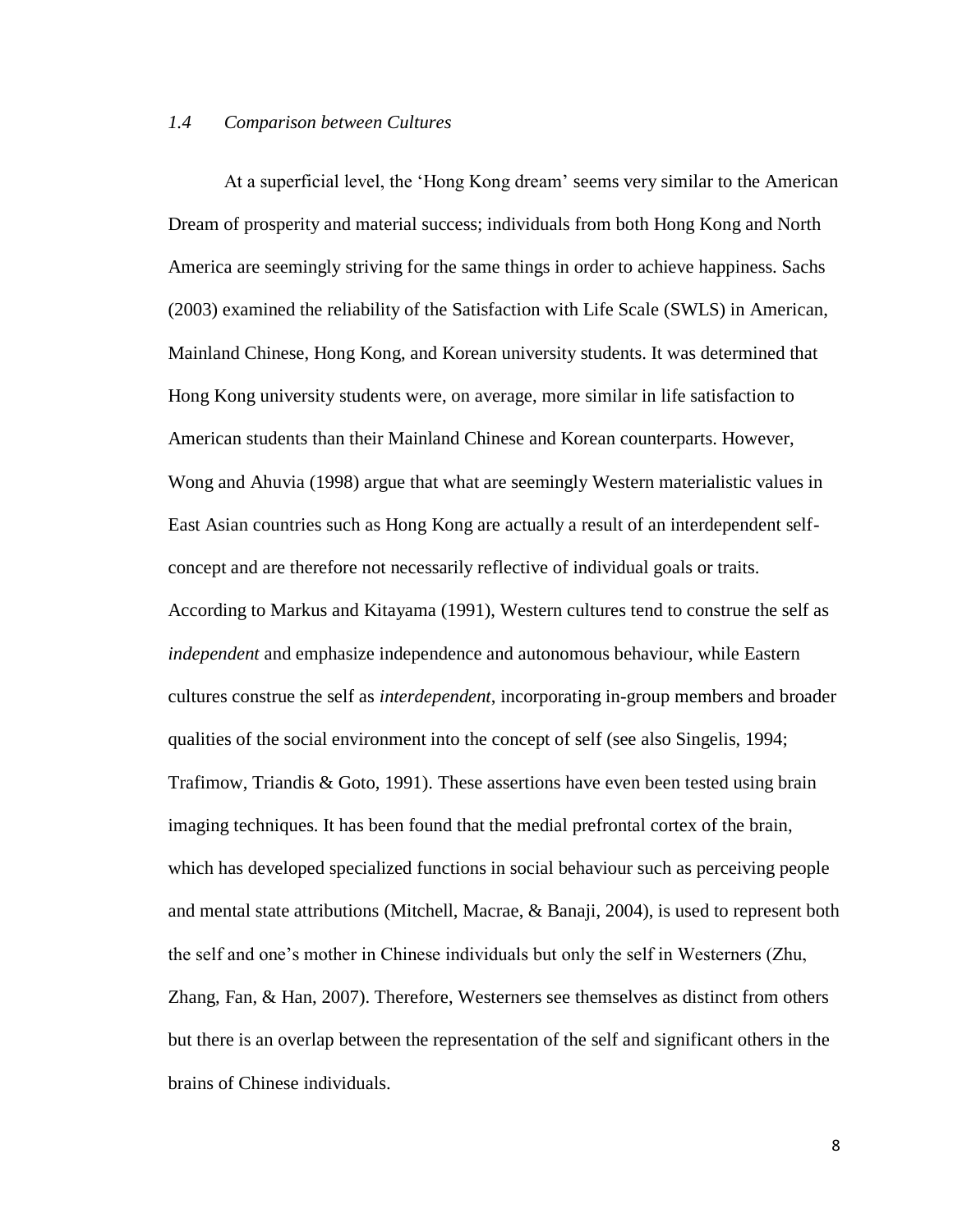Thus, because East Asian culture emphasizes the public, outer self, the group norms and goals promote the accumulation of observable public belongings since an individual may be acting to increase the perceived status of the family. In other words, in societies such as Hong Kong which are hierarchical, financially driven, and familyoriented, striving for wealth and possessions may actually be a result of the emphasis that the interdependent self-construal places on conformity to social norms (Wong & Ahuvia, 1998). One must live up to the expectations of society or else risk being looked down upon socially. Pressures such as these could have strong effects on an individual striving to maintain social face; one's image is largely linked to one's subjective well-being, and being unable to present oneself in a positive manner could have severe negative psychological implications.

In summary, though it seems Hong Kong Chinese and Western individuals are striving for extrinsic goals in a similar way, the reasons behind their goals differ in a fundamental way; Westerners may be pursuing money, fame, and image out of a desire for personal satisfaction, happiness, or autonomy, while individuals from Hong Kong have such aspirations as a result of a drive to maintain the image of their family or to live up to social norms. The present study aims to discover some of the implications that these differing drives have on subjective well-being and subjective vitality in each culture. However, without taking into account the reasoning behind striving for extrinsic goals, the present predicts that there will be no significant difference in the presence of extrinsic goals between Canadian and Hong Kong participants.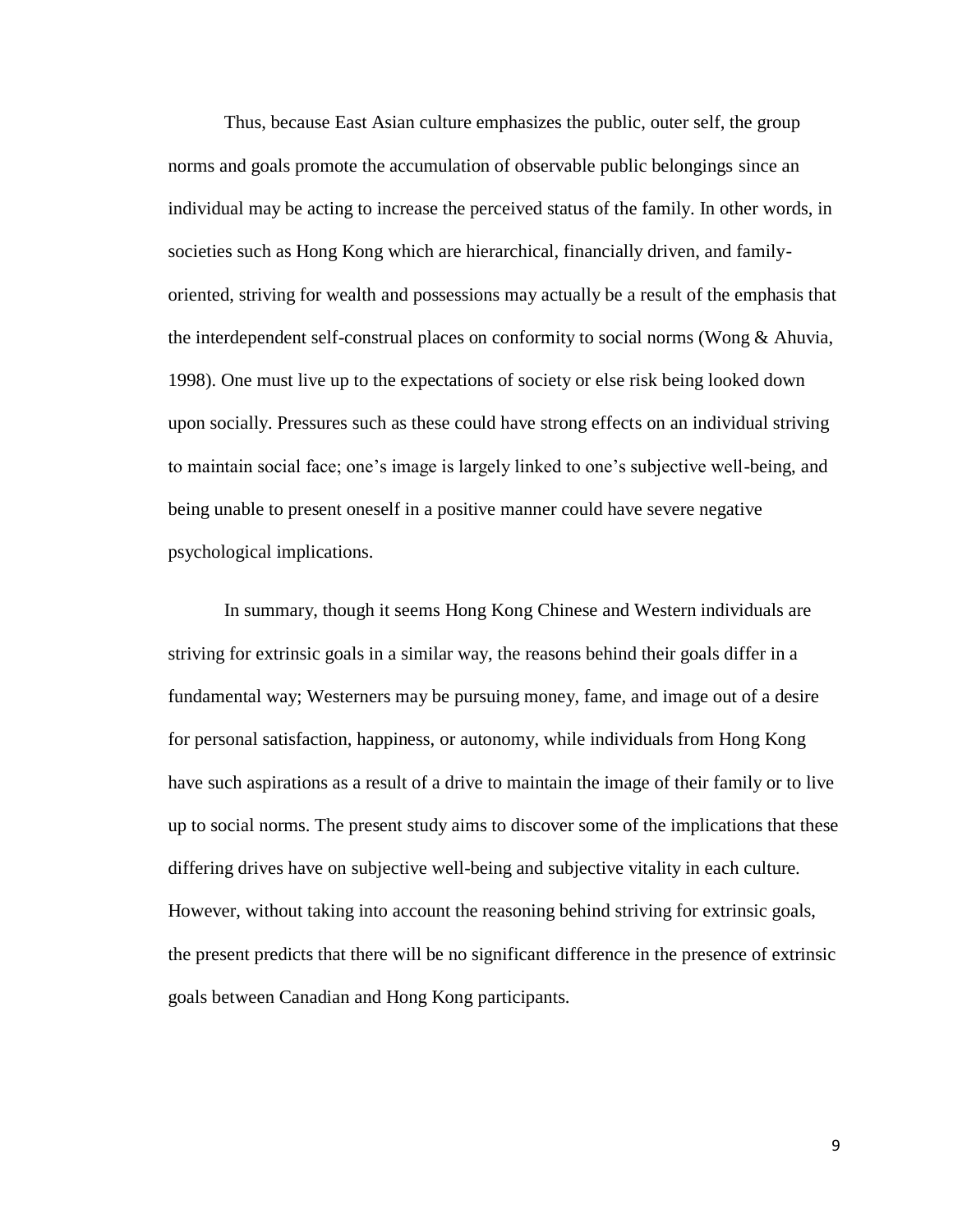#### *1.5 Subjective Well-Being*

For a large part of the past century, psychology's primary focus has been to alleviate psychological illness, and up until the past several decades, little research was being done to promote the importance of self-improvement and well-being. However, after a shift in focus toward prevention in the 1960s, recent research on well-being has been abundant (Ryan & Deci, 2001). The complication lies in the fact that different researchers conceptualize well-being in different manners. Yet two major perspectives have emerged which allow for empirical investigation into the construct of well-being. Although based on two distinct philosophies, the two approaches to well-being overlap one another considerably (Ryan & Deci, 2001). *Hedonic* or subjective well-being essentially equates well-being with pleasure or happiness (Kahneman, Diener, & Schwarz, 1999), while the *eudaimonic* approach (Waterman, 1993) equates it with being fully functioning (Ryff & Singer, 1998) or with self-actualization and the realization of one's true nature (Ryan & Deci, 2001). The present study takes a eudaimonic approach at the emotional level, using the presence of positive affect and the absence of negative affect as proxy measures for subjective well-being. In this manner, the definition of subjective well-being proposed by Argyle and Crossland (1987) and Diener (2000) is being used. That is, subjective well-being is an individual's cognitive and emotional appraisal of the conditions in their life.

#### *1.6 The Psychology of Materialistic Values*

The American Dream, and now seemingly the 'Hong Kong Dream', of striving for wealth and the accumulation of material goods – is it a healthy dream from a

10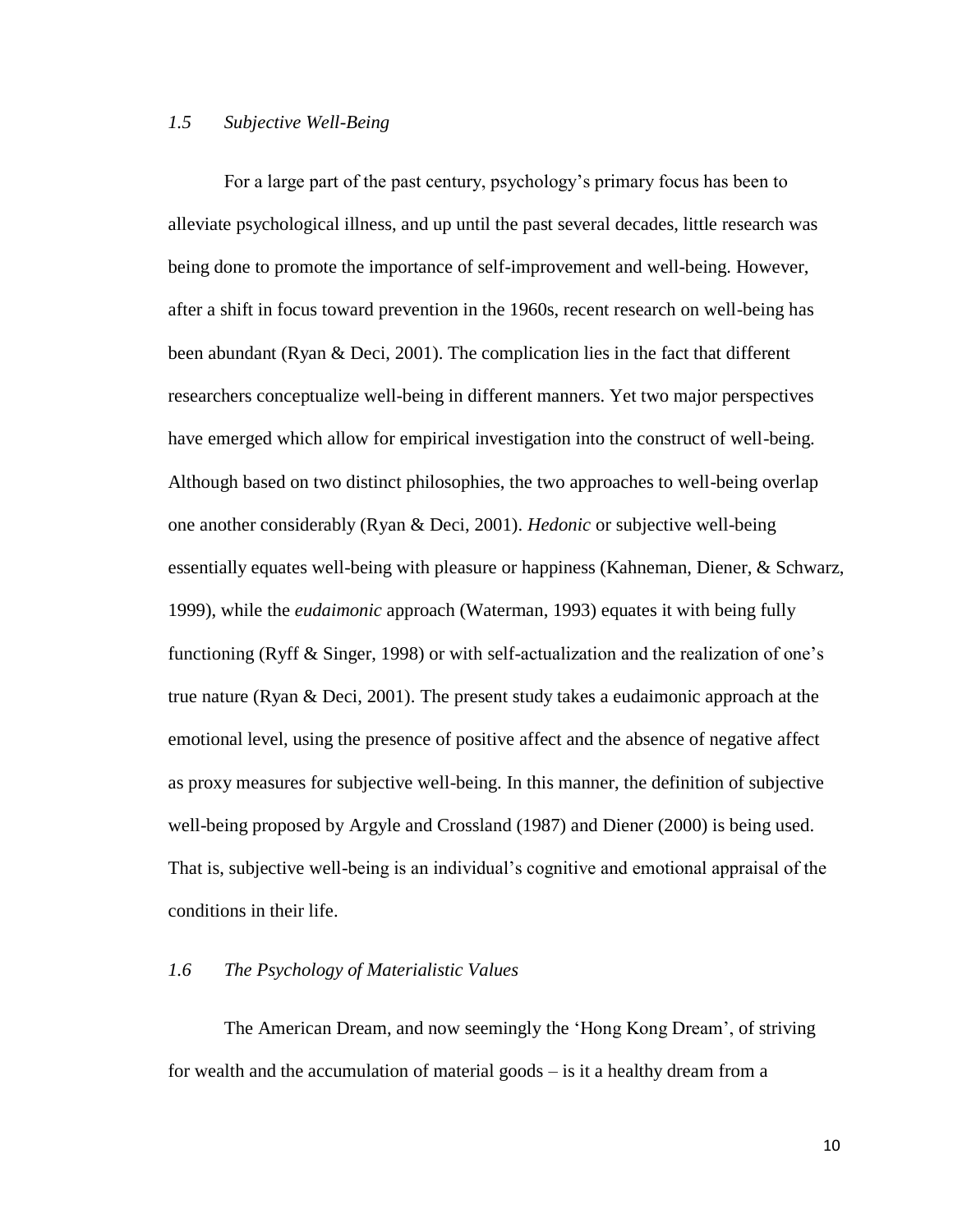psychological standpoint? Kasser and Ryan (1993) argued that such goals may in fact be harmful to well-being, comparing the presence of financial objectives and the prospect of attaining those goals with aspirations for affiliation, self-acceptance, and community feeling in samples of adolescents. In support of Rokeach's (1973) hypothesis, they indeed found that as an individual placed more importance on financial goals, lower well-being and overall functioning self-report and interviewer ratings were obtained. The results make sense considering that goals such as money, fame, and looks which are so salient in American culture are dependent upon another person for judgment, approval, or reward. Such goals are, for that reason, *extrinsic* or external to the individual, and are relatively devoid of value in and of themselves. That is, their attainment provides no inherent satisfaction, yet the appeal of admiration from others or the promise of power and sense of self-worth is attractive to some individuals (Kasser & Ryan, 1996). Such findings have lead researchers to differentiate between two types of goals, each of which affect an individual in a unique way.

#### *1.7 Intrinsic and Extrinsic Goals and their Effect on Well-Being*

From research predominantly based on Deci and Ryan's (1985, 1991) selfdetermination theory and also on other humanistic theories (Maslow, 1954; Rogers, 1961), Kasser and Ryan (1996) proposed that there were two types of goals and values, intrinsic and extrinsic, and that both correlate contrarily with an individual's well-being. Individuals who are concerned with intrinsic values such as self-acceptance, affiliation, and community feeling are more likely to have a higher overall sense of well-being since these individuals are more often compelled to seek out experiences which will satisfy their basic psychological needs. In other words, these goals are like natural expressions of

11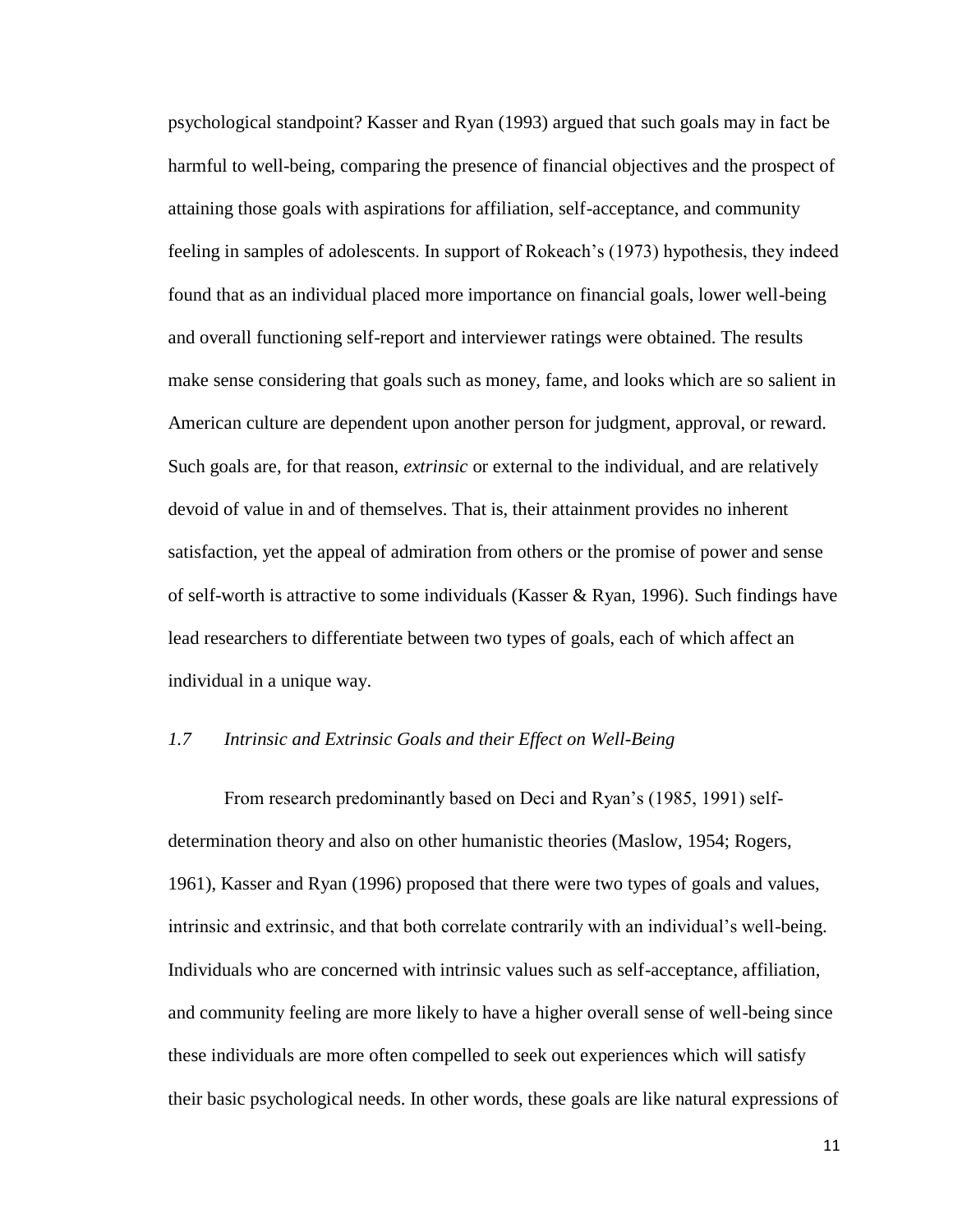growth and self-actualizing tendencies which are natural to human beings (Kasser  $\&$ Ryan, 1996; Maslow, 1954). Conversely, those with extrinsic values such as marital success, fame, and image may engage in activities which are detrimental to their wellbeing since their chosen experiences fail in some way to meet their needs (Kasser, 2002). Such goals are dependent upon contingent reactions from others, and are typically aspired for as a means to another end (Kasser & Ryan, 1996).

Several studies have shown that adolescents, university students, and adults who are motivated by extrinsic values are more likely to report psychological problems such as anxiety, depression, and substance abuse, and less likely to report feelings of selfactualization, subjective vitality, or positive affect (Kasser & Ryan, 1993, 1996, 2001; Sheldon & Kasser, 1995, 1998; Williams, Cox, Hedberg, & Deci, 2000). On the other hand, individuals who are intrinsically oriented experience the opposite (Kasser  $\&$ Ahuvia, 2002). Kasser (2002) argues that having materialistic, extrinsic values is detrimental to well-being since the psychological needs for authenticity, connectedness, security, and esteem are not being satisfied as the individual engages in experiences that detract from their fulfillment. On the other hand, it has been proposed that individuals with materialistic values have low well-being since they have been unsuccessful in achieving the very things they value; in other words, their low well-being is due to low goal attainment (Oishi, Diener, Lucas, & Suh, 1999). Regardless, prior research shows that even if successfully attained, materialistic values do not increase well-being. Not only has it has been shown that high expectations with respect to materialistic achievements are linked to low well-being (Kasser & Ryan, 1993, 1996), but research has also suggested that (a) well-being in adults who had previously attained a relatively high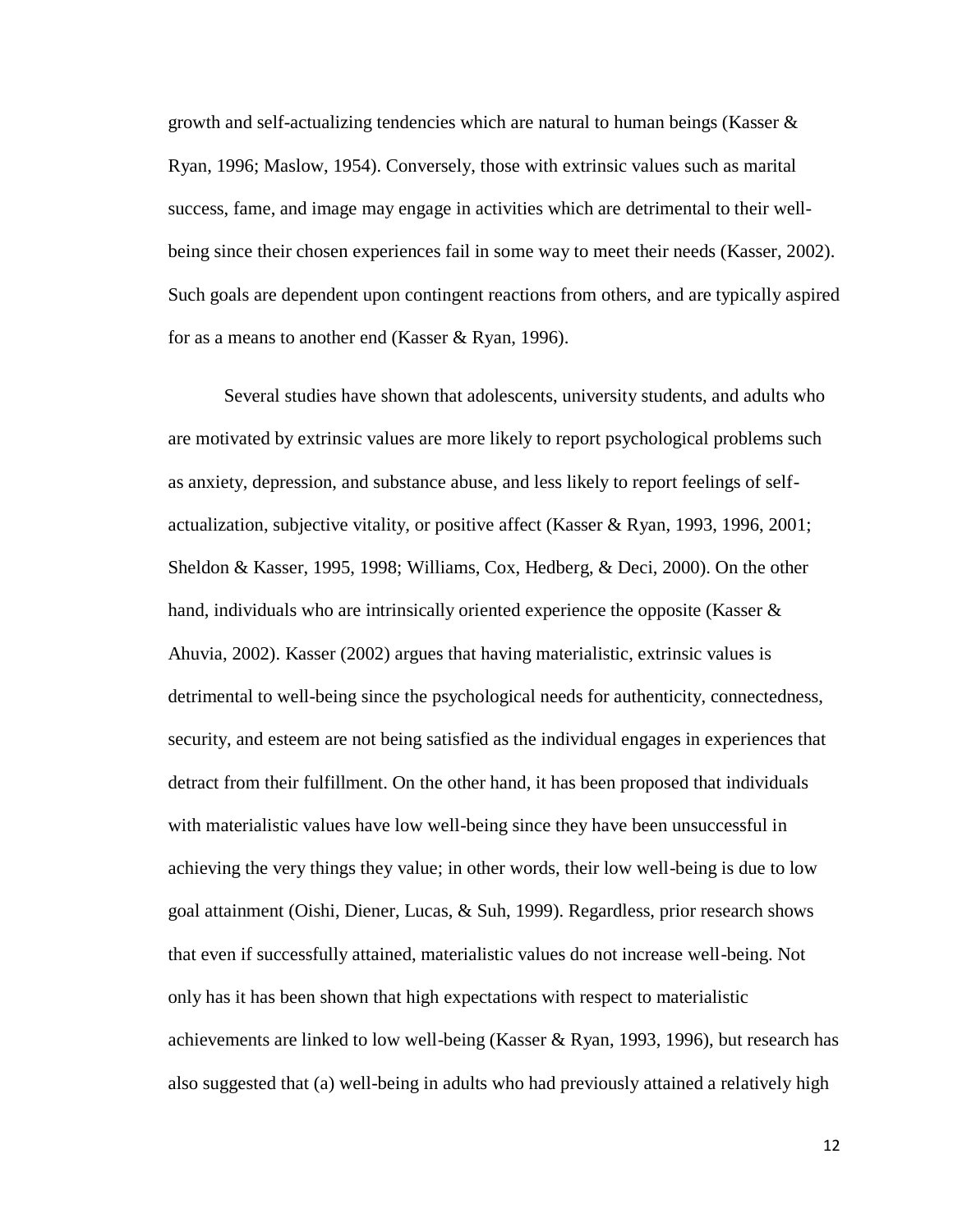level of financial resources was negatively correlated with their degree of materialistic values (Kasser & Ryan, 1996), (b) high achievement of materialistic success is not related to higher well-being (Kasser & Ryan, 2001; Oswald & Wu, 2010, Ryan, Chirkov, Little, Sheldon, Timoshina, & Deci, 1999; Sheldon & Kasser, 1998), and (c) well-being does not subsequently increase as an individual becomes more prosperous, i.e. after winning the lottery (Brickman, Coates, & Janoff-Bulman, 1978; Diener, Sandvik, Seidlitz, & Diener, 1993). Furthermore, in the United States, higher national income has not resulted in higher well-being, with surveys indicating that since 1950 there has been no change in the level of Americans' happiness (Layard, 2010). Thus, the results from previous research show that higher levels of financial gain do not seem to have an effect on well-being, and that even striving for extrinsic goals can negatively affect well-being. Therefore, in the present study it is predicted that in both groups holding intrinsic goals will be related to positive affect, while extrinsic goals will be related to negative affect.

#### *1.8 Subjective Well-being and its Relation to Subjective Vitality*

A series of studies by Ryan and Frederick (1997) have discovered relationships between various constructs and subjective vitality. Specifically, they have shown subjective vitality to be negatively correlated with anxiety, depression, and other forms of psychopathology, and positively related to mental health and positive affect. Sheldon, Ryan, & Reis (1996) also found that positive and negative affect predicted ratings of state psychological vitality in a sample of university students, with negative affect being related to lower vitality ratings and positive affect being related to higher ratings. Therefore, previous research has shown that subjective well-being is certainly linked to subjective vitality and that negative states and dysfunctions are negatively related to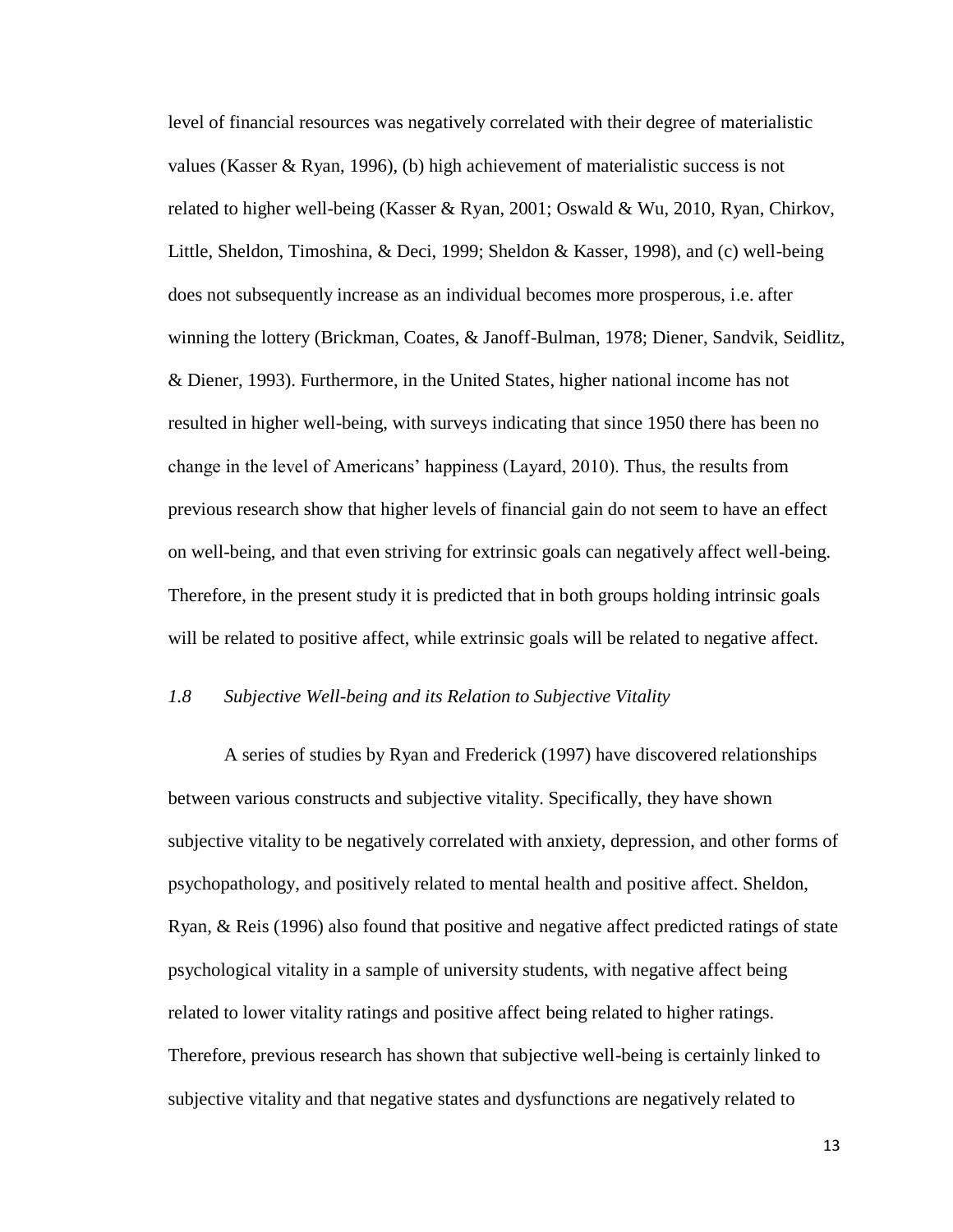subjective vitality. Thus, in the present study, it was hypothesized that positive affect would predict subjective vitality in both Hong Kong and Canadian individuals, and that negative affect would negatively predict subjective vitality.

#### *1.9 Intrinsic and Extrinsic Goals and their Relation to Subjective Vitality*

Having centrally held intrinsic and extrinsic goals has also been directly linked with subjective vitality. Kasser and Ryan (1993) found support for their hypothesis that individuals who placed higher importance on financial success than intrinsic values such as affiliation or community support would have lower levels of vitality. It has also shown that having intrinsic goals is correlated with higher subjective ratings of vitality and that having extrinsic goals is negatively correlated with subjective vitality in samples of both undergraduate students and adults (Kasser and Ryan,1996). Therefore, the present study also hypothesized that, regardless of nationality, having intrinsic goals would predict subjective vitality yet having extrinsic goals would negatively predict subjective vitality.

#### *1.10 The Present Study*

The purpose of the present study was to test the predictions outlined in the theoretical model (see Figure 1). The model indicates that intrinsic and extrinsic goals will predict subjective well-being (operationalized as the presence of positive affect and absence of negative affect), and that subjective well-being, in turn, will predict subjective vitality. The model also shows that intrinsic and extrinsic goals can directly predict subjective vitality. Many of these relationships have been established by previous studies (e.g., Kasser & Ahuvia, 2002; Kasser & Ryan, 1993, 1996; Ryan & Deci, 2000; Ryan & Frederick, 1997), but to the author's knowledge, no prior research has tested all of the

14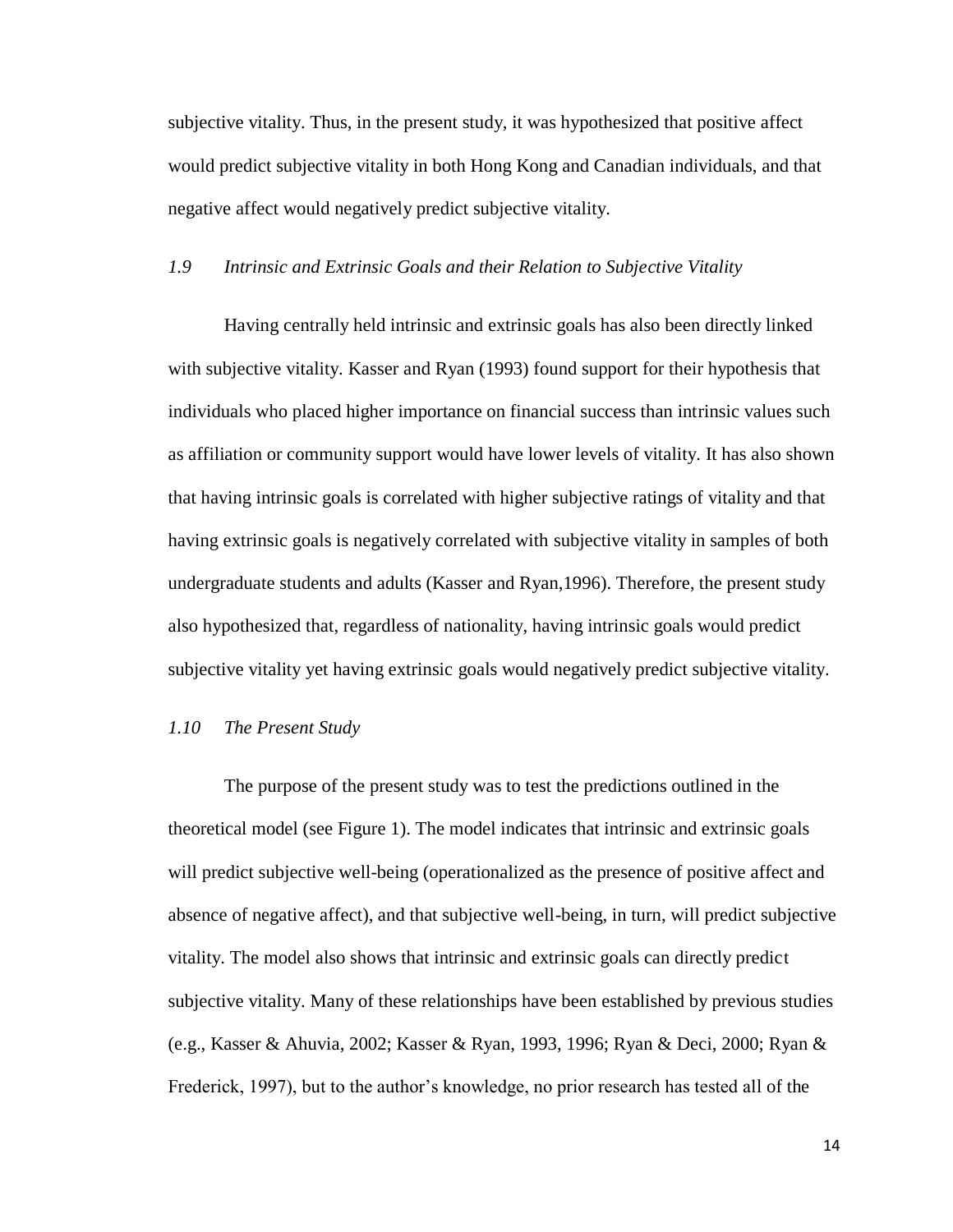variables together in a comprehensive model. Also, there is a lack of research on these variables in East Asia, and the present study aims to test whether findings from previous studies also apply in the Hong Kong context.



*Figure 1*. The Theoretical Model of Subjective Vitality. Intrinsic and extrinsic aspirations predict positive and negative affect, which, in turn, predict subjective vitality. Intrinsic and extrinsic aspirations also directly predict subjective vitality.

#### *1.10.1 Hypotheses*

Based on the previously discussed research findings related to the topics of extrinsic and intrinsic goals, subjective well-being, and subjective vitality, the current study aims to test nine hypotheses. Specifically, they include:

H1: There is no significant difference in the presence of extrinsic goals between Hong Kong Chinese and Canadian participants.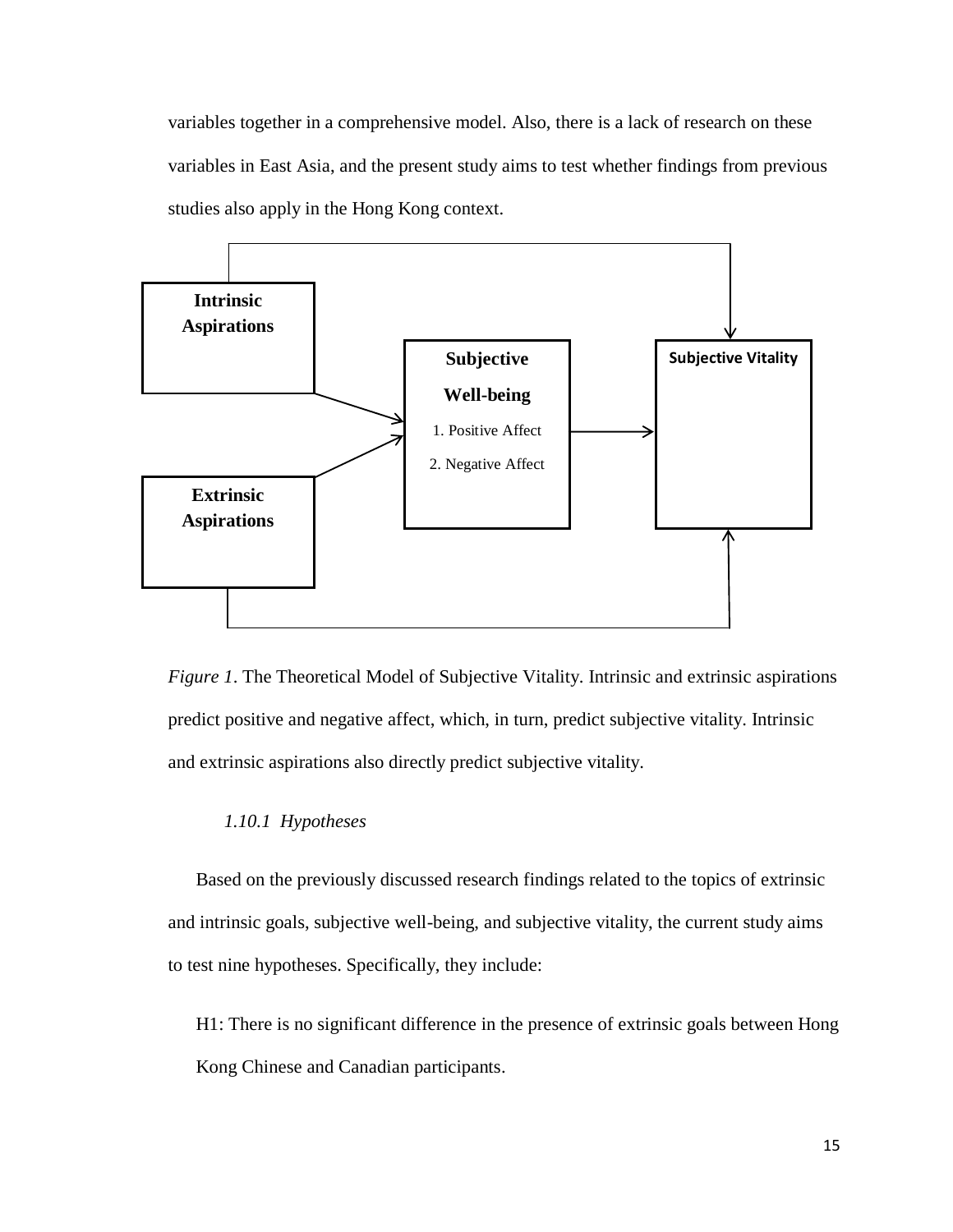H2: Intrinsic goals will exert a positive predicting effect on positive affect in both groups.

H3: Extrinsic goals will exert a negative predicting effect on positive affect in both groups.

H4: Intrinsic goals will be negatively associated with negative affect in both groups.

H5: Extrinsic goals will be associated with negative affect in both groups.

H6: Positive affect will positively predict subjective vitality in both groups.

H7: Negative affect will negatively predict subjective vitality in both groups.

H8: Intrinsic goals will exert a significant predicting effect on subjective vitality in both groups.

H9: Extrinsic goals will be negatively related to subjective vitality in both groups.

#### *1.10.2 Additional Exploratory Research Questions*

Additionally, the study aims to answer the following exploratory research questions:

- (1) Are there differences between the subjective well-being or subjective vitality levels of those of Canadian and Hong Kong nationalities?
- (2) How is subjective vitality related to age in each group?
- (3) Does the theoretical model depicted in Figure 1 provide accurate directional predictions?
- (4) Do the two groups differ in their specific aspirations? How does each specific aspiration affect subjective well-being and subjective vitality for each group?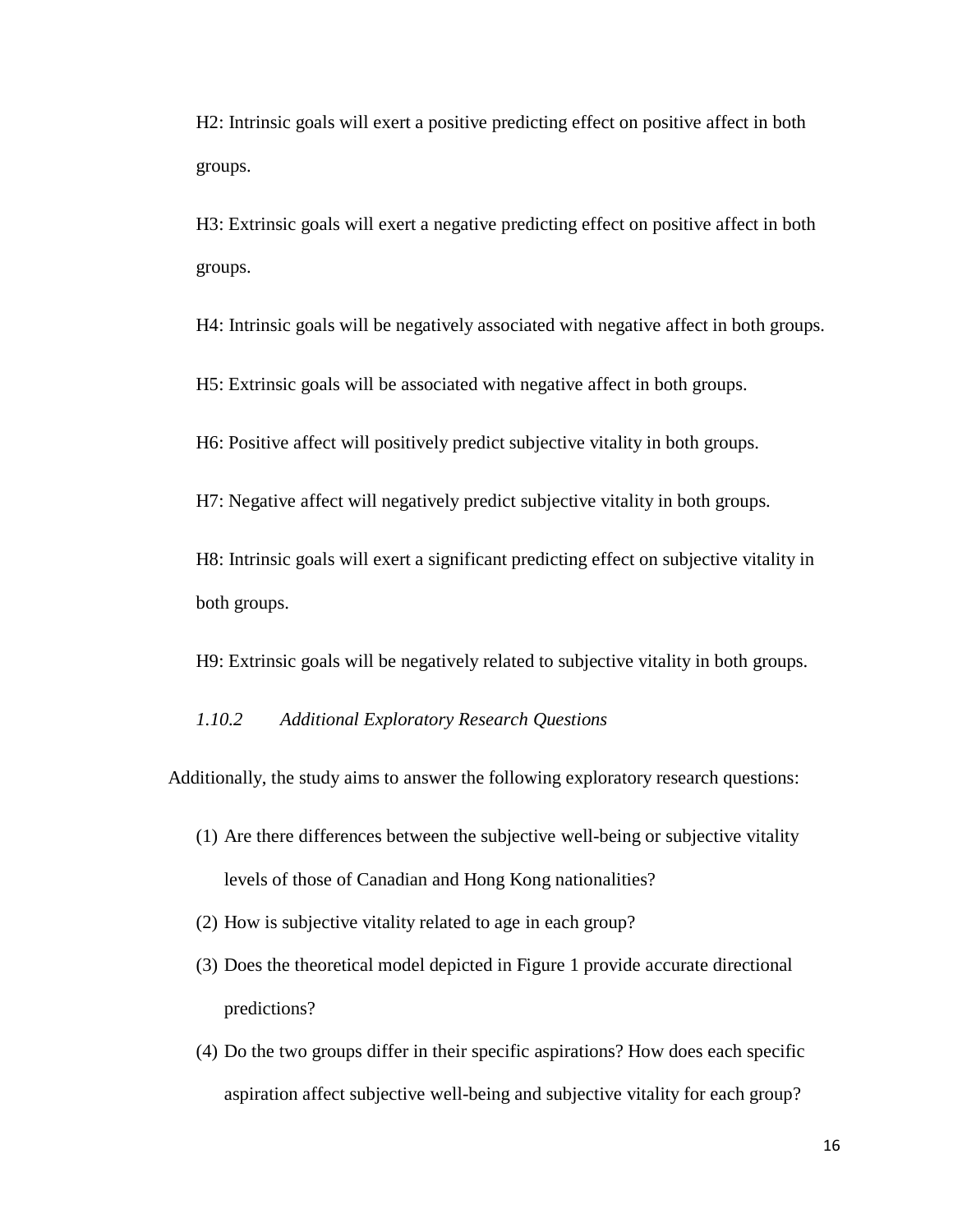#### **CHAPTER 2: METHODOLOGY**

#### *2.1 Participants*

The study adopted a convenience sample method for recruiting participants. A total of 150 Hong Kong Chinese individuals were recruited from Hong Kong universities and public areas and another 150 individuals of Canadian nationality were recruited from Canadian universities, in public, and through personal contacts or referrals. Individuals of all ages were eligible to participate in the study permitting they were from Hong Kong or Canada. A total of 307 individuals were originally recruited to participate; however, seven were not of Hong Kong or Canadian nationality and therefore were dropped from the study. The demographic information of the individuals who were retained  $(N = 300)$ is as follows: 57.7% were female, 42.3% were male, 50% were of Hong Kong nationality, and 50% were of Canadian nationality. Two participants did not report age. The mean age of the remaining participants  $(N = 298)$  was 30.15, and the average age of the Hong Kong participants ( $M = 29.62$ ,  $SD = 6.06$ ) was comparable to the average age of the Canadian participants ( $M = 30.67$ ,  $SD = 8.55$ ).

#### *2.2 Procedure*

Prior to conducting the main study, a brief pilot study was conducted with students from the Master of Social Sciences in Applied Psychology program at the City University of Hong Kong in order to test the length of time necessary to fill out the questionnaire as well as the format and comprehensibility of the translated version of the questionnaire. The main study was then conducted in university classrooms and public areas on campuses. Beforehand, potential participants were briefed on the general nature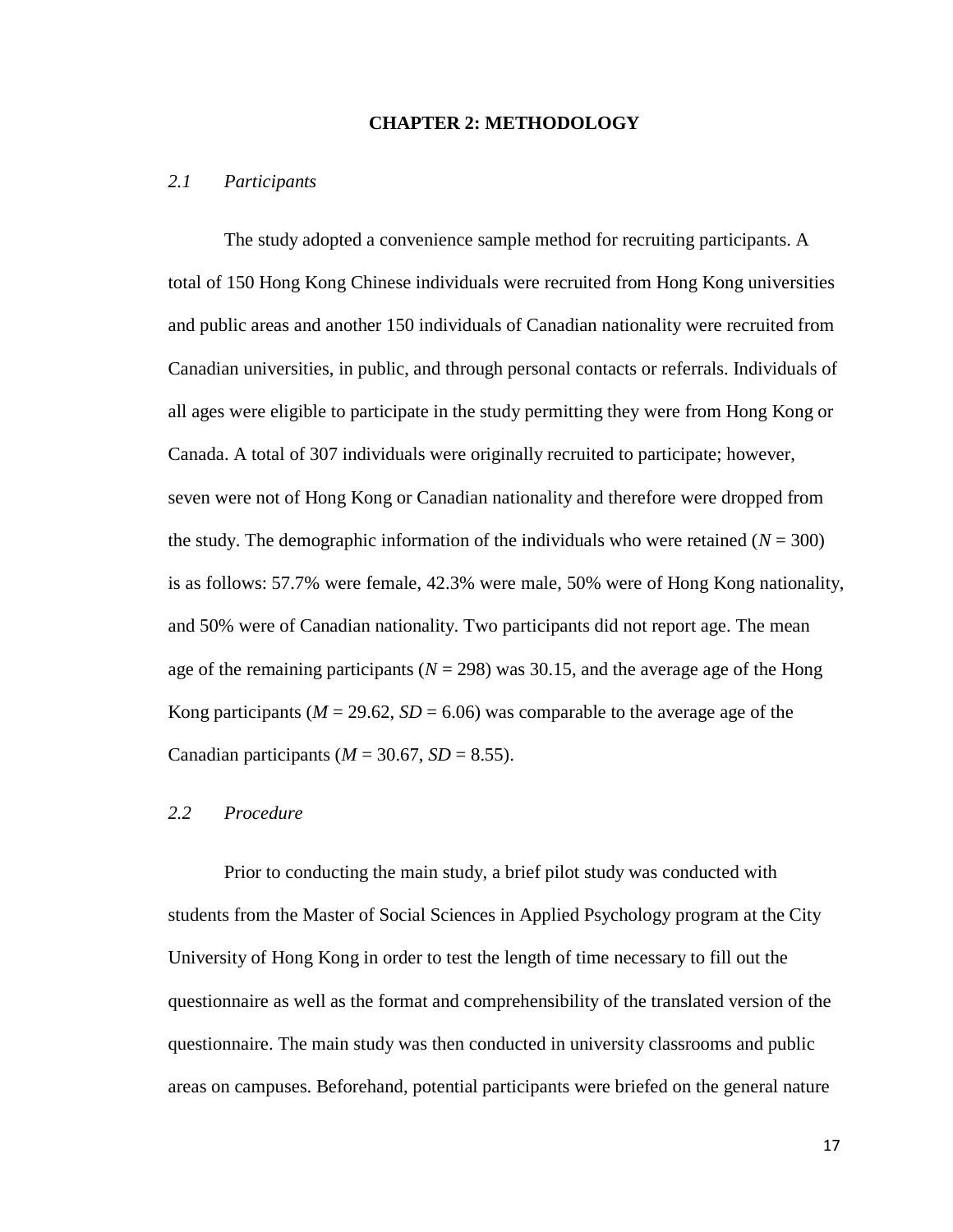of the study. All participants were asked to fill out a 15-minute questionnaire after agreeing to participate. Assurances of anonymity and confidentiality were also given. All participation was on a volunteer basis and no monetary compensation was given to individuals participating in the study.

#### *2.3 Materials*

The questionnaire was a self-report measure which was made up of four parts, and was a composite of several psychological instruments designed to measure subjective vitality, positive and negative affect, and both intrinsic and extrinsic aspirations (Appendix A). All measures were adopted from the English versions and were translated into Cantonese by two initial translators. A consolidated Cantonese version was constructed, with any differences between the versions being discussed and agreed upon by the initial translators. Next, two other bilingual translators back-translated the scales to English and a second consolidated version was created. The author subsequently crosschecked the back-translated English version with the original version to check for any discrepancies. The final version of the questionnaire for use with Cantonese speaking participants was subsequently reviewed by the author's supervisor and was then tested in a pilot study for comprehension and face validity.

#### *2.3.1 Subjective Vitality*

In order to measure subjective vitality, the Subjective Vitality Scale (Ryan & Frederick, 1997) was used. The Subjective Vitality Scale was chosen to measure subjective vitality since it is a measure of enduring characteristics of individuals as opposed to less enduring temporary state measures of vitality, and it has also found to be

18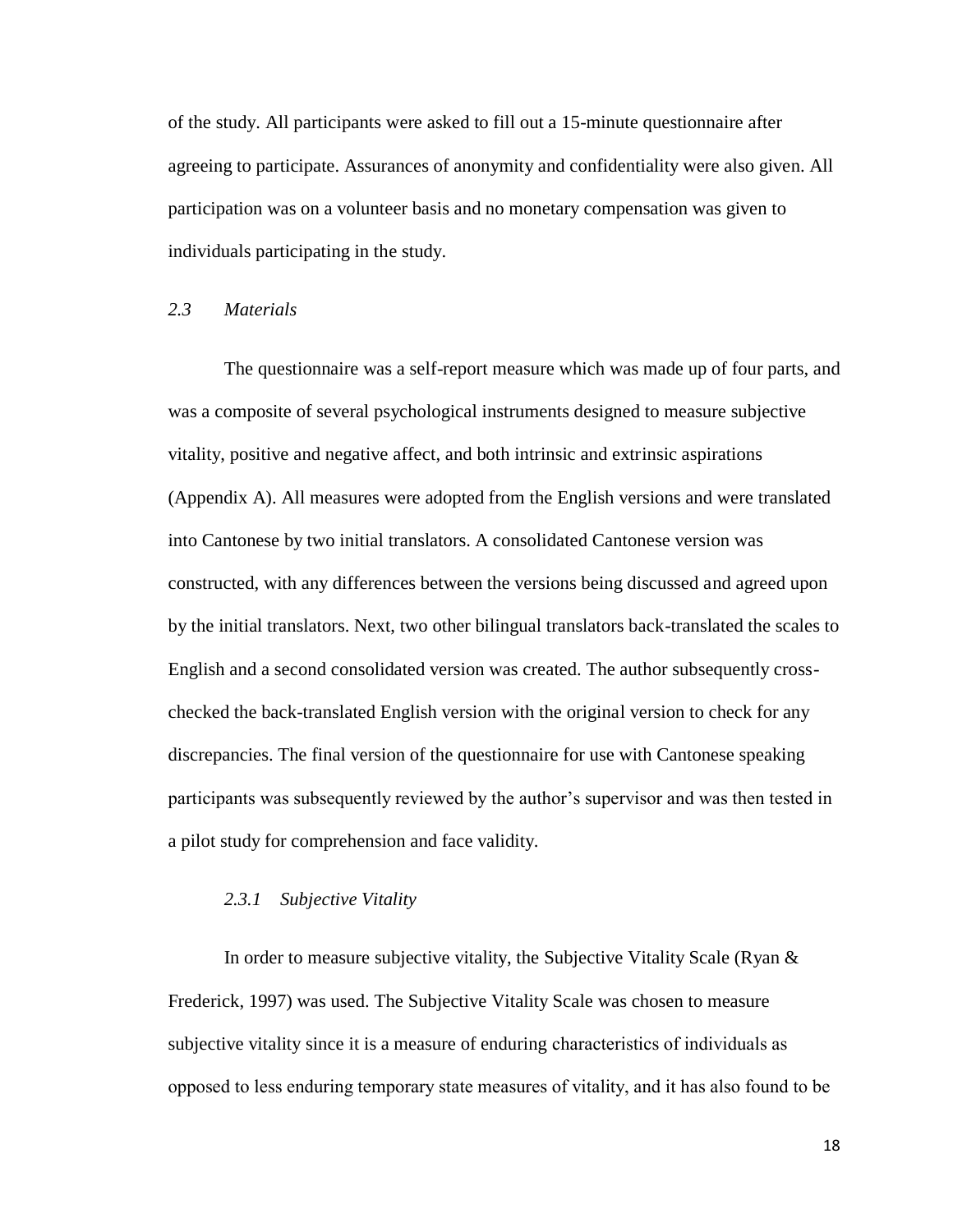positively correlated with self-actualization and self-esteem measures and to be negatively correlated with depression and anxiety. The original version was validated with seven items; however, a six-item version was used for the purposes of this study since Bustic, Rubio, and Hood (2000), using confirmatory factor analyses, found that a six-item version had superior psychometric properties. Participants indicated their responses on a seven-point Likert scale, with 1 representing *strongly disagree* and 7 representing *strongly agree*. An individual's level of subjective vitality was determined by averaging the scores for the six items. A higher score represented a higher level of subjective vitality and vice versa.

#### *2.3.2 Positive and Negative Affect*

The relationship between culture and well-being is now being studied more rigorously as new statistical techniques have emerged in the past 15 years which allow for inter-cultural comparisons of psychological constructs (Little, 1997; Ryan & Deci, 2001). The International Positive and Negative Affect Schedule Short Form (I-PANAS-SF) was selected because it was designed for use with nonnative English speakers with its clear language and ease of understanding (Thompson, 2007). The original Positive and Negative Affect Schedule (PANAS; Watson, Clark, & Tellegen, 1988) has been criticized due to its colloquial North American expressions which validation studies have shown may not translate well internationally (Crawford & Henry, 2004). The scale contains 10 items which measure how frequently individuals feel positive affect (e.g., attentive, active) and negative affect (e.g., ashamed, afraid) in general in their lives. Participants responded on a five-point Likert scale, with 1 indicating *never* and 5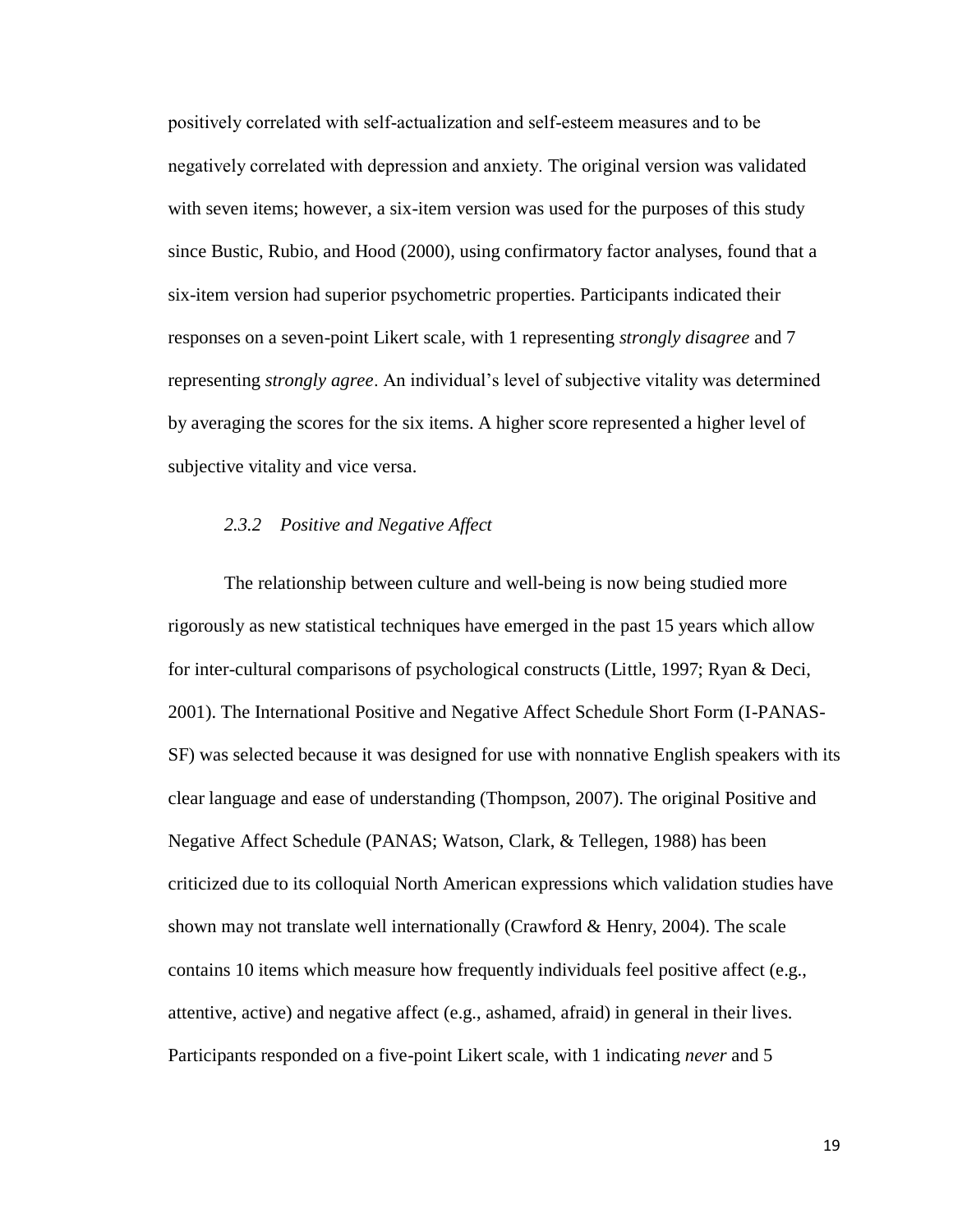indicating *always*. Higher scores on each respective subscale indicated higher levels of positive and negative affect.

#### *2.3.3 Aspirations*

The Aspirations Index (Kasser & Ryan, 2004) measures individuals' relative strength of intrinsic and extrinsic aspirations. The original Aspirations Index (Kasser & Ryan, 1996; Kasser & Ryan, 2008) included seven categories of aspirations with five specific items within each category. The scale was also made up of two subscales, with the extrinsic aspirations subscale consisting of the categories of wealth, fame, and image, and the extrinsic aspirations subscale consisting of the categories of community contributions, meaningful relationships, and personal growth. A seventh category, health, was deemed to fit into neither the intrinsic nor extrinsic subscales. For each aspiration, participants were to rate:  $(1)$  the personal importance of the aspiration,  $(2)$  to what extent they believed themselves able to attain the aspiration, and (3) how much of the aspiration they had already attained. Each aspiration was measured on a seven-point Likert scale, ranging from 1 denoting *not at all* to 7 denoting *very*.

However, the present study used a modified version of Kasser & Ryan's (2004) Aspirations Index which made several changes. Firstly, the question regarding how much of the aspiration had already been attained was changed to a more direct question regarding commitment (e.g., *How committed are you to attaining this goal?*). Secondly, the question regarding the expectancy of attaining the goal was removed entirely since it was of no interest in the present study. Therefore, similar to Tabachnick, Relyea, and Miller's (2008) study, two questions were asked in regard to each aspiration: (1) a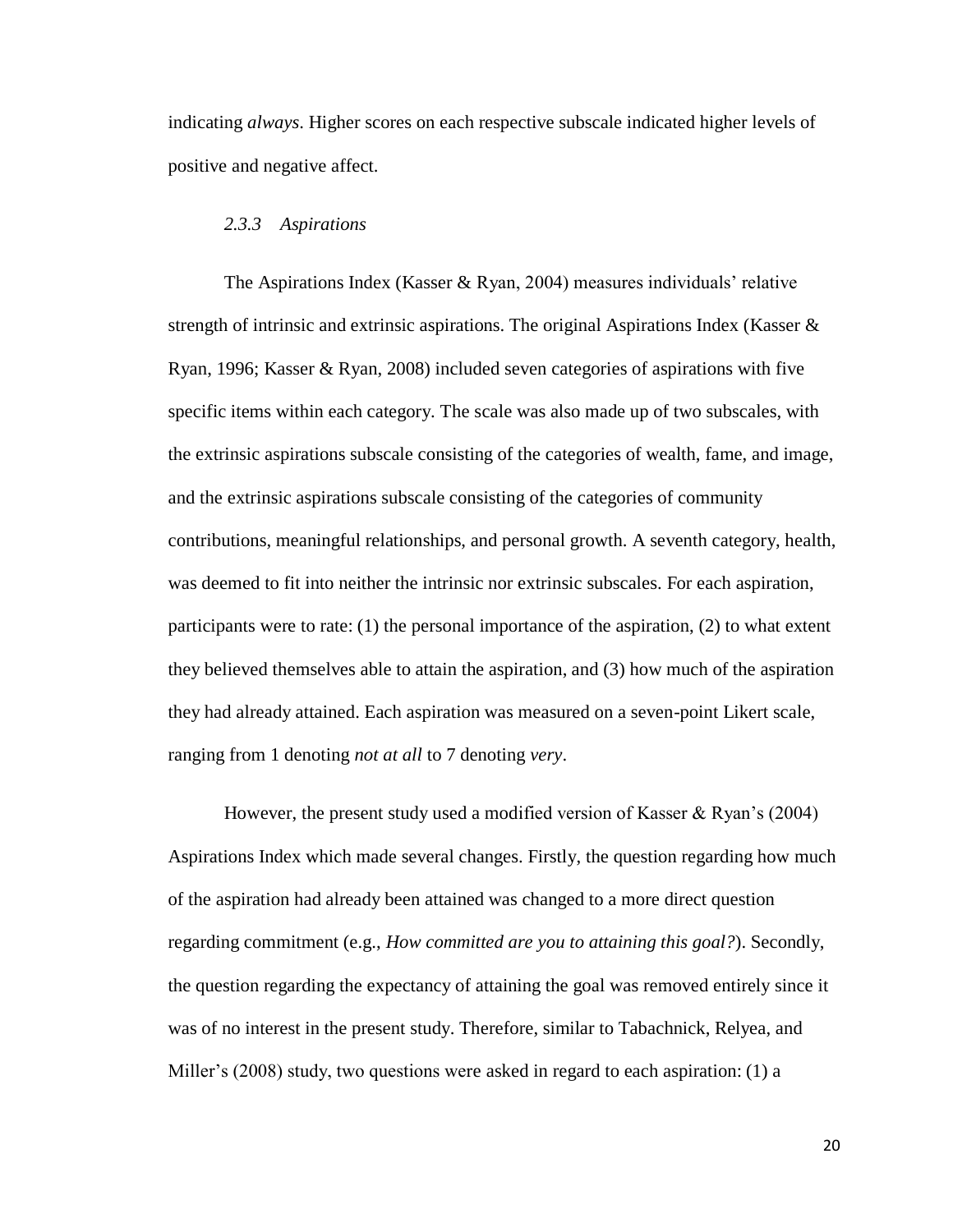question regarding the personal importance of the aspiration, and (2) a question regarding the direct commitment to attaining the aspiration. From research based on Miller and Brickman's (2004) model of future-oriented motivation as well as Bandura's socialcognitive theory (1986, as cited in Tabachnick, Relyea, and Miller, 2008), it was found that importance and commitment were two of the most important aspects of goals. Finally, only six of the seven aspirations categories were used in the present study. The health category was not used since it did not fall neatly into either of the extrinsic or intrinsic aspiration factors. Many past studies have also dropped this aspiration category (Kasser, Ryan, Zax, & Sameroff, 1995; Ryan et al., 1999; Williams et al., 2000). Total scores were calculated for each aspiration category by combining and averaging the answers to both questions for each aspiration in that category. Both an overall extrinsic and intrinsic aspiration score were subsequently calculated by averaging the subscale scores of the three extrinsic aspirations as well as the three intrinsic aspirations, respectively.

#### *2.3.4 Demographics*

Participants' age, gender, and nationality were also asked.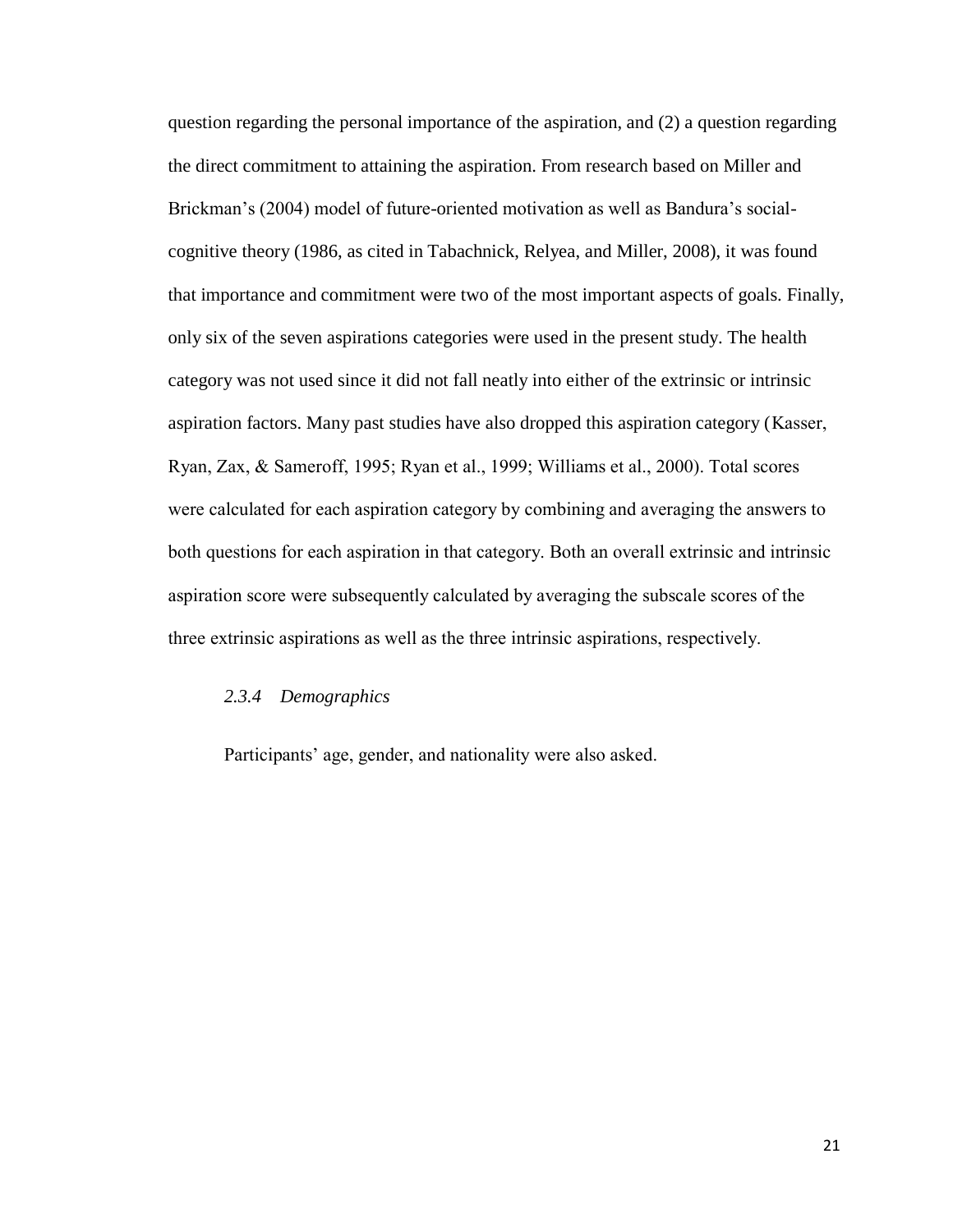#### **CHAPTER 3: RESULTS**

*3.1 Preliminary Data Analysis*

#### *3.1.1 Measures of Central Tendency*

Descriptive information about the variables of interest is presented in Table 1.

Overall, participants were found to have higher levels of positive affect ( $M = 17.96$ ,  $SD =$ 

2.62) than negative affect ( $M = 13.79$ ,  $SD = 1.87$ ). Intrinsic goals ( $M = 5.55$ ,  $SD = .70$ )

were also found to be more common, on average, than extrinsic goals ( $M = 3.52$ ,  $SD =$ 

1.04) among participants.

Table 1

| Scale                                                                       | Sample Item $(s)$                                                                           | M              | <b>SD</b>    | $\alpha$ Reliability |
|-----------------------------------------------------------------------------|---------------------------------------------------------------------------------------------|----------------|--------------|----------------------|
| <b>Subjective Vitality</b><br>Scale                                         | I feel alive and vital.<br>I nearly always feel alert and awake.                            | 4.98           | .93          | .83                  |
| International Positive<br>and Negative Affect<br><b>Schedule Short Form</b> | To what extent do you generally feel:<br>Positive affect: alert<br>Negative affect: ashamed | 17.96<br>13.79 | 2.62<br>1.87 | .63<br>.43           |
| Aspirations Index <sup>a</sup>                                              | Intrinsic goal: To grow and learn new<br>things.                                            | 5.55           | .70          | .87                  |
|                                                                             | Extrinsic goal: To be famous.                                                               | 3.52           | 1.04         | .93                  |

*Measures of Central Tendency, Reliability, and Sample Items of Scales Used in the Present Study*

*Note.* α reliability refers to Cronbach alpha reliability

 $^{\circ}$  A modified version of the Aspirations Index (Kasser & Ryan, 2008) was used.

#### *3.1.2 Scale Reliabilities*

For each scale and subscale used in the study, Cronbach alpha reliabilities were calculated in order to measure internal consistency. A summary of the Cronbach alpha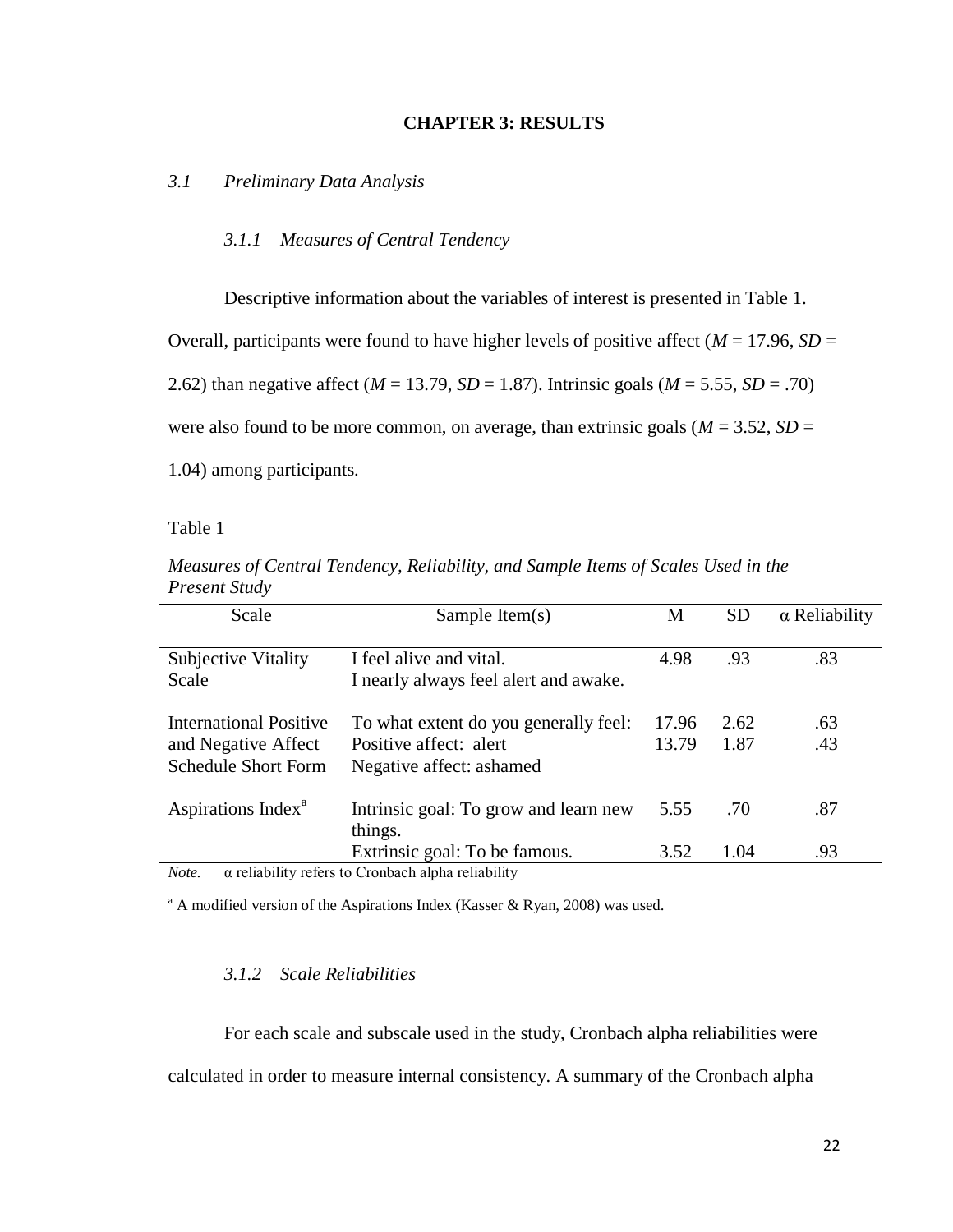reliabilities are provided in Table 1. The Subjective Vitality Scale had an alpha reliability value of .83. The positive and negative affect subscales of the International Positive and Negative Affect Schedule Short Form (I-PANAS-SF) had respective alpha reliabilities of .63 and .43. Finally, the Intrinsic and Extrinsic subscales of the Aspirations Index had alpha reliability values of .87 and .93, respectively.

#### *3.1.3 Overall Correlations Matrix*

Pearson product-moment correlation coefficients of the variables of interest are presented in Table 2. Most of the variables were found to be significantly inter-correlated in the predicted directions, with the exception of extrinsic aspirations, which were not significantly correlated to positive affect, negative affect, or subjective vitality. Previous research (Kasser & Ryan, 1996) has reported significant correlations between subjective vitality and both extrinsic and intrinsic goals.

Positive and negative affect were found not to be significantly correlated, r (298) = .048, *ns*. Therefore, they were not combined to form one overall subjective well-being score as been done in past studies (e.g., Bradburn, 1969). However, the results are in line with previous research (Diener & Emmons, 1984; Larsen, Diener, & Emmons, 1985; Russell & Carroll, 1999; Watson et. al, 1988) which found that positive and negative affect were independent dimensions. Thus, positive and negative affect scores were kept independent for hypothesis testing.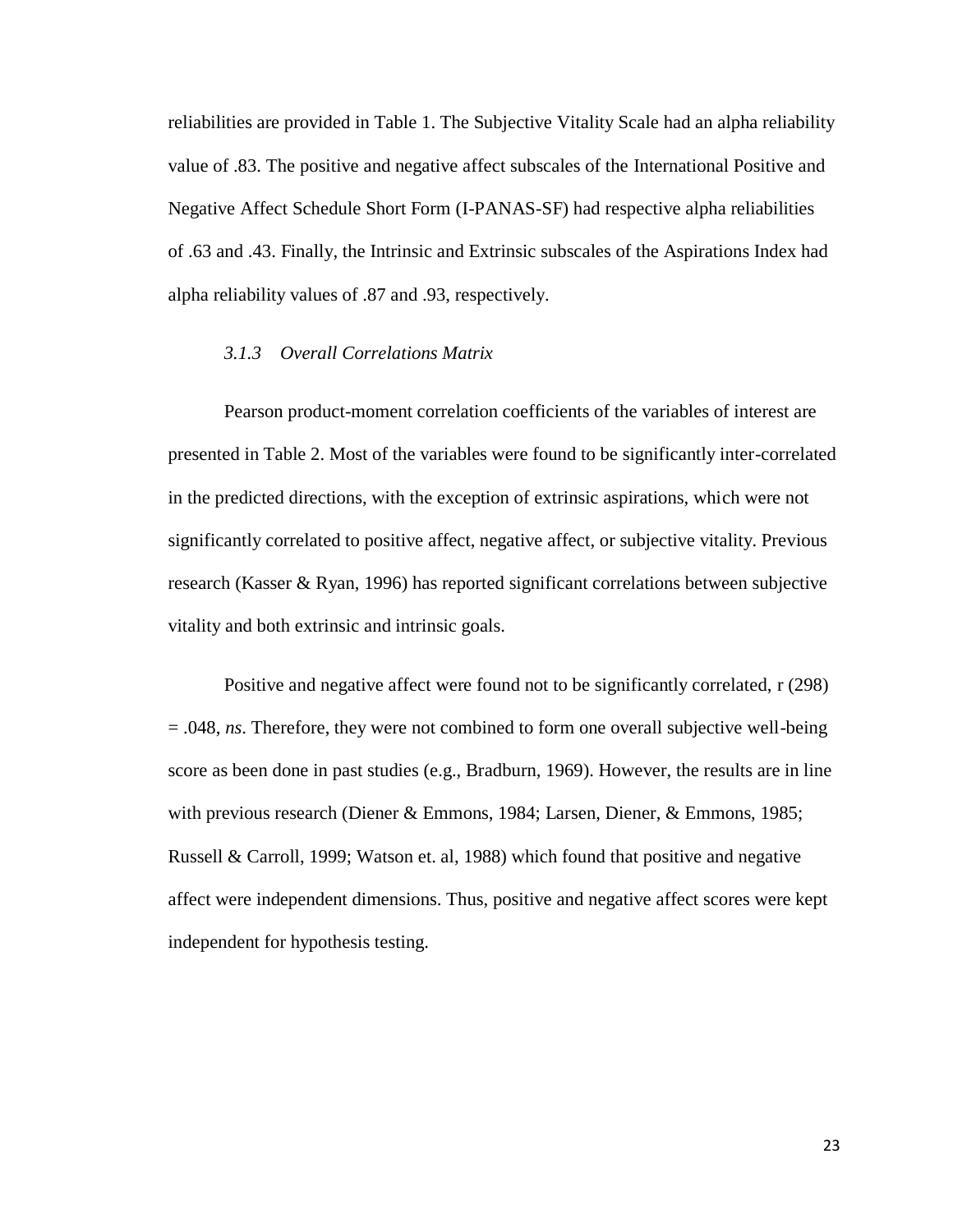| Variable                 |         |        |        |         |  |
|--------------------------|---------|--------|--------|---------|--|
|                          |         |        |        |         |  |
| 1. Intrinsic Aspirations |         |        |        |         |  |
| 2. Extrinsic Aspirations | $-.02$  |        |        |         |  |
| 3. Positive Affect       | $.45**$ | $-.08$ |        |         |  |
| 4. Negative Affect       | $-14*$  | .04    | .05    |         |  |
| 5. Subjective Vitality   | $40**$  | .04    | $57**$ | $-21**$ |  |

*Correlation Analysis Results in the Present Study*

 $* p < .05. ** p < .01.$ 

#### *3.2 Cross-Cultural Comparison*

#### *3.2.1 Demographics*

The sample in the present study was composed of two groups: a group of Hong Kong individuals and a group of Canadians. There were 150 participants recruited for each group. Chi-square tests and an independent samples t-test were conducted to examine group differences in demographic characteristics (see Table 3). Hong Kong Chinese participants ranged in age from 20-47 while Canadian participants ranged from 21-59. Levene's Test for Equality of Variances was significant  $(F(1, 296) = 14.31, p =$ 0.00), indicating that the variances of the two groups were unequal. However, there were found to be no significant ( $p < .05$ ) age differences between groups. Though each group had more females than males, there was also no significant difference in gender. Overall, the demographic characteristics of the two groups were quite similar.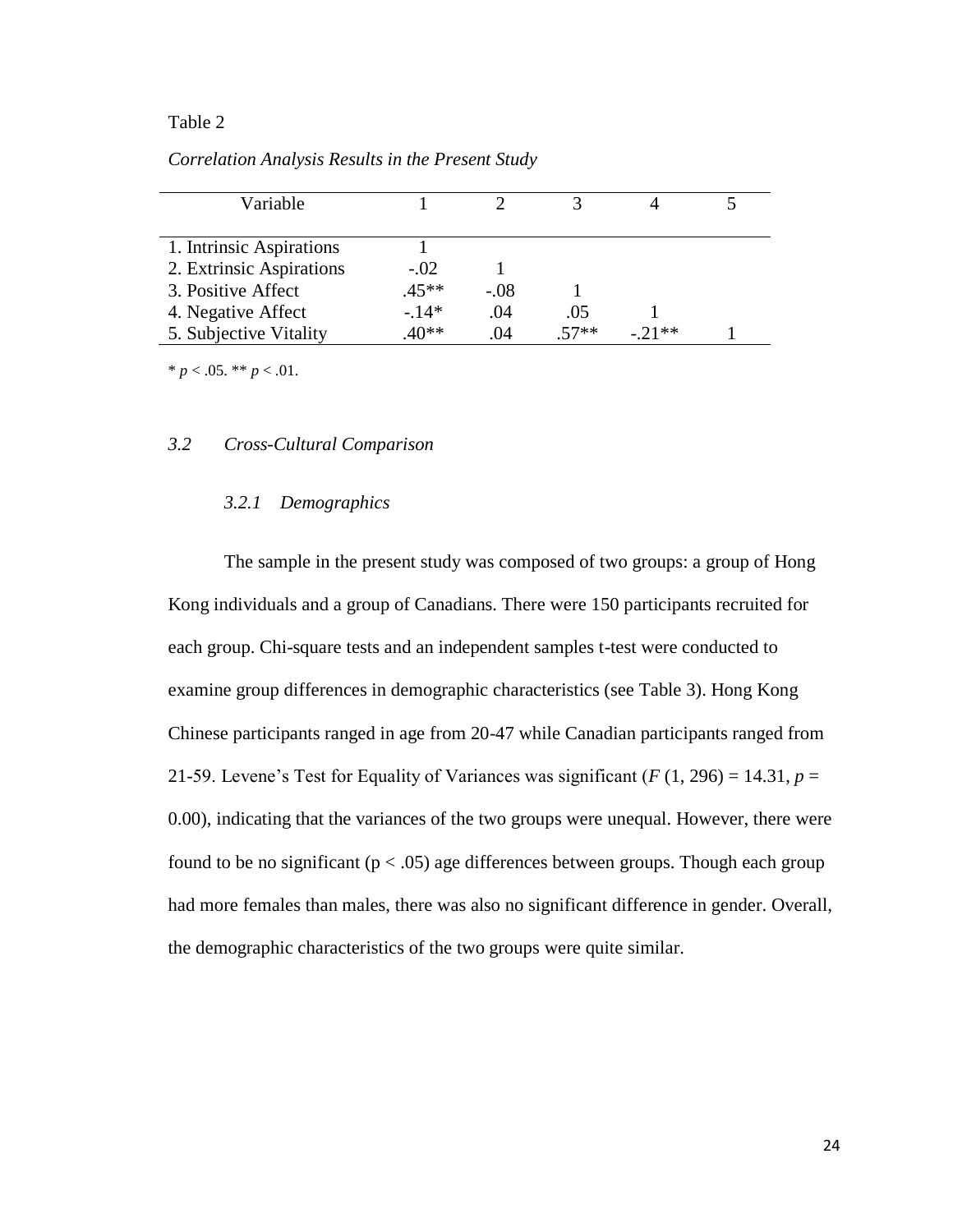| Gender | Hong Kong Chinese<br>$(N = 150)$ |           |       | Canadian<br>$(N = 150)$ |           |       | ∼       |
|--------|----------------------------------|-----------|-------|-------------------------|-----------|-------|---------|
|        |                                  |           | $\%$  |                         |           | $\%$  |         |
| Male   | 70                               |           | 46.7  | 57                      |           | 38.0  | 2.31    |
| Female | 80                               |           | 53.3  | 93                      |           | 62.0  |         |
|        | Mean                             | <b>SD</b> | Range | Mean                    | <b>SD</b> | Range |         |
| Age    | 29.62                            | 6.06      | 20-47 | 30.67                   | 8.55      | 21-59 | $-1.22$ |

*Summary of Demographic Characteristics*

 $\overline{\ast} p < .05$ ,  $\overline{\ast} \overline{\ast} p < .01$ 

#### *3.2.2 Inter-Correlation of Variables across Nationalities*

In general, correlation analysis results were quite similar for Hong Kong Chinese and Canadian individuals (see Table 4). However, several minor differences are interesting to note. While positive affect was weakly correlated with negative affect in Hong Kong Chinese  $(r (148) = .18, p < .05)$ , a weak negative correlation was observed in Canadians  $(r(148) = -13, p > 0.05)$ . Associations between intrinsic aspirations and both positive affect and subjective vitality were found to be stronger in Canadians. Also, positive affect was correlated more strongly with subjective vitality in Canadians (*r* (148)  $=$  .77,  $p < .01$ ) than in Hong Kong Chinese ( $r(148) = .43$ ,  $p < .01$ ).

Between group comparisons by t-test also indicated significant differences in measures of intrinsic aspirations, extrinsic aspirations, and positive affect. Results indicated that there was a significant difference in intrinsic aspirations between the two groups ( $t$  (298) = -4.09,  $p < .01$ ). These results suggest that Canadians ( $M = 5.39$ , SD = .63) had a higher overall mean level of intrinsic aspirations than did those of Hong Kong nationality ( $M = 5.39$ . *SD* = .62).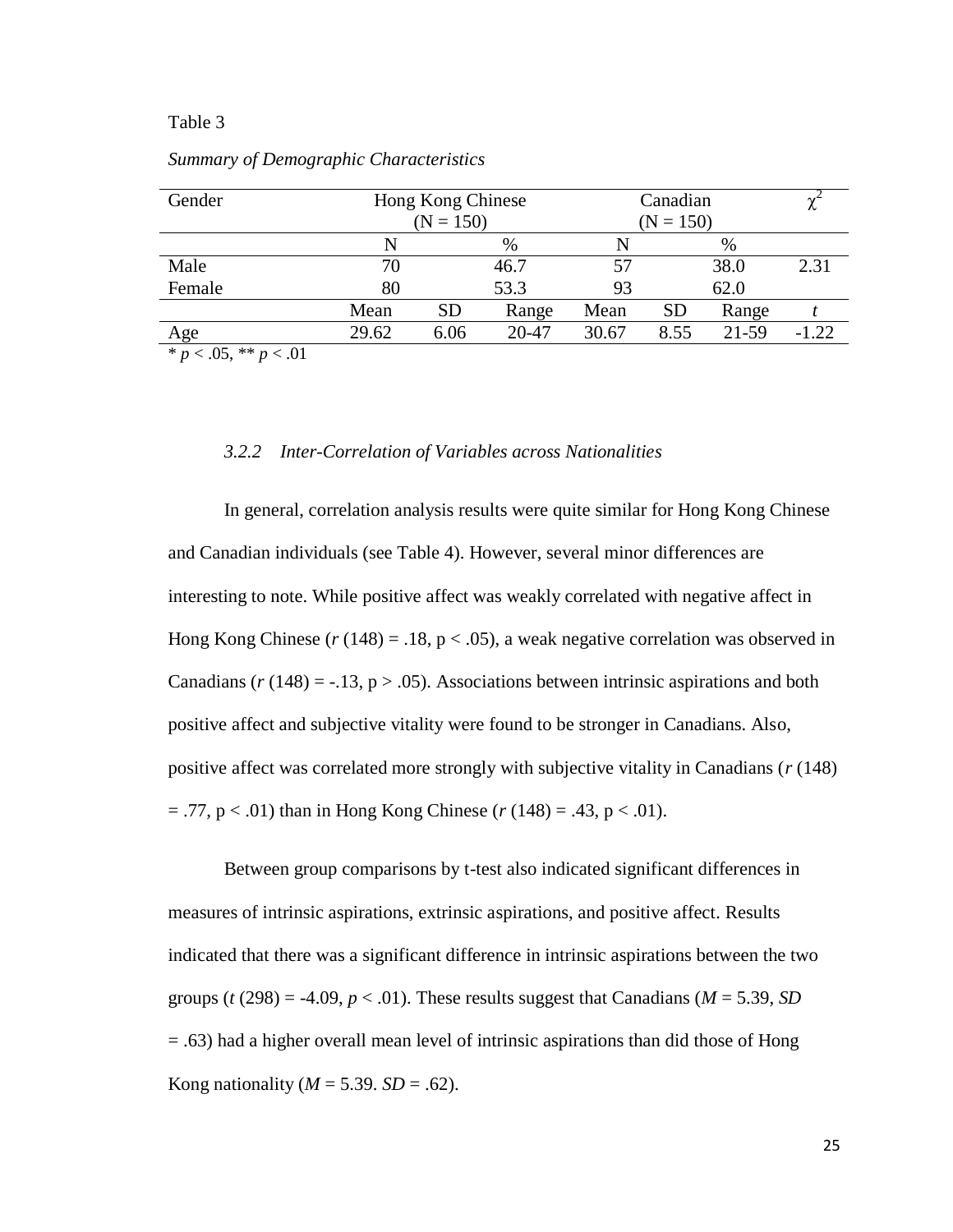|                                    | 1       | $\overline{2}$ | 3       | 4       | 5    |
|------------------------------------|---------|----------------|---------|---------|------|
|                                    |         |                |         |         |      |
| Hong Kong Chinese ( $N = 150$ )    |         |                |         |         |      |
| Intrinsic Aspirations              | 1.00    |                |         |         |      |
| <b>Extrinsic Aspirations</b><br>2. | .09     | 1.00           |         |         |      |
| 3. Positive Affect                 | $.30**$ | $-.12$         | 1.00    |         |      |
| Negative Affect<br>4.              | $-.20*$ | .08            | $.18*$  | 1.00    |      |
| <b>Subjective Vitality</b><br>5.   | $.36**$ | $-.09$         | $.43**$ | $-25**$ | 1.00 |
|                                    |         |                |         |         |      |
| Canadian ( $N = 150$ )             |         |                |         |         |      |
| 1. Intrinsic Aspirations           | 1.00    |                |         |         |      |
| <b>Extrinsic Aspirations</b><br>2. | .01     | 1.00           |         |         |      |
| <b>Positive Affect</b>             | $.55**$ | .10            | 1.00    |         |      |
| Negative Affect<br>4.              | $-.11$  | .02            | $-.13$  | 1.00    |      |
| <b>Subjective Vitality</b>         | $.51**$ | .10            | $.77**$ | $-179*$ | 1.00 |

*Correlation Matrices of Hong Kong Chinese and Canadian Participants*

 $* p < .05, ** p < .01$ 

Significant group differences were also found in mean levels of extrinsic aspirations (*t* (297) = 5.33, *p* < .01) and positive affect (*t* (297) = -3.53, *p* < .01). In terms of extrinsic aspirations, Hong Kong Chinese (*M* = 3.83, *SD* =1.05) had higher mean levels than did Canadian individuals (*M* = 3.21, *SD* = .95). Canadians had higher positive affect ( $M = 18.48$ ,  $SD = 2.49$ ) than Hong Kong Chinese individuals ( $M = 17.43$ ,  $SD =$ 2.65). However, no significant differences were found between the groups on measures of negative affect or subjective vitality. The means and standard deviations are presented in Table 5.

#### *3.2.3 Age and its Relation to Subjective Vitality*

An exploratory aim of the present study was to observe whether subjective vitality increased or decreased with age, and whether the effect was the same in both groups of participants. Age may have an effect on subjective vitality, but that effect may differ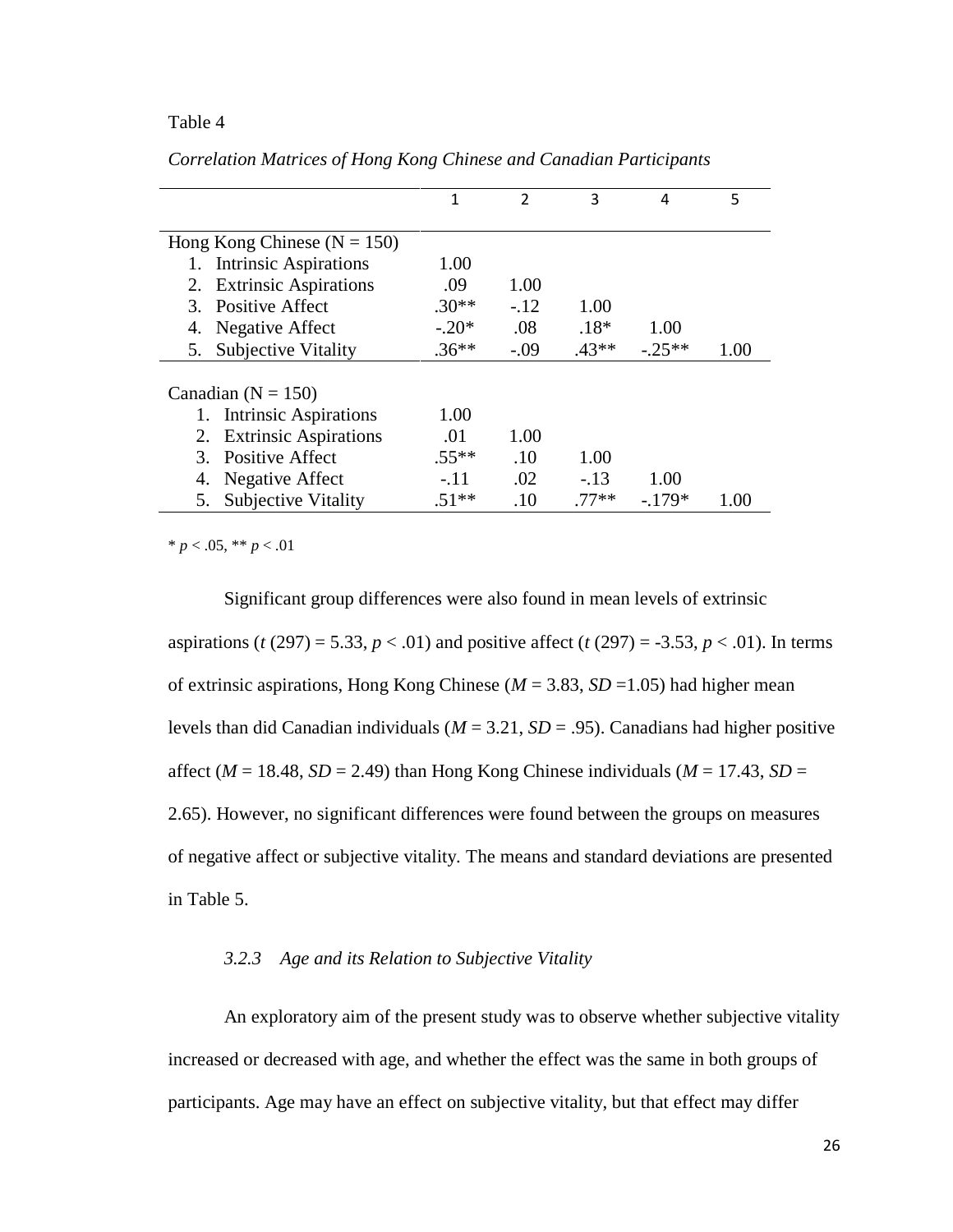|                              | Hong Kong |           | Canadian |           | t-value   |
|------------------------------|-----------|-----------|----------|-----------|-----------|
|                              | Chinese   |           |          |           |           |
|                              | Mean      | <b>SD</b> | Mean     | <b>SD</b> |           |
| <b>Intrinsic Aspirations</b> | 5.39      | 0.63      | 5.72     | 0.73      | $-4.09**$ |
| <b>Extrinsic Aspirations</b> | 3.83      | 1.05      | 3.21     | 0.95      | $5.33**$  |
| Positive Affect              | 17.43     | 2.65      | 18.48    | 2.49      | $-3.53**$ |
| Negative Affect              | 13.75     | 2.00      | 13.83    | 1.73      | $-0.40$   |
| Subjective Vitality          | 5.08      | 0.83      | 4.89     | 1.02      | 1.78      |

*Variable Means, Standard Deviations, and t-values by Nationality*

\* p < .05, \*\* p < .01

across nationalities. A two-way analysis of variance tested the reported subjective vitality of different age groups among both Hong Kong Chinese and Canadian individuals. The effect of age  $(F (1, 285) = .35, p = .85, \eta^2 = .005)$  was not found to be significant. However, subjective vitality was shown to differ across nationalities ( $F(1, 285) = 7.9$ ,  $p$  $= .01$ ,  $\eta^2 = .027$ ). The interaction of age and nationality was also significant (*F* (4, 285) = 2.51,  $p = .04$ ,  $\eta^2 = .034$ ).

As Figure 2 shows, Hong Kong Chinese individuals were found to report higher subjective vitality across most age groups. The difference was most salient in the 30-34, 35-40, and 40 and older age groups. In fact, for Canadians, subjective vitality was reported to be lowest in the 35-40 age range, but for Hong Kong Chinese individuals in the same age range, subjective vitality was reported to be highest. Subjective vitality was therefore found to differ with age, but the effect was dependent on an individual's nationality.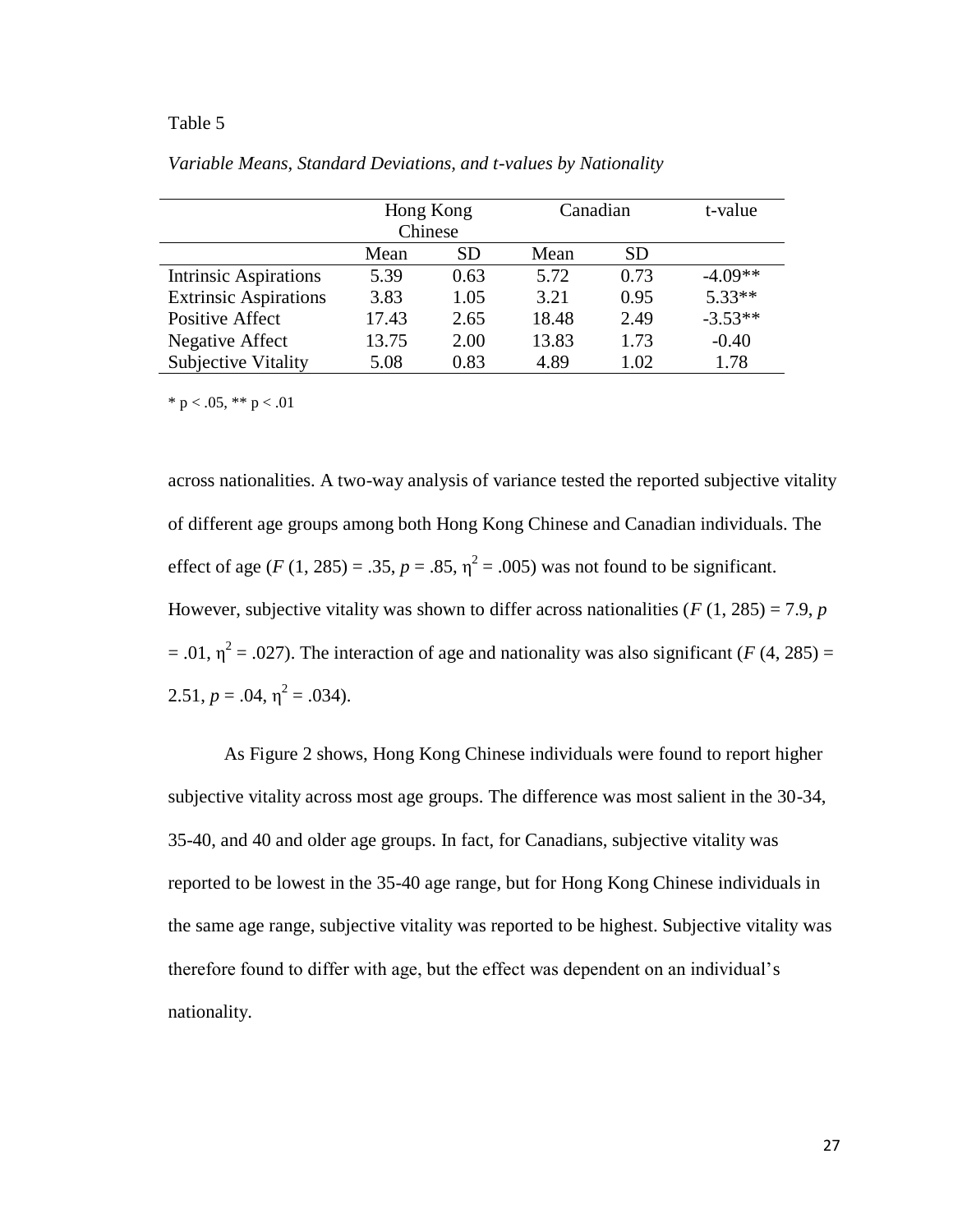

*Figure 2*. Mean Subjective Vitality by Age and Nationality.

# *3.3 Intrinsic and Extrinsic Aspirations as Predictors of Positive Affect*

It was predicted that that intrinsic aspirations would promote positive affect and that extrinsic aspirations would negatively predict positive affect in both Canadians and Hong Kong Chinese individuals. To test these hypotheses, the intrinsic and extrinsic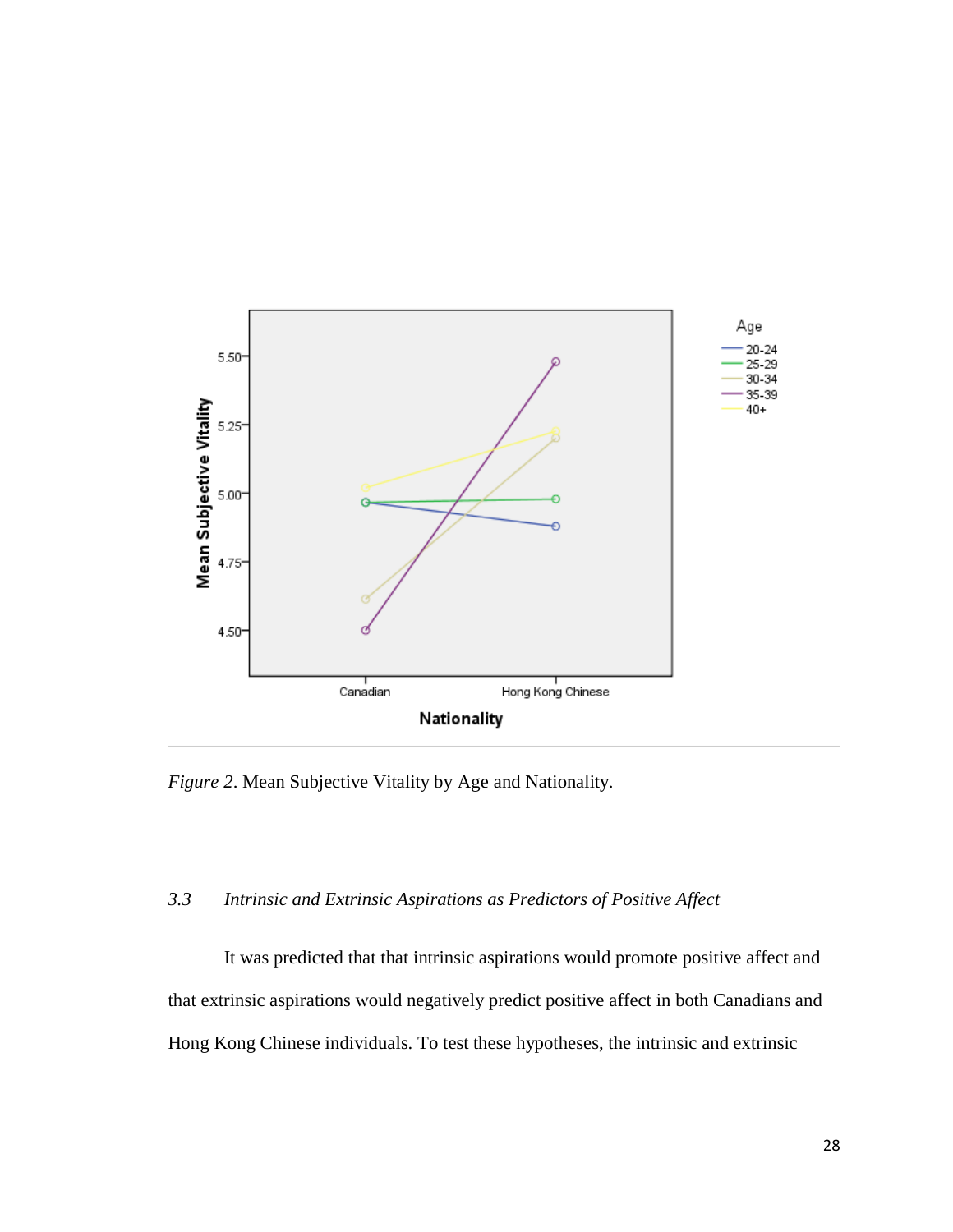aspirations scores were entered into a regression model to first observe their effects on positive affect in each respective cultural group.

### *3.3.1 Positive Affect in Hong Kong Chinese*

The results showed that together, intrinsic and extrinsic aspirations accounted for 11% of the variance in positive affect, as indicated by the  $R^2$  value. The standardized beta coefficient for intrinsic aspirations ( $\beta = .31$ ,  $p < .01$ ) was positive and significant, indicating that aspiring for intrinsic goals such as meaningful relationships or community contributions promotes positive affect. However, the standardized beta coefficient was only moderately significant for extrinsic aspirations ( $\beta$  = -.15, *p* > .05), indicating only a weak negative relationship with positive affect.

## *3.3.2 Positive Affect in Canadians*

For Canadians, intrinsic and extrinsic goals were shown to account for 31% of the variance in positive affect. Intrinsic aspirations ( $\beta = .54$ ,  $p < .01$ ) were shown to be positively associated with positive affect but extrinsic aspirations ( $\beta$  = .09, *ns*) were not found to be negatively associated with positive affect.

## *3.4 Intrinsic and Extrinsic Aspirations as Predictors of Negative Affect*

It was also hypothesized that extrinsic aspirations would promote negative affect and that intrinsic goals would negatively predict negative affect in each group. Hypotheses were again tested using linear regression.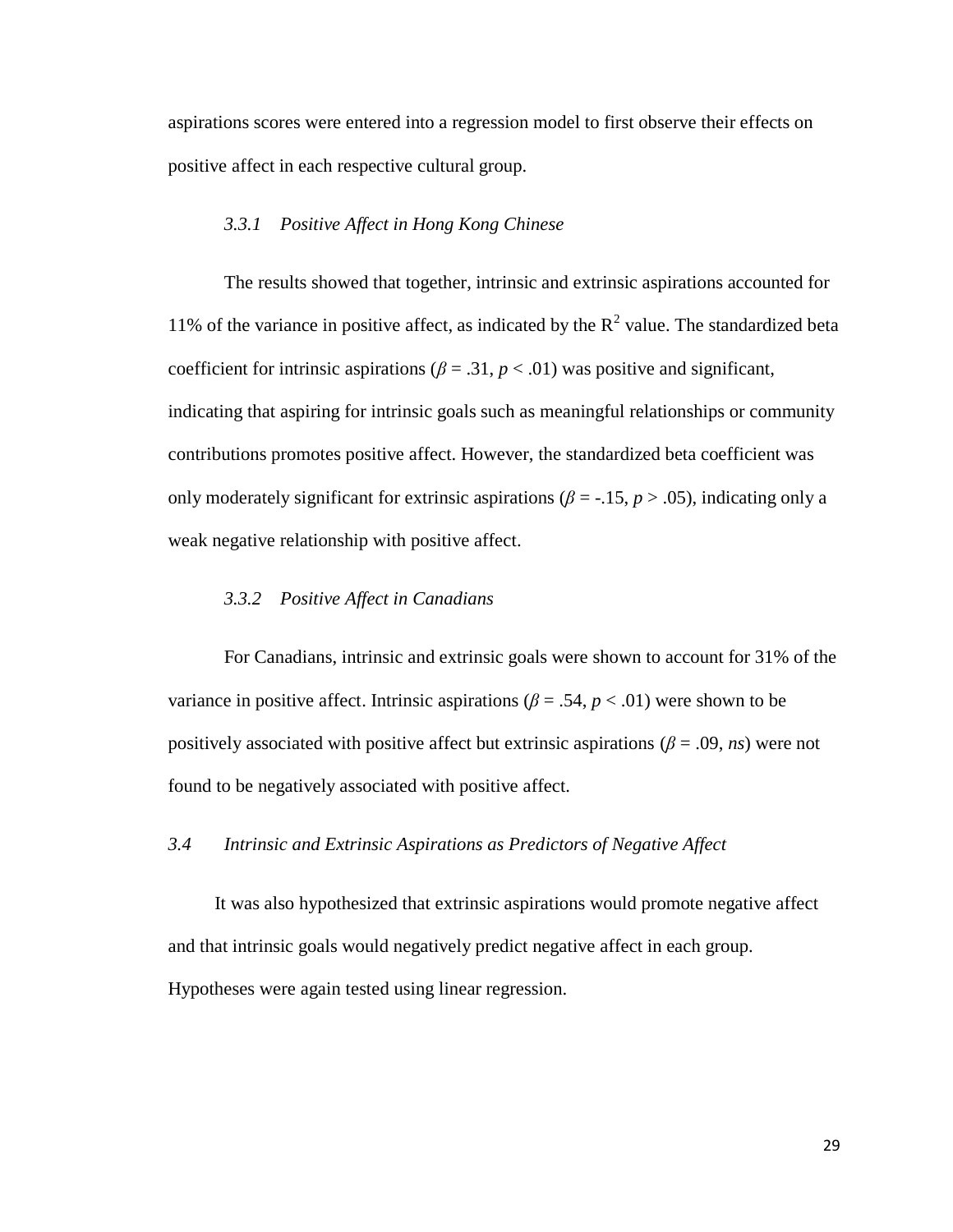### *3.4.1 Negative Affect in Hong Kong Chinese*

Results of linear regression analysis showed that extrinsic and intrinsic goals accounted for 5% of the variance in negative affect. Intrinsic aspirations ( $\beta$  = -.20, *p* < .05) had a significant standardized beta coefficient but extrinsic aspirations did not (*β*  $= .09, ns$ ).

# *3.4.2 Negative Affect in Canadians*

For Canadians, results showed that together, intrinsic and extrinsic aspirations explained only 1% of the variance in negative affect. Neither intrinsic aspirations ( $\beta$  = -.10, *ns*) nor extrinsic aspirations ( $\beta$  = .02, *ns*) had a significant standardized beta coefficient. Therefore, intrinsic goals were found to be negatively associated with negative affect in Hong Kong Chinese and non-significantly associated in Canadian individuals. Though extrinsic goals were shown to be weakly associated with negative affect in both groups, the associations were non-significant in each case.

## *3.5 Relationship between Types of Aspirations, Well-being, and Subjective Vitality*

Hypothesis 6 predicted that positive affect would positively predict subjective vitality and hypothesis 7 predicted that negative affect would negatively predict subjective vitality. Also, hypothesis 8 predicted that intrinsic goals would predict subjective vitality while hypothesis 9 predicted that extrinsic goals would be negatively associated with subjective vitality. To test the effects of positive and negative affect as well as types of aspirations on subjective vitality, linear regression analysis was conducted. All relevant variables were entered into the equation in order to test for each one's unique effect on subjective vitality.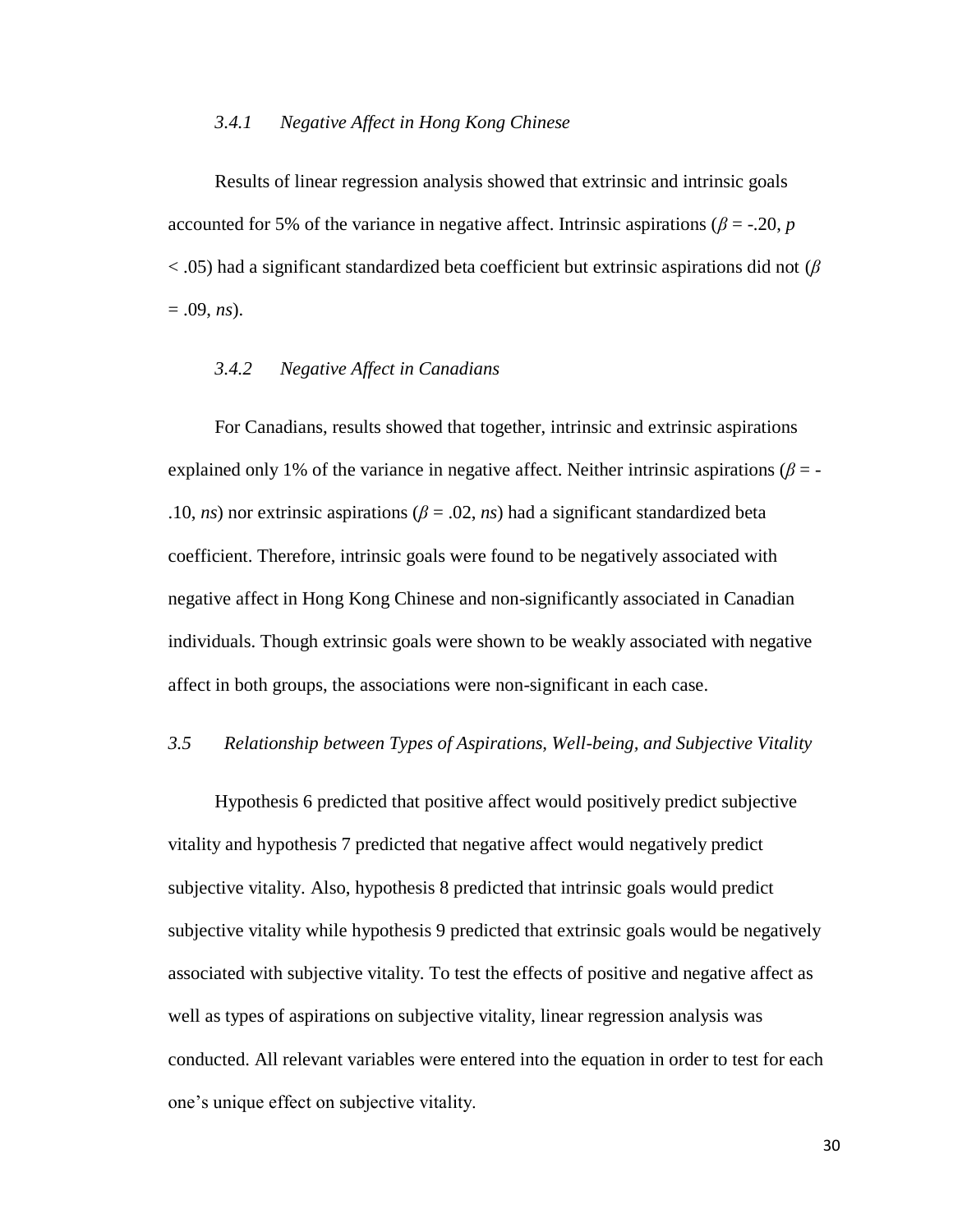## *3.5.1 Subjective Vitality in Hong Kong Chinese*

The results illustrated that altogether, positive affect, negative affect, intrinsic aspirations, and extrinsic aspirations accounted for 32% of subjective vitality in the participants, and that all variables except for extrinsic aspirations predicted subjective vitality as expected. The standardized beta coefficients for positive affect ( $\beta = .43$ , *p*  $<$ .01) and negative affect ( $\beta$  = -.30,  $p$  < .01) were both significant and in the predicted directions. That is, positive affect was found to promote subjective vitality and negative affect was found to negatively predict subjective vitality. Intrinsic aspirations ( $\beta = 0.17$ , *p* < .05) also predicted subjective vitality as expected; however the standardized beta coefficient for extrinsic aspirations  $(\beta = -0.03, ns)$  was negative yet non-significant.

## *3.5.2 Subjective Vitality in Canadians*

Together, the four predictor variables were able to explain 61% of subjective vitality in the participants, which is nearly double the variance explained by the model for Hong Kong Chinese individuals. Interestingly, however, only positive affect (*β* = .71, *p* < .01) could significantly predict subjective vitality. The strong relationship indicates that in Canadians, positive affect is by far the most important factor in promoting subjective vitality. Negative affect ( $\beta$  = -.08, *ns*), extrinsic aspirations ( $\beta$  = .01, *ns*), and intrinsic aspirations ( $\beta$  = .10, *ns*) were all found to have non-significant weak relationships with subjective vitality. The associations between negative affect and intrinsic aspirations with subjective vitality, however, were in the predicted direction. A summary of the standardized beta coefficients for all comparisons is presented in Table 6.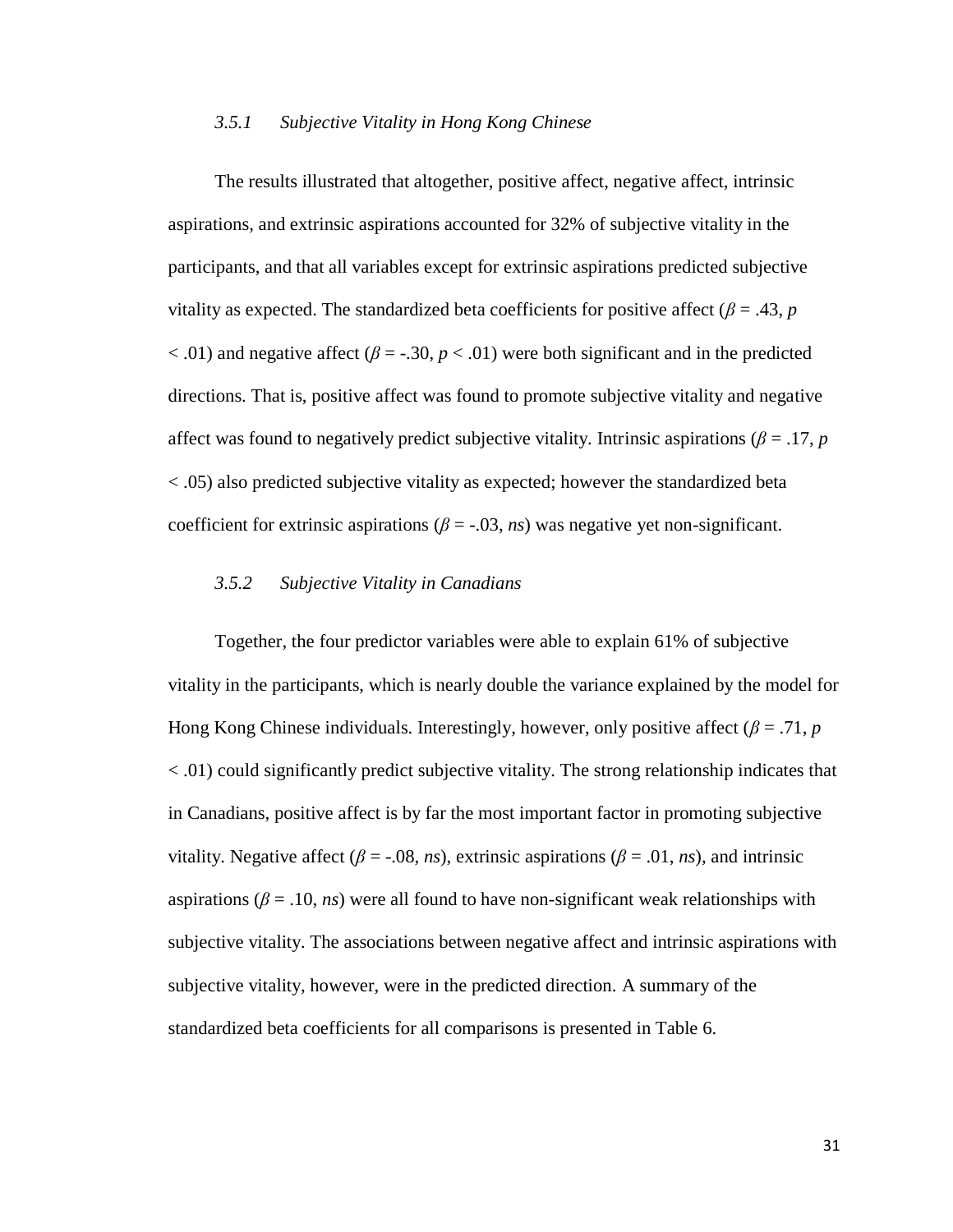## Table 6

|  | Summary of Standardized Beta Coefficients by Nationality |  |
|--|----------------------------------------------------------|--|
|  |                                                          |  |

|                                    | Hong Kong Chinese | Canadian |
|------------------------------------|-------------------|----------|
| DV: Positive Affect                |                   |          |
| 1. Extrinsic Aspirations           | $-.15$            | .09      |
| <b>Intrinsic Aspirations</b><br>2. | $.31**$           | $.54**$  |
| R-squared                          | .11               | .31      |
| DV: Negative Affect                |                   |          |
| 1. Extrinsic Aspirations           | .09               | .02      |
| <b>Intrinsic Aspirations</b><br>2. | $-.20*$           | $-.10$   |
| R-squared                          | .05               | .01      |
| DV: Subjective Vitality            |                   |          |
| <b>Extrinsic Aspirations</b><br>1. | $-.03$            | .01      |
| <b>Intrinsic Aspirations</b><br>2. | $.17*$            | .10      |
| 3. Positive Affect                 | $.43**$           | $.71**$  |
| Negative Affect<br>4.              | $-.30**$          | $-.08$   |
| R-squared                          | .32               | .61      |

 $* p < .05, ** p < .01$ 

## *3.6 Correlations between Specific Aspirations*

One of the exploratory research questions posed in the present study was regarding group differences in terms of specific aspirations. In order to investigate whether such differences did exist, correlations between the intrinsic life goals of personal growth, meaningful relationships, and community contribution as well as the extrinsic life goals of wealth, fame, and image were first compared between Hong Kong Chinese and Canadian participants (see Table 7). It was found that personal growth was correlated with fame  $(r (149) = .22, p < .01)$  and that relationships were correlated with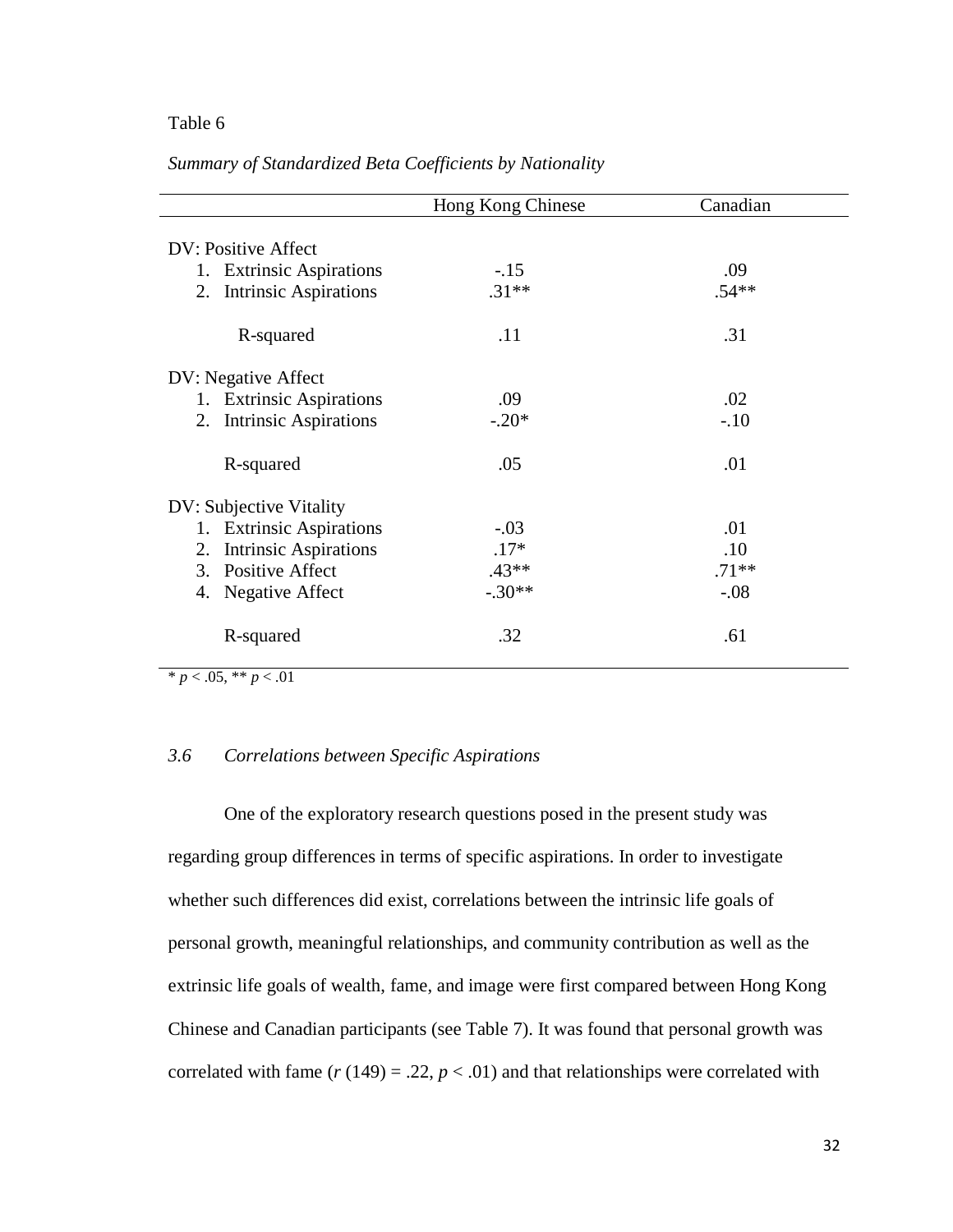wealth  $(r (149) = .25, p < .01)$  and fame  $(r (149) = .29, p < .01)$  in Hong Kong Chinese participants but not in Canadians. Generally, however, across both groups, moderate correlations were found within subdomains; extrinsic goals were correlated with other extrinsic goals and intrinsic goals were correlated with other intrinsic goals. No strong correlations (>.70) were found and therefore group differences in the separate aspirations were tested for.

# Table 7

|                                     | 1       | $\overline{2}$ | 3       | 4       | 5       | 6    |
|-------------------------------------|---------|----------------|---------|---------|---------|------|
|                                     |         |                |         |         |         |      |
| Hong Kong Chinese ( $N = 150$ )     |         |                |         |         |         |      |
| 6. Personal Growth                  | 1.00    |                |         |         |         |      |
| Relationships<br>7.                 | $.38**$ | 1.00           |         |         |         |      |
| <b>Community Contribution</b><br>8. | $.24**$ | $.24**$        | 1.00    |         |         |      |
| Wealth<br>9.                        | .14     | $.25**$        | $-16*$  | 1.00    |         |      |
| 10. Fame                            | $.22**$ | $.29**$        | .04     | $.59**$ | 1.00    |      |
| 11. Image                           | .02     | .06            | $-.20*$ | $.56**$ | $.61**$ | 1.00 |
|                                     |         |                |         |         |         |      |
| Canadian ( $N = 150$ )              |         |                |         |         |         |      |
| <b>Personal Growth</b><br>6.        | 1.00    |                |         |         |         |      |
| Relationships<br>7.                 | $.52**$ | 1.00           |         |         |         |      |
| <b>Community Contribution</b><br>8. | $.44**$ | $.30**$        | 1.00    |         |         |      |
| Wealth<br>9.                        | .03     | .01            | .04     | 1.00    |         |      |
| 10. Fame                            | $-.10$  | $-.14$         | .16     | $.53**$ | 1.00    |      |
| 11. Image                           | $-.04$  | $-.07$         | .05     | $.45**$ | $.61**$ | 1.00 |
| * $p < .05$ , ** $p < .01$          |         |                |         |         |         |      |

*Correlation Matrices of Hong Kong Chinese and Canadian Participants' Specific Aspirations*

# *3.7 Measures of Central Tendency for Specific Aspirations*

Overall, Hong Kong participants were found to aspire to each of the intrinsic goals of more strongly than Canadians. At the same time, Canadians were found to have significantly higher aspirations for each of the extrinsic life goals except for community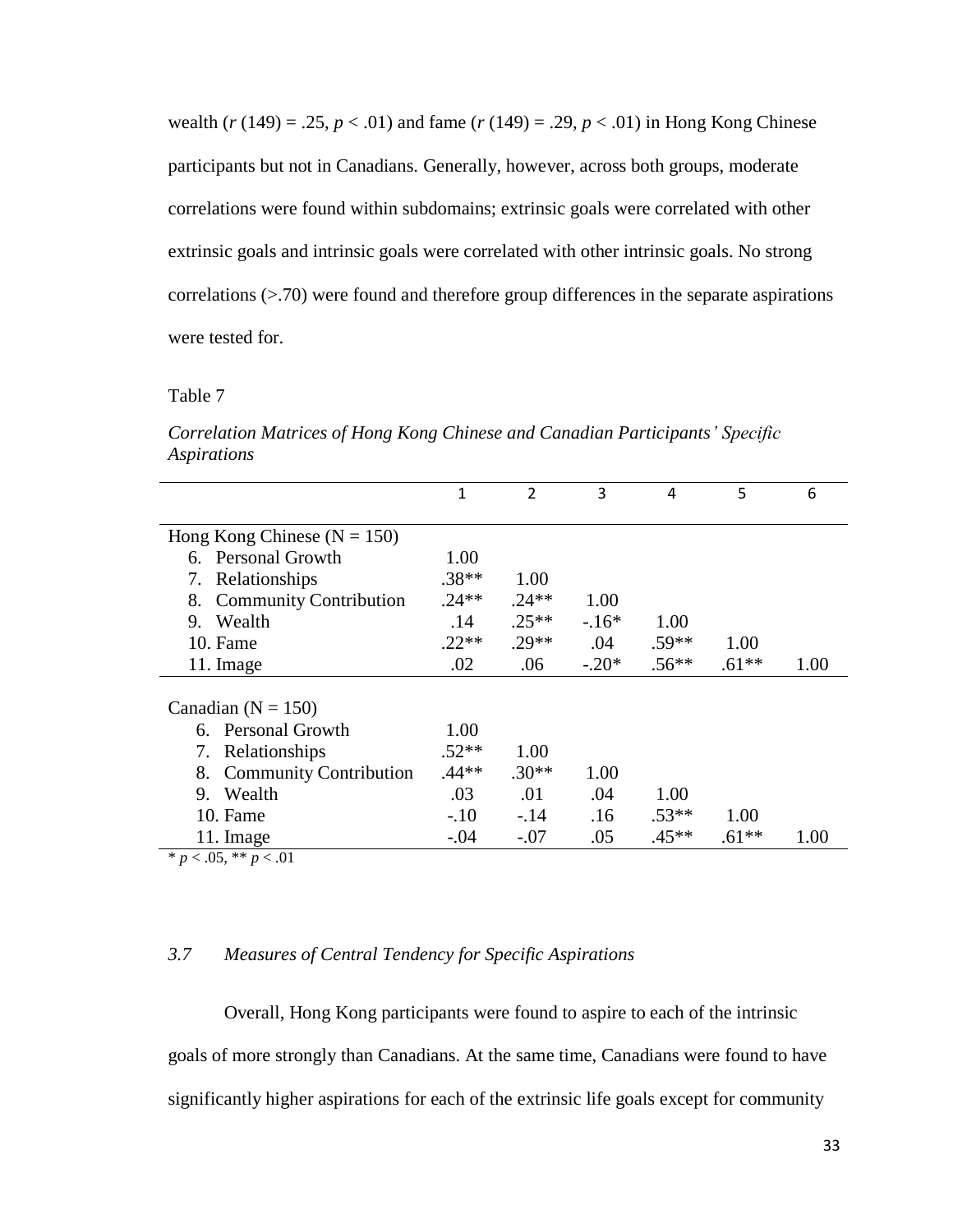contribution; however, Canadians ( $M = 5.07$ ,  $SD = 1.21$ ) still aspired to community contribution more than Hong Kong Chinese ( $M = 4.79$ ,  $SD = 1.00$ ) despite the nonsignificant difference (*t* (150) = -2.15, *ns*). Both Hong Kong Chinese and Canadians were found to strive most strongly for relationships as an intrinsic goal and wealth as an extrinsic goal (see Table 8).

# Table 8

|  | Means, Standard Deviations, and t-test Comparisons of Aspirations by Nationality |  |  |  |  |
|--|----------------------------------------------------------------------------------|--|--|--|--|
|  |                                                                                  |  |  |  |  |

|                               | Hong Kong<br>Chinese |           | Canadian |           |           |
|-------------------------------|----------------------|-----------|----------|-----------|-----------|
| Aspiration                    | M                    | <i>SD</i> | M        | <b>SD</b> | t         |
| <b>Personal Growth</b>        | 5.59                 | 0.85      | 5.95     | .83       | $-3.67**$ |
| Relationships                 | 5.79                 | 0.77      | 6.13     | .76       | $-3.82**$ |
| <b>Community Contribution</b> | 4.79                 | 1.00      | 5.07     | 1.21      | $-2.15$   |
| Wealth                        | 4.12                 | 1.22      | 3.79     | 1.09      | $2.51*$   |
| Fame                          | 3.35                 | 1.13      | 2.51     | 1.07      | $6.60**$  |
| Image                         | 4.00                 | 1.33      | 3.34     | 1.27      | $4.40**$  |

\* *p* < .05, \*\* *p* < .01

# *3.8 Specific Aspirations as Predictors of Subjective Well-Being and Subjective Vitality*

Another aim of the research was to explore how each specific intrinsic and extrinsic aspiration affected subjective well-being and subjective vitality in each ethnic group. In order to investigate this, the subdomains of extrinsic aspirations (personal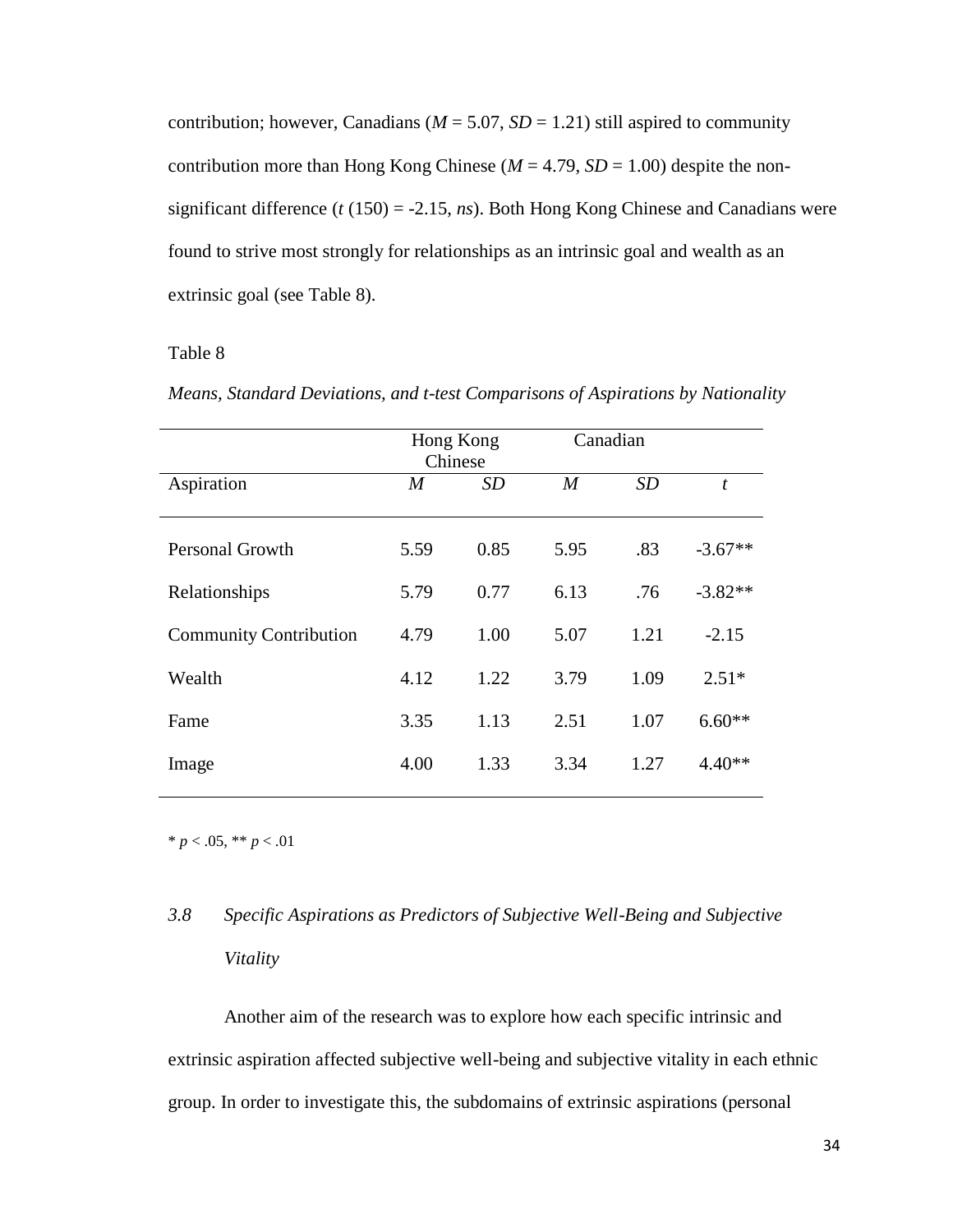growth, relationships, and community contribution) and intrinsic aspirations (wealth, fame, and image) were entered as predictors into a linear regression model. Positive and negative affect were also entered as predictors of subjective vitality in order to control for their effects. A summary of all standardized beta coefficients is presented in Table 9.

# *3.8.1 Specific Aspirations as Predictors of Subjective Well-being in Hong Kong Chinese*

Together, the sub-goals accounted for 16% of positive affect and 7% of negative affect, respectively, in Hong Kong Chinese participants. Significant predictors of positive affect included relationships ( $\beta = .25$ ,  $p < .01$ ) and wealth ( $\beta = .27$ ,  $p < .01$ ), which had a negative predicting effect on positive affect. None of the sub-goals were found to be significant predictors of negative affect.

## *3.8.2 Specific Aspirations as Predictors of Subjective Well-Being in Canadians*

For Canadian participants, the sub-goals explained 43% of the variance in positive affect but only 3% of the variance in negative affect. Personal growth  $(\beta = .45, p < .01)$ , community contribution ( $\beta = .26$ ,  $p < .01$ ), and wealth ( $\beta = .24$ ,  $p < .01$ ) were all found to exert positive predicting effects on positive affect. Also, image ( $\beta$  = -.27, *p* < .01) was found to have a negative association with positive affect. None of the sub-goals were found to be significant predictors of negative affect.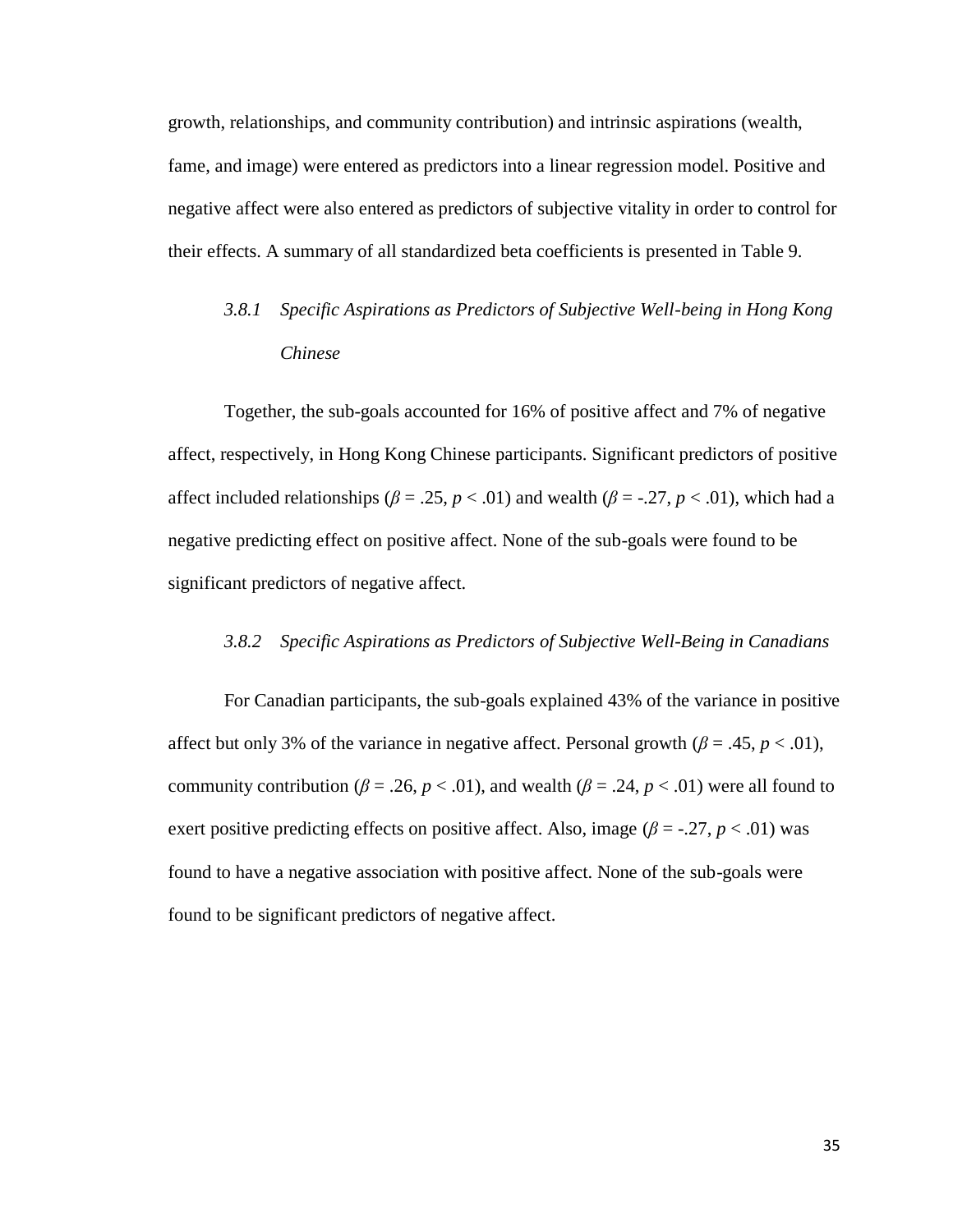# *3.8.3 Specific Aspirations as Predictors of Subjective Vitality in Hong Kong Chinese*

The results confirmed the present study's previous findings that positive and negative affect both significantly promote subjective vitality in opposite directions for Hong Kong Chinese. Controlling for these effects, however, none of the specific aspirations were found to significantly predict subjective vitality. Despite this, it is interesting to note that the wealth sub-goal had a moderate negative association with subjective vitality ( $\beta$  = -.18,  $p$  = .06). The model was able to explain 38% of the variance in subjective vitality.

# *3.8.4 Specific Aspirations as Predictors of Subjective Vitality in Canadians*

Similarly, regression results were analogous to the study's previous findings that positive affect was associated with subjective vitality but that negative affect did not have a significant association in Canadian participants. After controlling for positive and negative affect, it was found that the sub-goals of personal growth  $(\beta = .32, p < .01)$  and wealth ( $\beta = 0.15$ ,  $p < 0.05$ ) were positively associated with subjective vitality. At the same time, relationships ( $\beta$  = -.13,  $p$  < .05) and fame ( $\beta$  = -.20,  $p$  < .01) were found to exert negative predicting effects on subjective vitality. None of the other sub-goals were found to have a significant association with subjective vitality in Canadians. Overall, the model explained 70% of the variance in subjective vitality.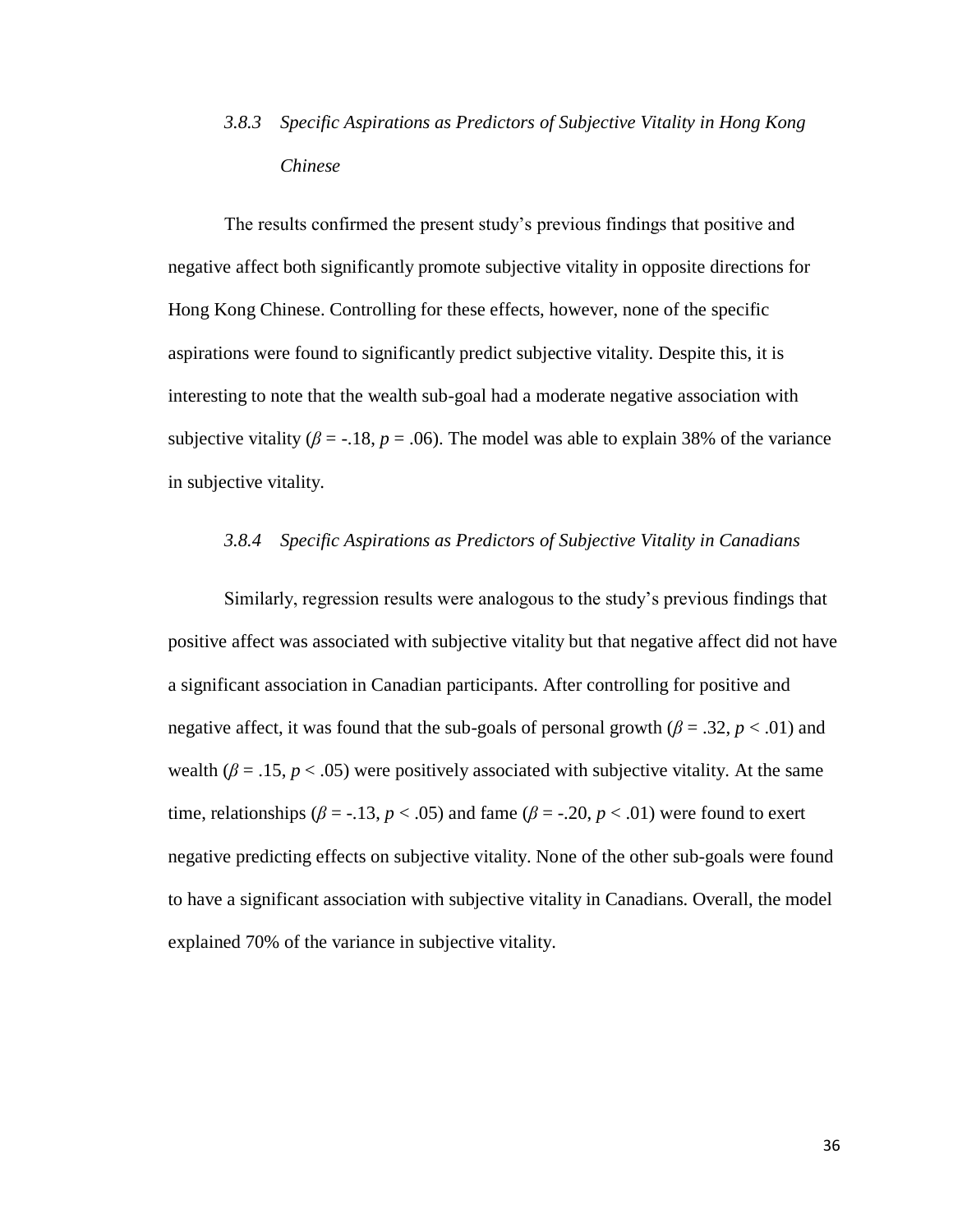# Table 9

|                                        | Hong Kong Chinese | Canadians |
|----------------------------------------|-------------------|-----------|
| DV: Positive Affect                    |                   |           |
| 1. Personal Growth                     | $-.01$            | $.45**$   |
|                                        | $.25**$           | $-.06$    |
| 2. Relationships                       | .15               | $.26**$   |
| 3. Community Contribution<br>4. Wealth | $-.27**$          | $.24***$  |
| 5. Fame                                |                   |           |
|                                        | .15               | .15       |
| 6. Image                               | $-.07$            | $-.27**$  |
| R-squared                              | .16               | .43       |
| DV: Negative Affect                    |                   |           |
| 1. Personal Growth                     | $-.17$            | $-.06$    |
| 2. Relationships                       | .03               | .09       |
| 3. Community Contribution              | $-.11$            | $-.15$    |
| 4. Wealth                              | .15               | $-.01$    |
| 5. Fame                                | $-.11$            | .10       |
| 6. Image                               | .046              | $-.04$    |
| R-squared                              | .07               | .03       |
| DV: Subjective Vitality                |                   |           |
| 1. Positive Affect                     | $.38**$           | $.63**$   |
| 2. Negative Affect                     | $-.27**$          | $-.07$    |
| 3. Personal Growth                     | $-.04$            | $.32**$   |
| 4. Relationships                       | .05               | $-.13*$   |
| 5. Community Contribution              | .25               | $-.03$    |
| 6. Wealth                              | $-.18$            | $.15*$    |
| 7. Fame                                | .09               | $-.20**$  |
| 8. Image                               | .09               | .09       |
| R-squared                              | .38               | .70       |

*Summary of Standardized Beta Coefficients of Specific Aspirations as Predictors in Hong Kong Chinese and Canadians*

\* p < .05, \*\* p < .01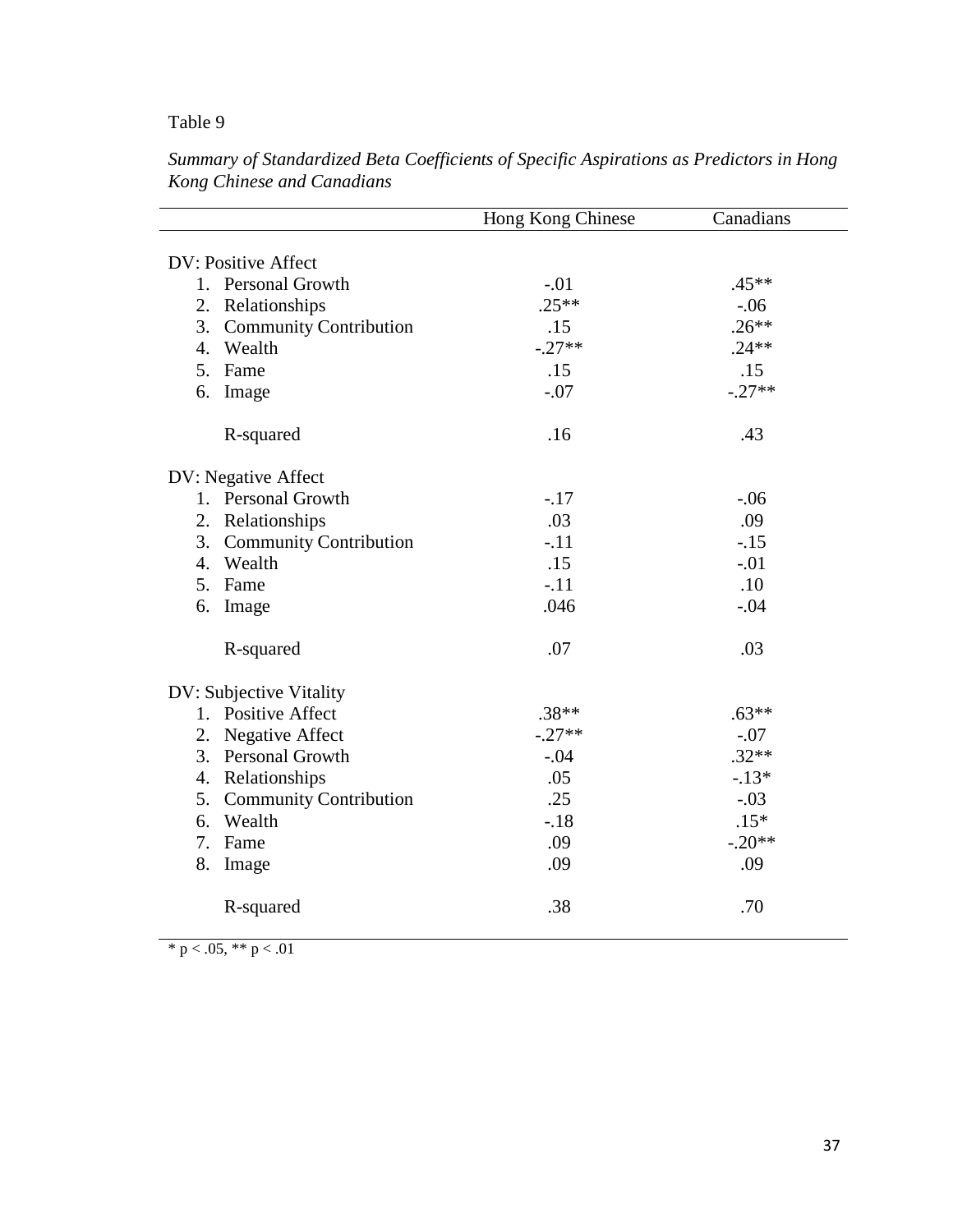# *3.9 Summary of Results*

The present study found that the predicted paths outlined in the theoretical model were not all significantly supported. It was predicted that, in both groups, intrinsic aspirations would predict positive and negative affect and that positive and negative affect would, in turn, predict subjective vitality. As a result of the findings of the study, the resultant model of subjective vitality is presented. Figure 3 shows the path model with standardized beta coefficients. In Hong Kong Chinese participants, all proposed paths except for extrinsic aspirations  $\rightarrow$  subjective well-being  $\rightarrow$  subjective vitality and extrinsic aspirations  $\rightarrow$  subjective vitality were significantly supported ( $p < .05$ ).



*Figure 3.* The Resultant Model of Subjective Vitality with Standardized Beta Coefficients. *Note.* The number before the slash is the standardized beta coefficient of the Hong Kong Chinese sample and the number after the slash is the standardized beta coefficient of the Canadian sample. Extrinsic aspirations were entered into the regression equations but are not shown in the resultant model since they were not found to be a significant predictor of any other variable.  ${}^*p < .05$ ,  ${}^*{}^*p < .01$ .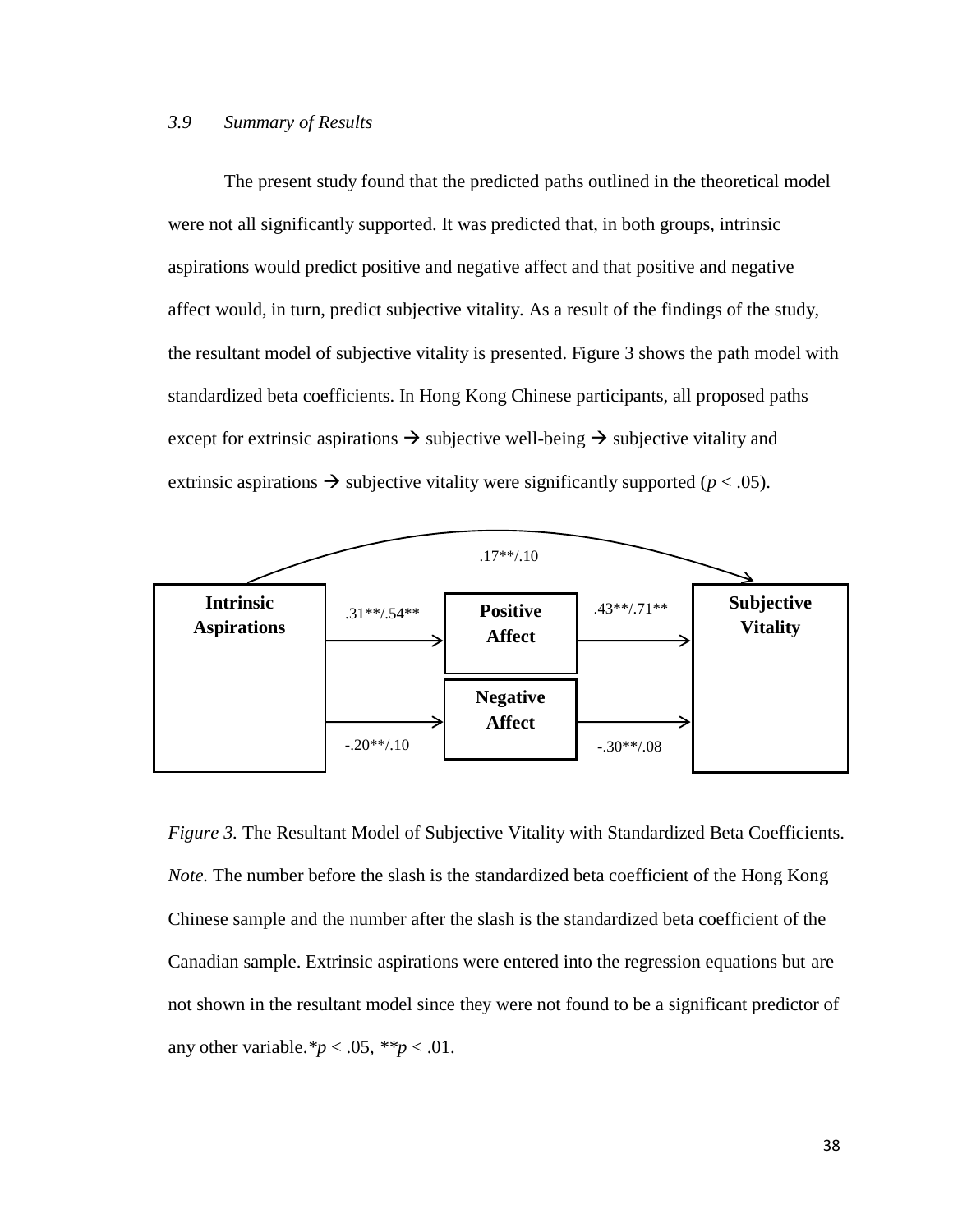However, in Canadian participants, the only proposed pathway that was significantly supported ( $p < .05$ ) was intrinsic aspirations  $\rightarrow$  positive affect  $\rightarrow$  subjective vitality. Hong Kong Chinese participants were also found to have higher mean levels of extrinsic aspirations than Canadians. However, subjective vitality levels were not significantly different between the two groups. Hong Kong Chinese were found to aspire most strongly to each of the extrinsic goals (wealth, fame, and image), while Canadian participants were found to aspire most strongly to each of the extrinsic goals (personal growth, relationships, and community contribution). In Hong Kong Chinese participants, none of the specific aspirations were shown to predict subjective vitality; however, in Canadian participants, striving for personal growth and wealth positively predicted subjective vitality while striving for relationships and fame negatively predicted subjective vitality. Also, subjective vitality was found to differ with age, yet the effect was dependent on an individual's nationality. In general, individuals over 30 years old in Hong Kong tended to report higher levels of subjective vitality than individuals of the same age in Canada.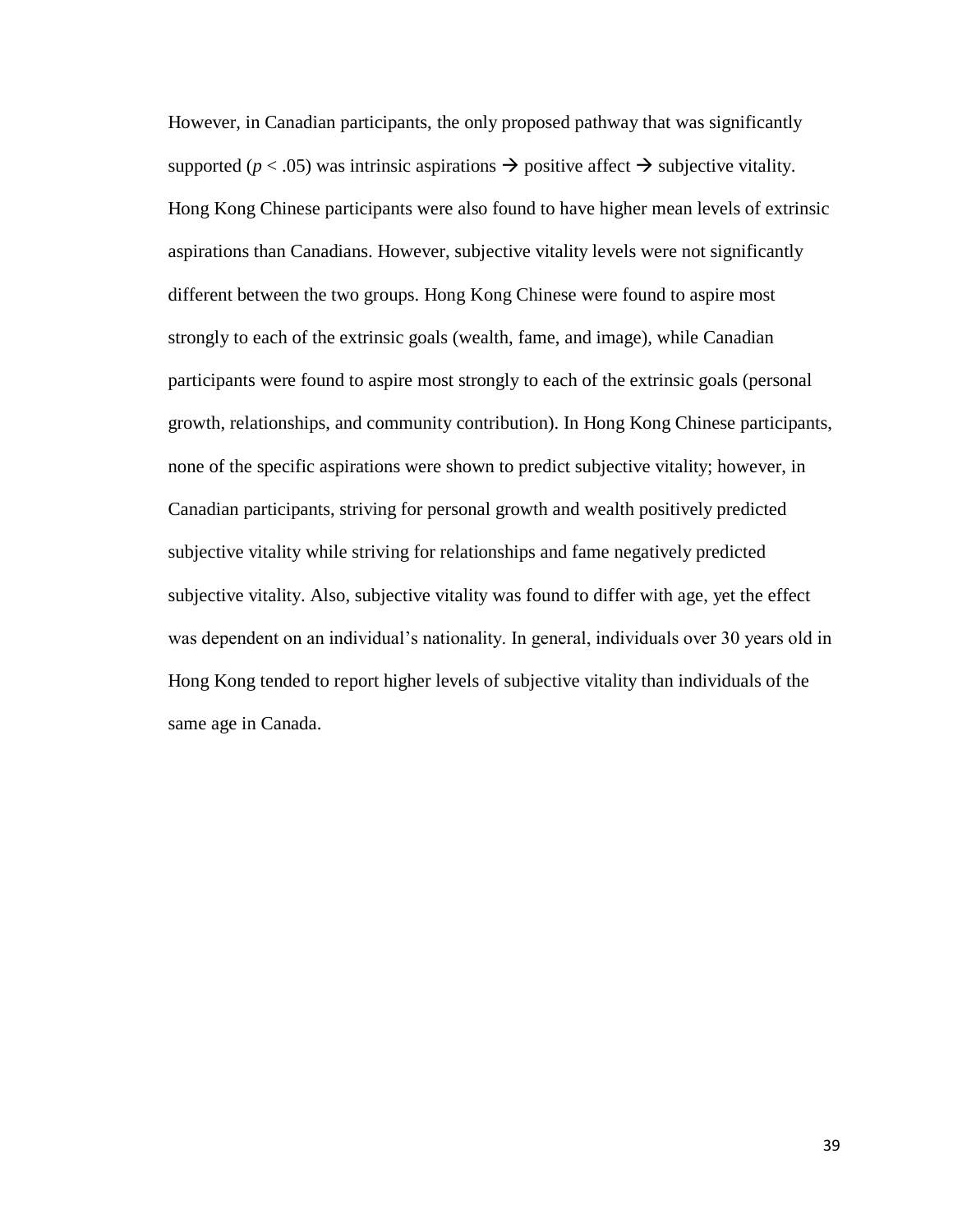## **CHAPTER 4: DISCUSSION AND CONCLUSIONS**

## *4.1 Types of Aspirations in Hong Kong Chinese and Canadian Participants*

Compared to Hong Kong Chinese participants, Canadians were found to have higher levels of intrinsic aspirations. Conversely, Hong Kong Chinese were found to have higher levels of extrinsic aspirations. Thus, hypothesis 1 was not supported. It was predicted that both groups would have equal levels of extrinsic aspirations since previous research (Sachs, 2003; Waters, 1995) has found similarities between the nature of aspirations of individuals from Hong Kong and North America. Also, Hong Kong has a high level of exposure to Western culture (Wong & Ahuvia, 1998). Ang (2000) found that, compared to Hong Kong Chinese, Canadians were found to hold stronger beliefs about the power of money. However, as she argued, such differences may be explained by Canada's relatively lower cost of living and strong social welfare system. Therefore, results of the present study may be compatible with Ang's (2000) findings. Despite having stronger beliefs about the power of money, Canadians may not aspire to wealth as strongly as Hong Kongers since financial security may be more easily attained in Canada

What's more, individualistic societies such as Canada have a much different view of the self than that of collectivist societies such as Hong Kong. Individuals in individualistic societies tend to view the self as independent while individuals in collectivist societies have an interdependent view of self, seeing themselves as connected with friends, family, and peers, and being affected more so by others' appraisals (Markus and Kitayama, 1991; Zhu, Zhang, Fan, & Han, 2007). Due to concern for others, Hong Kong Chinese individuals may value conformity more than self-improvement, and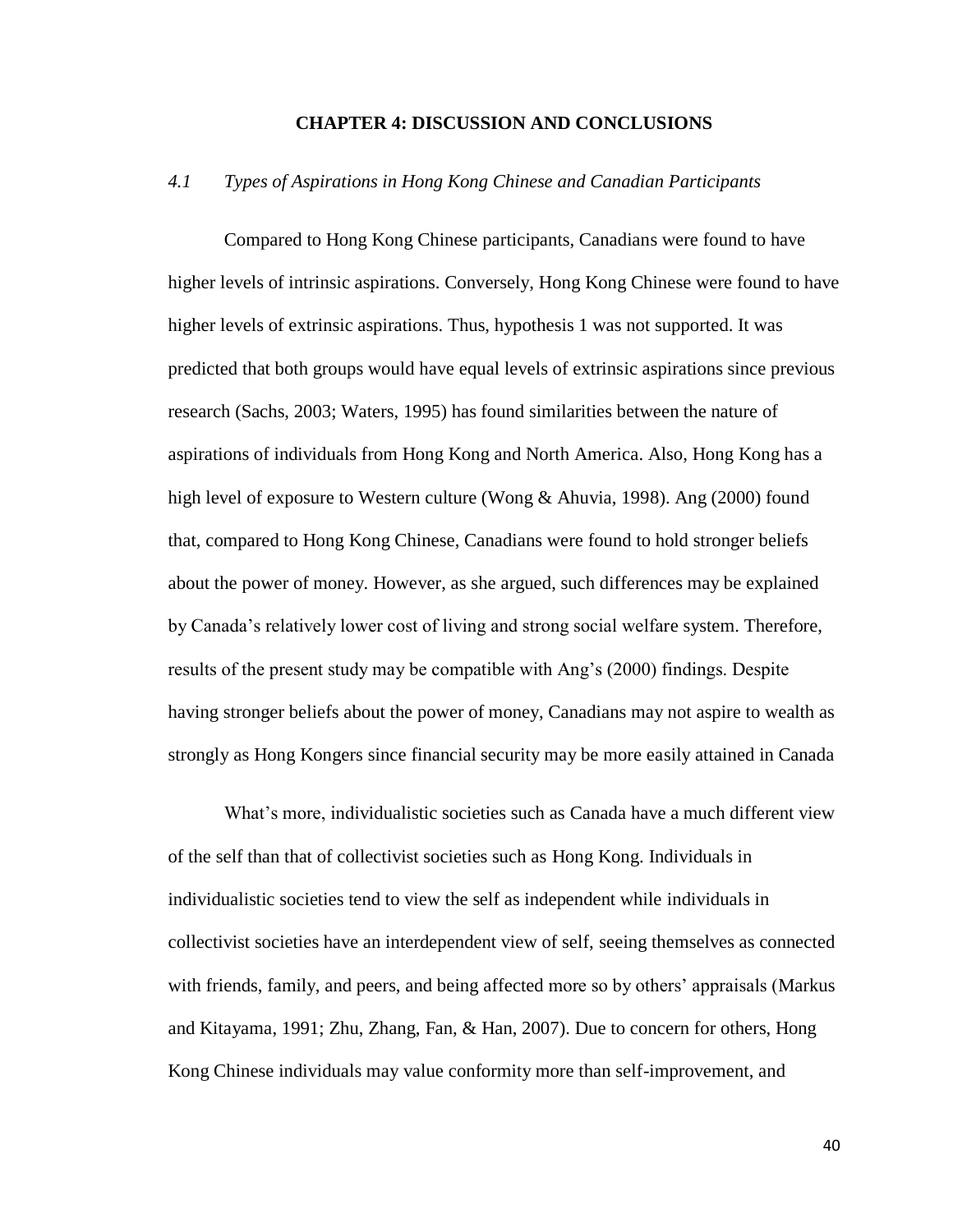having such values may lead individuals to strive for external rewards and relinquish their own wants and desires. Such environments that value conformity do not typically support the development of intrinsic sources of fulfillment, and instead emphasize external aspirations (Kasser, Ryan, Zax, & Sameroff, 1995). In line with this, the Confucian concept of *mien-tzu*, or the desire to maintain a socially desirable appearance, may have a different meaning in capitalistic Asian societies such as Hong Kong and may subsequently put increasing focus on extrinsic success and financial achievement (Tu, 1992).

# *4.2 Subjective Well-Being and Subjective Vitality in Hong Kong Chinese and Canadian Participants*

One of the aims of the present study was to explore the differences between the subjective well-being and subjective vitality levels of Hong Kong Chinese and Canadian participants. Canadians were found to have significantly higher levels of positive affect than Hong Kong Chinese, but the groups did not differ in levels of negative affect or subjective vitality. The differences in positive affect may be partially explained by the fact that individuals in independent and interdependent cultures (Markus & Kitayama, 1991) have difference experiences of positive and negative affect. Specifically, individuals in interdependent cultures such as Hong Kong may have stronger motivations to control or to allow their affect to go unexpressed (Bagozzi, Wong, & Yi, 1999). The findings were consistent with past studies that have shown that East Asians report less positive affect than Westerners (Kitayama, Markus, & Kurokawa, 2000; Oishi et al., 1999).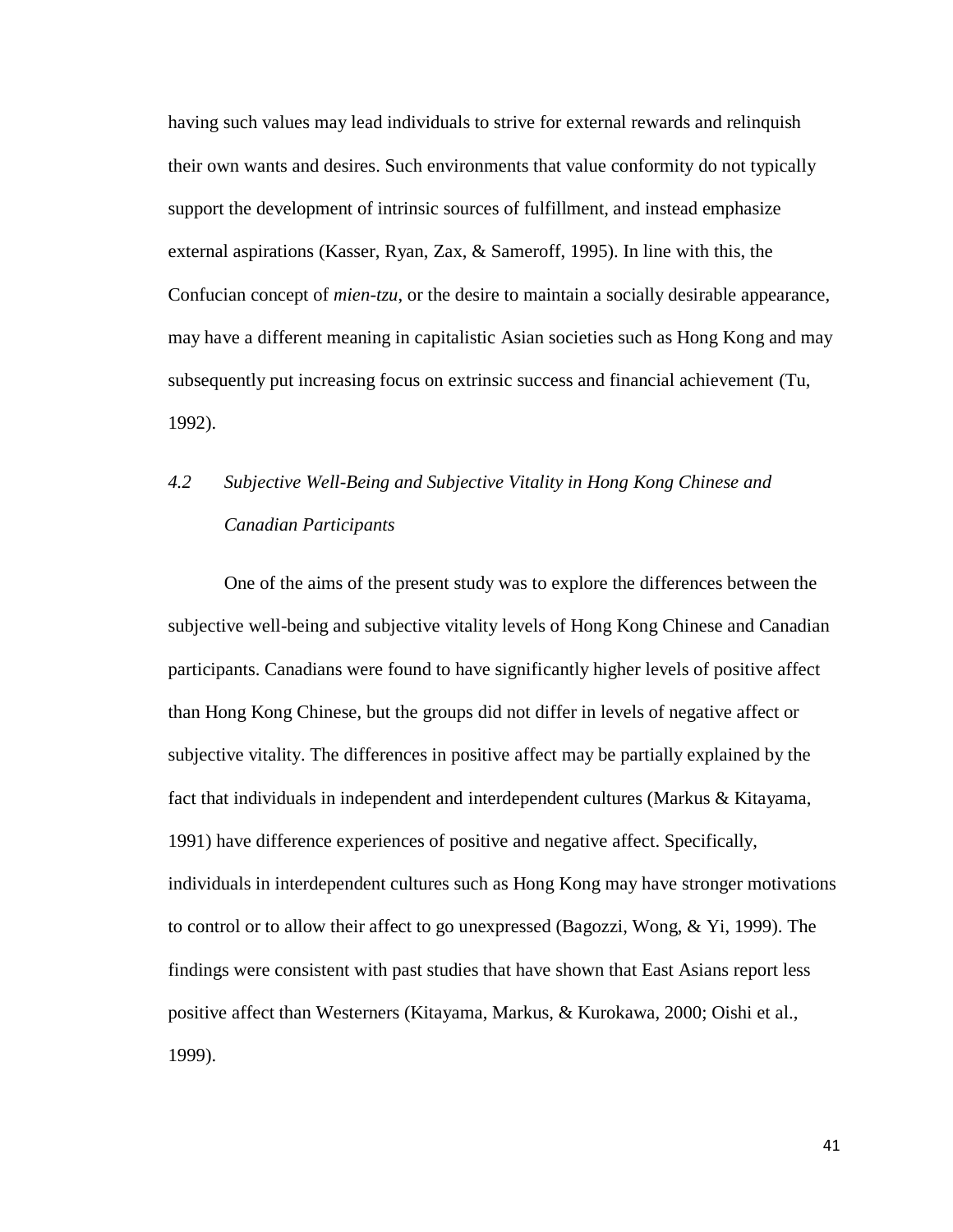In both groups, having intrinsic aspirations was correlated with positive affect; however, the correlation was much stronger in Canadians. Since Hong Kong Chinese were found to have lower levels of intrinsic aspirations, this may help explain why Canadians were found to have higher levels of positive affect. The groups also did not differ in their reported levels of subjective vitality.

## *4.2.1 Subjective Vitality and Age in Each Group*

Another exploratory research objective was to investigate how subjective vitality was related to age in each group. Subjective vitality was indeed found to differ with age, but the relationship was slightly different for Hong Kong Chinese and Canadian participants. For the participants in their 20s, there was little difference between the subjective vitality of both groups. However, an interesting trend was observed in the middle-aged groups. For Hong Kong Chinese, subjective vitality was highest in participants that were 30 and older, but for Canadians, subjective vitality was lowest for participants in their 30s. For participants over 40, Hong Kong Chinese still reported higher mean levels of subjective vitality than Canadians. It could be that Western individuals in their 30s differ somehow from Hong Kong individuals of the same age, either in terms of psychology (i.e., positive and negative affect) or life situation (i.e., age of children or marital status), or that subjective vitality's meaning is dependent upon culture. Regardless, further investigation into the relationship between age and subjective vitality across cultures should be conducted.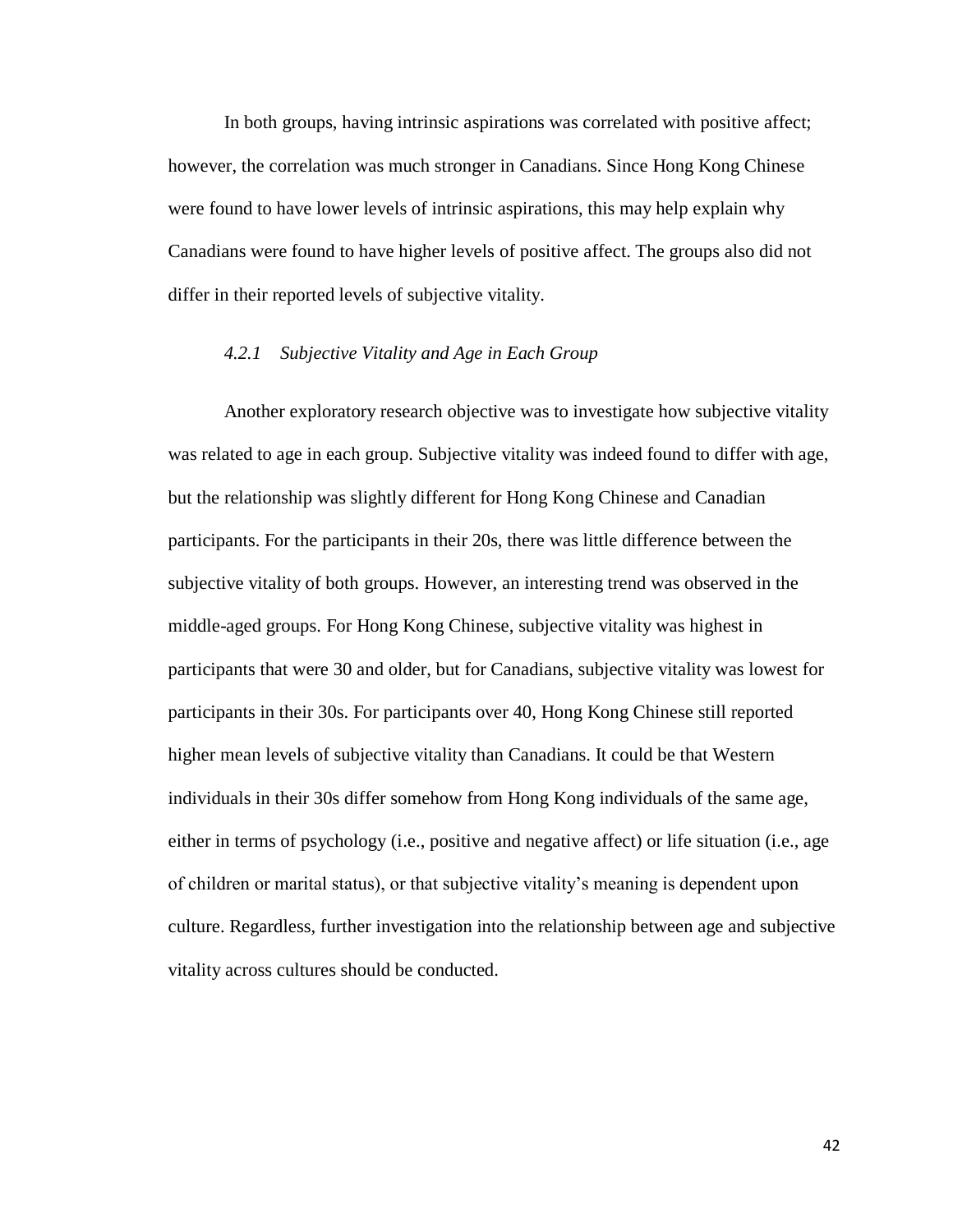# *4.3 Relationship between Intrinsic and Extrinsic Goals and Positive Affect*

It was hypothesized that in both groups, intrinsic goals would predict positive affect and extrinsic goals would negatively predict positive affect. However, the findings did not support the predicted relationship between extrinsic goals and positive affect. In both groups, only intrinsic goals predicted positive affect. Oishi et al. (1999) asserted that individuals with extrinsic values may suffer from lower well-being only if they are unable to attain their aspirations. Thus, it may be that having extrinsic aspirations may not negatively predict positive affect unless such goals are unattained in the long run. In conclusion, hypothesis 2 was supported but hypothesis 3 was not.

# *4.4 Relationship between Intrinsic and Extrinsic Goals and Negative Affect*

Though intrinsic aspirations were found to negatively relate to negative affect in both groups of participants, the relationship was only significant for Hong Kong Chinese. However, extrinsic aspirations were not found to relate to negative affect in either group. The results were not in line with previous research that found that placing strong importance on extrinsic aspirations was related to negative affect (Kasser & Ahuvia, 2002; Kasser & Ryan, 1993, 1996; Ryan et al., 1999). However, these previous studies only reported correlations between aspirations and indicators of subjective well-being and did not use extrinsic aspirations as predictors. As the present study has shown, when controlling for intrinsic predictions, extrinsic aspirations may not predict negative affect. Further studies should be conducted to attempt replicate these findings. Overall, partial support was found for hypothesis 4 since the relationship was true in both groups but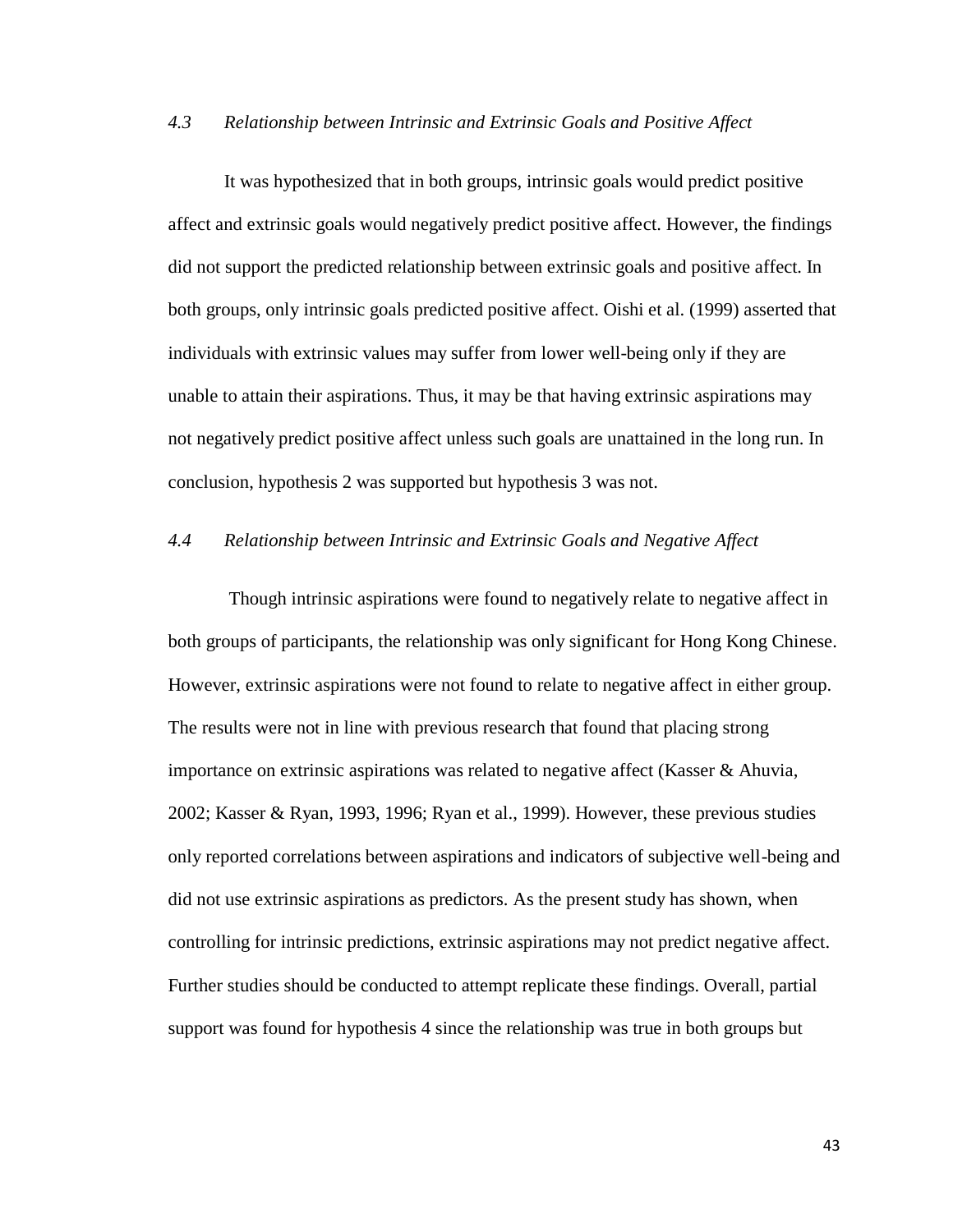only significant for Hong Kong Chinese participants. No support was found for hypothesis 5.

# *4.5 Relationship between Positive and Negative Affect and Subjective Vitality*

In both groups, positive affect was correlated with subjective vitality and negative affect was negatively correlated with subjective vitality. However, when other variables were controlled for, no significant support was found for negative affect's negative association with subjective vitality in Canadian participants; still, a non-significant negative relationship was still shown. Yet in both groups, positive affect predicted subjective vitality. The relationship was especially strong in Canadian individuals. In Hong Kong Chinese participants, negative affect negatively predicted subjective vitality. Overall, the results supported previous findings regarding the relationships between positive and negative affect and subjective vitality (Ryan & Frederick, 1997; Sheldon et al., 1996). Therefore, strong support was found for hypothesis 6 and hypothesis 7 was significantly supported only in Hong Kong Chinese, though the trend was still observed in Canadians.

## *4.6 Relationship between Intrinsic and Extrinsic Goals and Subjective Vitality*

It was predicted that, regardless of nationality, having intrinsic goals would promote subjective vitality and that extrinsic goals would negatively promote subjective vitality. In fact, extrinsic goals were not found to be a significant predictor of subjective vitality in either group. Also, while intrinsic goals were found to correlate with subjective vitality in both groups, intrinsic goals were a significant predictor of subjective vitality only in Hong Kong Chinese participants. However, a non-significant positive relationship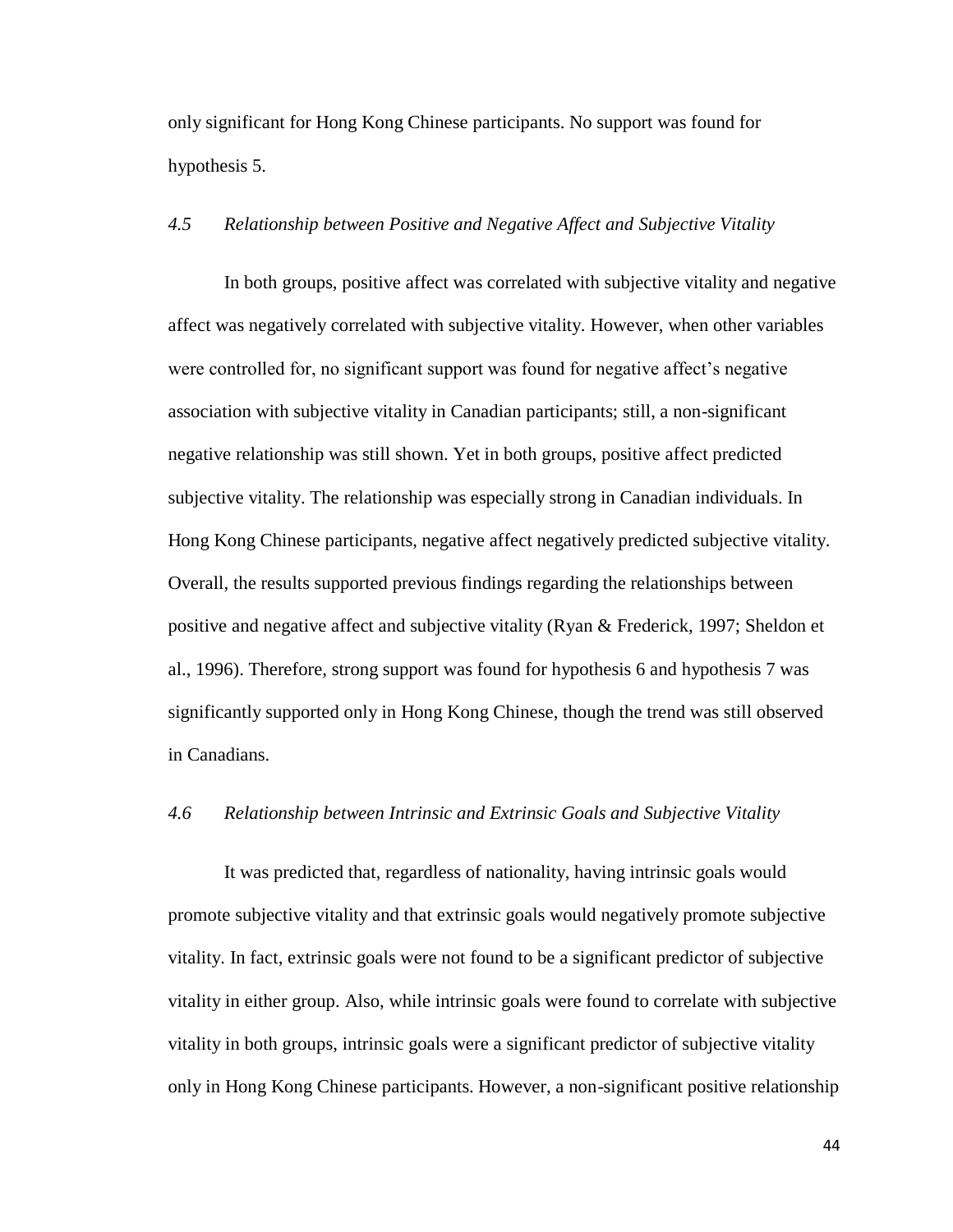between intrinsic goals and subjective vitality was also observed in Canadian participants. Kasser & Ryan (1993, 1996) found that having intrinsic goals was positively correlated with subjective vitality while having extrinsic goals was negatively correlated with subjective vitality in samples of undergraduate students. However, the present study used a convenience sample of individuals of all ages, and thus fundamental differences could exist between the samples. Furthermore, the previous relationships have only been demonstrated by correlational research, so it's possible that extrinsic goals do not in fact predict subjective vitality when intrinsic goals as well as positive and negative affect are controlled for. Nonetheless, further research is needed to examine the relationships between aspirations and subjective vitality. Overall, significant support was found for hypothesis 8 in Hong Kong Chinese only. However, no support was found for hypothesis 9.

## *4.7 Directional Predictions of the Theoretical Model of Subjective Vitality*

As outlined in the theoretical model of subjective vitality, it was hypothesized that in both groups, intrinsic and extrinsic aspirations would predict positive and negative affect, which would, in turn, predict subjective vitality. Also, intrinsic and extrinsic aspirations were hypothesized to be predictors of subjective vitality. However, extrinsic goals were not found to be a significant predictor of positive affect, negative affect, or subjective vitality in either group. To the author's knowledge, this was the first study to investigate the relationships between all of the variables used in the present study. The findings indicate that in both Canadians and Hong Kong Chinese individuals, having extrinsic aspirations may not have any positive or negative influence on well-being or subjective vitality. Rather, the study shows that more important are having intrinsic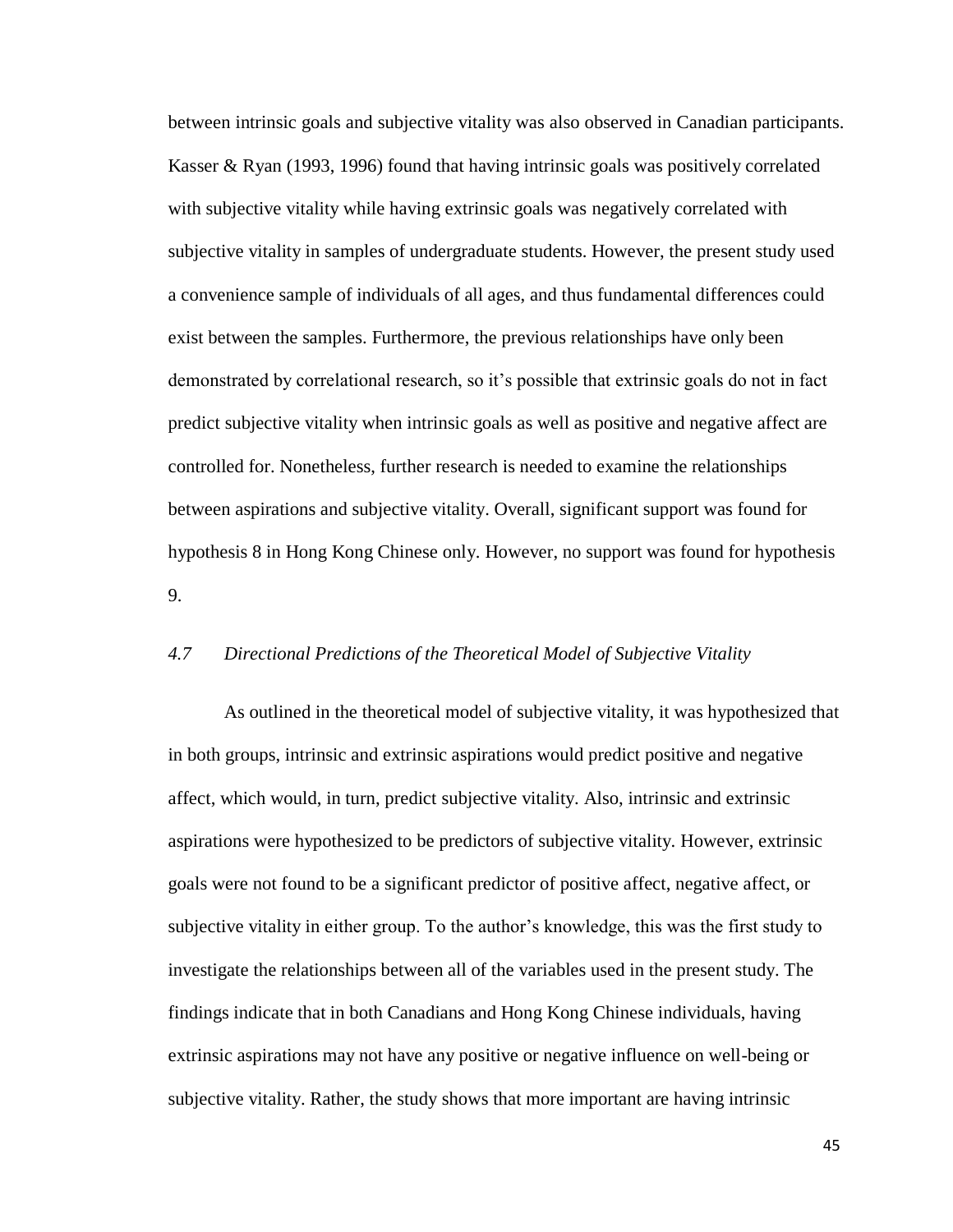aspirations, as these types of goals are shown to positively promote subjective well-being and, in turn, subjective vitality. These relationships were shown to be true in both an East Asian and Anglo-Saxon Western culture, attesting to the possibility that these pathways are generalizable across other cultures. However, interesting differences between the cultures were observed in the intrinsic aspirations  $\rightarrow$  negative affect and negative affect  $\rightarrow$  subjective vitality pathways. For Hong Kong Chinese, having intrinsic goals was shown to decrease negative affect. This result makes sense considering individuals high in negative affect are shown to focus on avoiding negative outcomes (Watson & Clark, 1993), since having intrinsic goals would make an individual more likely to focus on producing positive outcomes such as secure relationships or personal growth. Nonetheless, for Canadians, having intrinsic aspirations did not significantly relate to negative affect. Likewise, for Hong Kong Chinese individuals, having negative affect was shown to negatively influence subjective vitality. Before conclusions can be drawn regarding these differential effects, however, more research is needed to confirm these relationships across different samples.

## *4.8 Specific Aspirations of Hong Kong Chinese and Canadian Participants*

An interesting trend was observed in regards to each respective culture's specific aspirations. Not only were Canadian participants found to have higher levels of overall intrinsic aspirations, but they were found to have higher levels of *each* specific intrinsic aspiration (personal growth, relationships, and community contribution). Only in the case of community contribution was the difference not significant. At the same time, Hong Kong participants had higher overall levels of extrinsic aspirations, as well as higher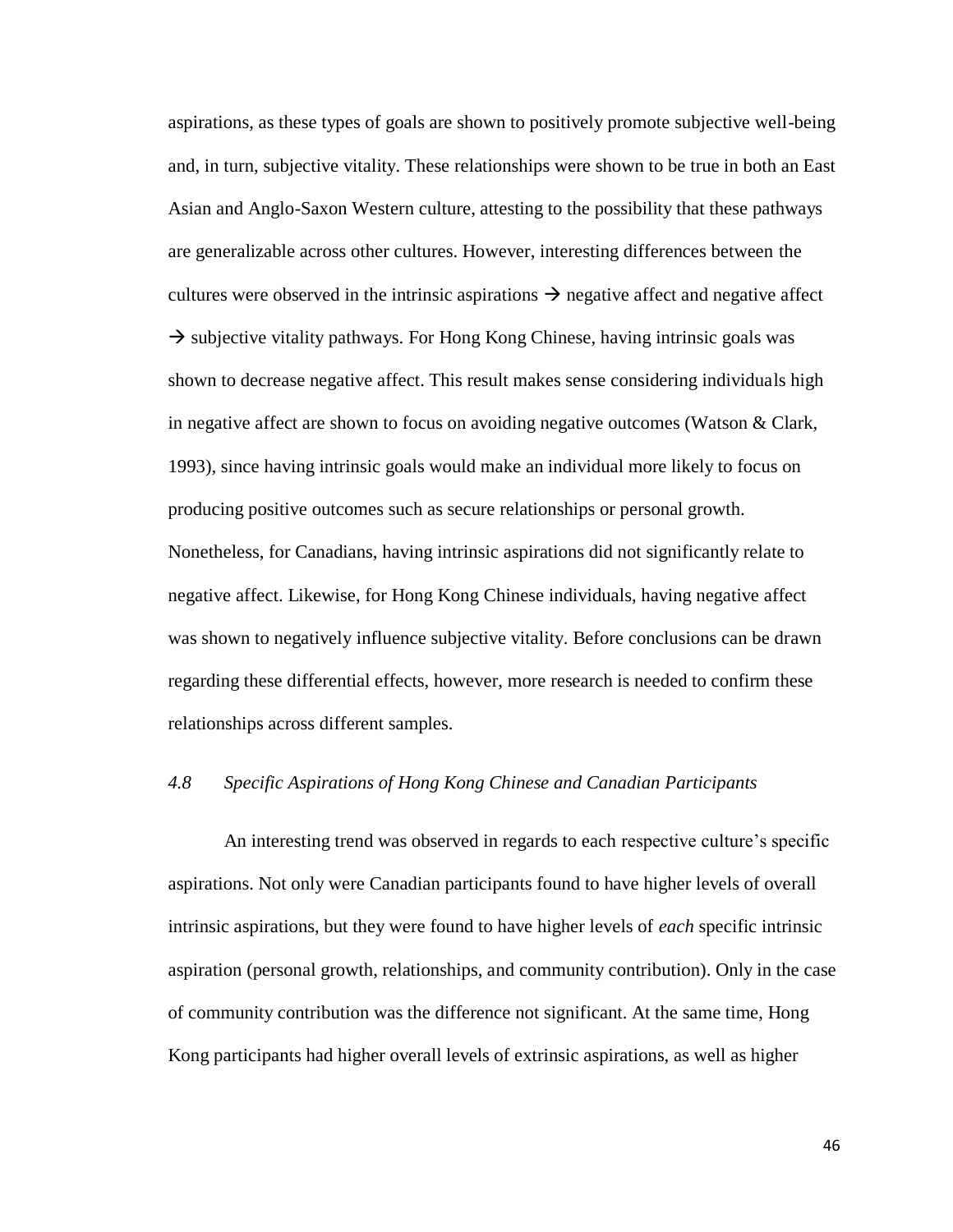mean levels of each extrinsic aspiration. Namely, they were found to have aspirations for wealth, fame, and image more so than Canadians.

These findings necessitate cautious interpretation. Though it may seem that on the surface Hong Kong Chinese have more materialistic aspirations, the reasons they hold extrinsic aspirations may be different than the reasons Westerners have for the same aspirations. The goals of wealth and image may be very much related, and they may have their roots in deep psychological needs as opposed to being merely superficial desires. As Ryan & Deci (2000) explain, the satisfaction of needs is enabled through the internalization and integration of a unique set of values and behaviours which are endorsed by an individual's culture. Hong Kong and other East Asian cultures have social norms which promote the accumulation of observable public belongings in order to increase the image of the family, and striving for wealth and possessions may actually be a result of the emphasis that the interdependent view of self places on conformity to social norms (Wong & Ahuvia, 1998). Since the representation of the self in the brain of Chinese individuals has been shown to overlap with the representation of significant others (Zhu, Zhang, Fan, & Han, 2007), one's self image is related to the image of the family at a biological level. Therefore, striving for wealth may be seen as more of a necessity for Hong Kong Chinese individuals. Also, as individuals from Hong Kong integrate their regulation, such extrinsic motivations can also become self-motivated (Ryan & Deci, 2000). Thus, what seem like extrinsic motivations can actually be authentic aspirations which are directed by the self.

Even where extrinsic financial aspirations are representative of personal goals for Hong Kongers, the collectivist cultural environment may cause individuals to view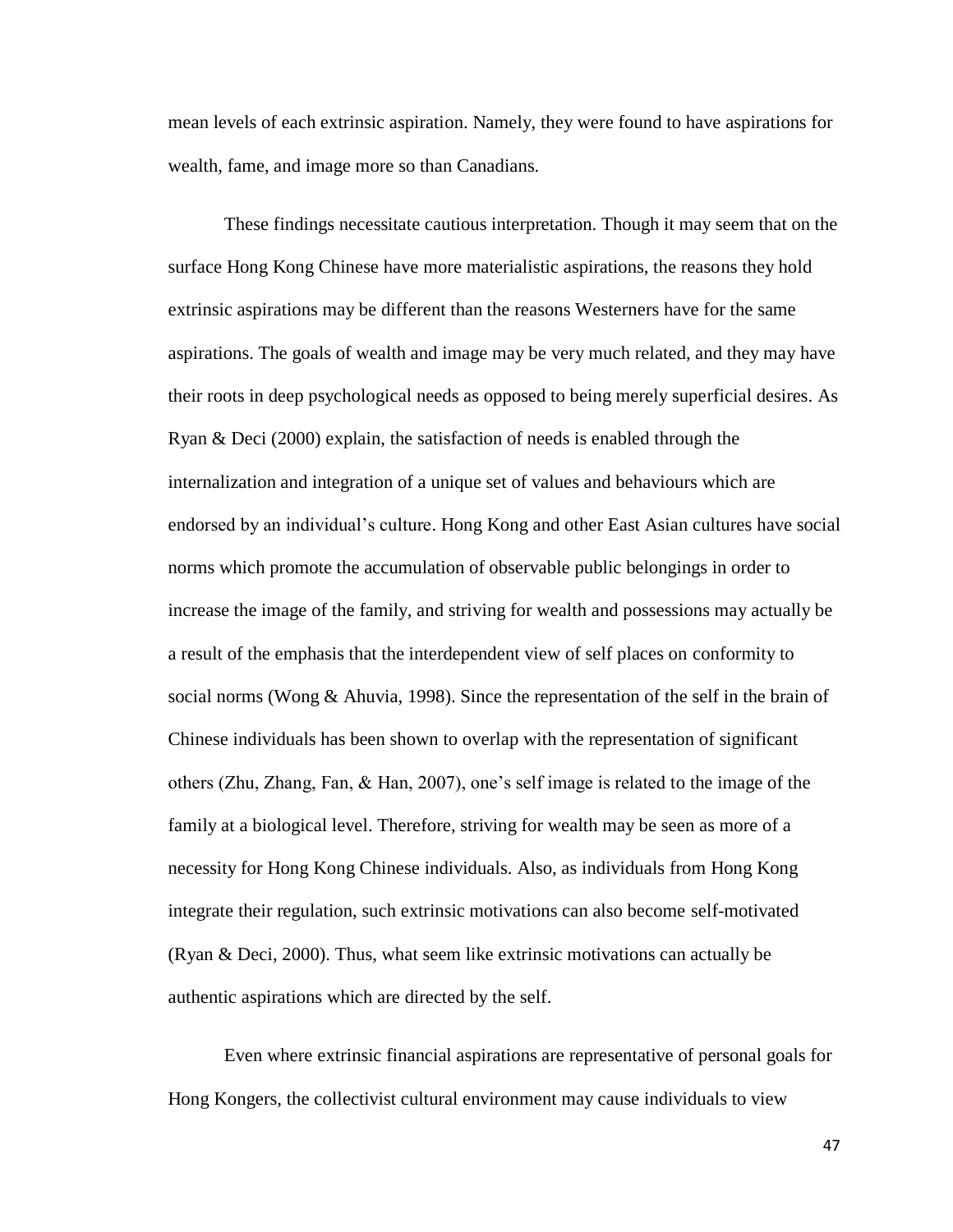conformity as a necessity for acquiring a job and achieving material success as a means of escape. As a result, these individuals may strongly value wealth or other extrinsic goals relative to intrinsic goals such as personal growth or contributing to the community (Kasser et al., 1995). The emphasis that the culture in Hong places on *mien-tzu*, or social face (Zheng, 1992), also explains why image may be more important than relationships to Hong Kong Chinese individuals, and why 'fame' may have been a more common aspiration as well. In fact, previous studies (Kasser & Ryan, 1993, 1996) have referred to the sub-goal of fame in a slightly different manner, dubbing it ‗social recognition'. Thus, for some Hong Kongers, a good image and positive social recognition may be seen as precursors necessary to securing relationships, while Canadians may have stronger aspirations for relationships since they place less emphasis on such concerns. These findings offer strong support for the notion that the desire for *mien-tzu* affects all members of Confucian societies such as Hong Kong (Yau, 1986).

According to Maslow's (1954) Self-Actualization Theory, humans possess a drive toward growth and achievement of their full potential. Yet, this notion is in contrast to the East Asian societies on the public, outer self (Wong & Ahuvia, 1998). By Maslow's criteria, an individual and autonomous person would be self-actualizing and functionally healthy in an Anglo-Saxon culture such as Canada. In Hong Kong however, the same individual may be considered maladjusted and psychologically impaired, since they are too focused on themselves. Thus, the finding that Canadians had stronger aspirations for personal growth is not surprising. The independent view of self that individuals in Western cultures tend to have emphasizes independence and autonomous behavior, which would motivate an individual to improve themselves (Markus & Kitayama, 1991).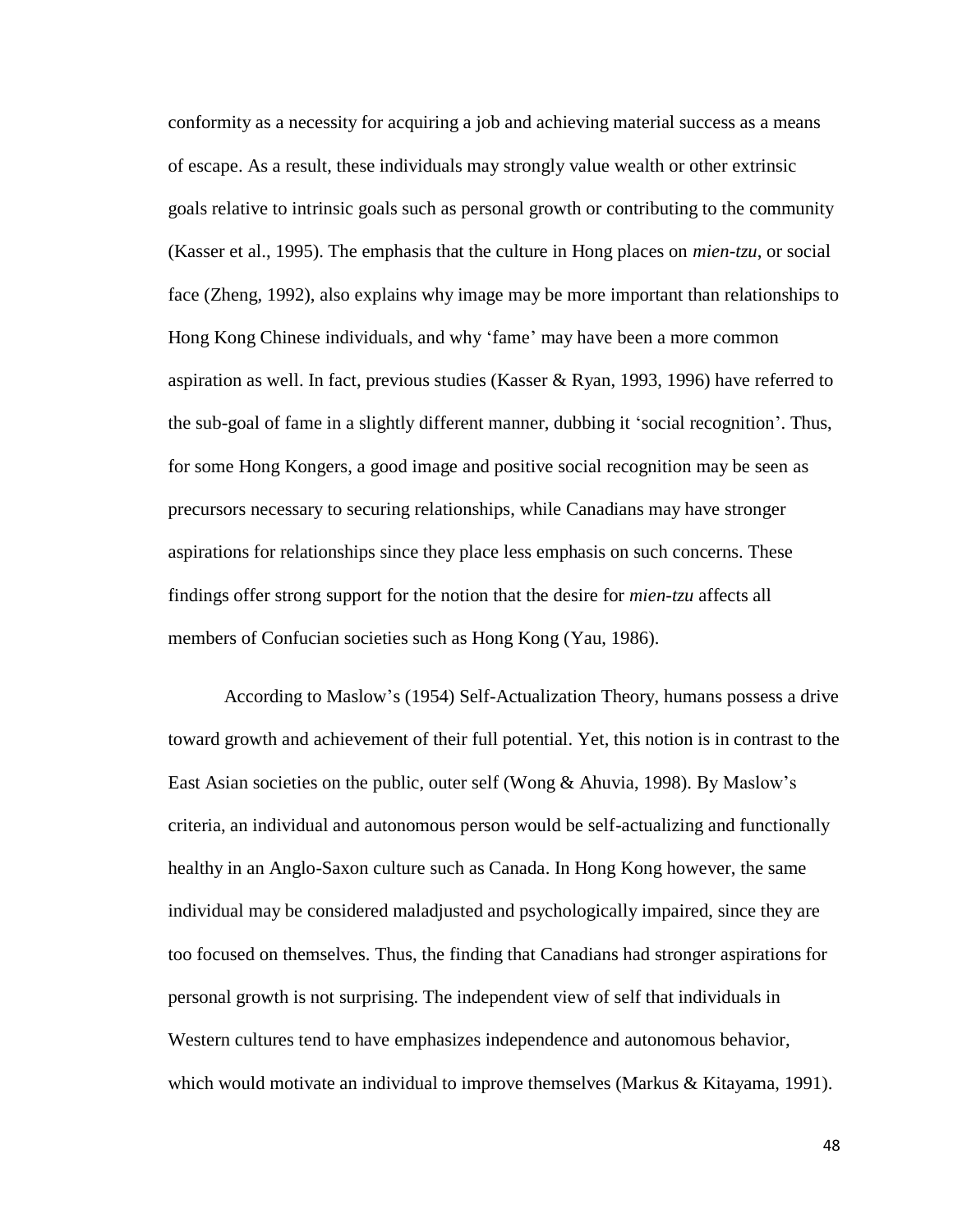It has also been shown that Westerners enhance themselves differently than Easterners due to the personal importance placed on cultural ideals. Westerners tend to improve themselves on traits related to the ideals of individualistic culture, while Easterners tend to improve themselves on traits related to the ideals of collectivist culture (Sedikides, Gaertner, & Vevea, 2005). For Canadians, striving for personal growth may be representative of the individualistic values of autonomy and independence. For Hong Kong Chinese, however, improving one's financial situation or striving for image are certainly representative of collectivist values.

Interestingly, Kasser and Ryan (1993) found links between aspirations for community contribution and self-actualization in a Western sample, indicating that Western individuals who strive to improve themselves may also be more likely to place a higher importance on helping the community at large. The present study also found stronger relations between aspirations for personal growth and community contribution in Canadians than in Hong Kong Chinese. The same drives for community contribution and personal growth operate in Hong Kong individuals as well, but as previously discussed, they may manifest themselves in different ways which involve their social group and that are related to other seemingly extrinsic motivations.

# *4.8.1 Specific Aspirations and their Relation to Subjective Well-Being and Subjective Vitality*

No specific extrinsic or intrinsic aspiration was found to predict negative affect in either group. However, interesting differences were found between the groups in terms of predicting effects on positive affect and subjective vitality which may help to shed some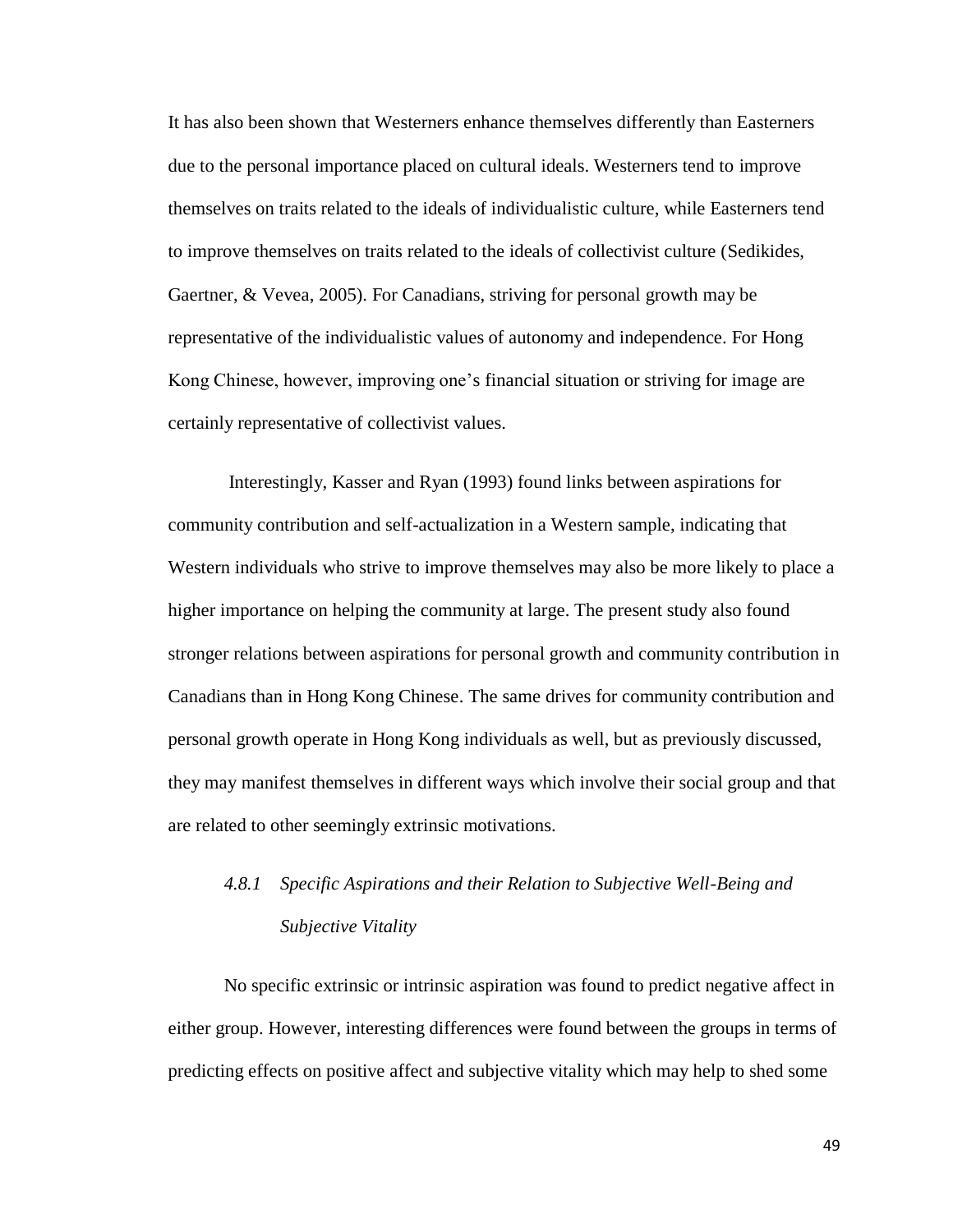light on the present study's other findings. In Hong Kong Chinese participants, only aspirations for relationships were found to have a positive predicting effect on positive affect. However, for Canadians, aspiring for relationships negatively promoted subjective vitality and, though non-significant, such aspirations were also negatively related to positive affect. Therefore, it's interesting that Canadians were found to aspire more strongly to relationships, since only Hong Kongers achieved positive psychological benefits from doing so. The results indicate that in Canadians, striving for relationships may come at an energy cost.

Wealth was found to be a negative predictor of positive affect in Hong Kong Chinese; however, wealth was found to positively predict positive affect in Canadians. Similar relationships were found between wealth and subjective vitality for each group. Again, this result may be explained by the fact that compared to Hong Kong Chinese, Canadians have been found to hold stronger beliefs about how far money can go (Ang, 2000). For Canadians, a strong social welfare system and cheaper real estate may mean that striving for money may be more psychologically empowering, while for Hong Kong Chinese living in a society where money doesn't go as far, aspirations of wealth seem to detract from well-being and personal energy.

For Canadians, personal growth and community contribution were also significant positive predictors of positive affect, and personal growth was also the strongest aspirational predictor of subjective vitality. These findings again attest to the theory that individualistic cultural ideals (Sedikides, Gaertner, & Vevea, 2005) may motivate individuals to improve themselves on traits such as autonomy and independence (Markus & Kitayama, 1991) as part of a drive toward self-actualization (Maslow, 1954). No other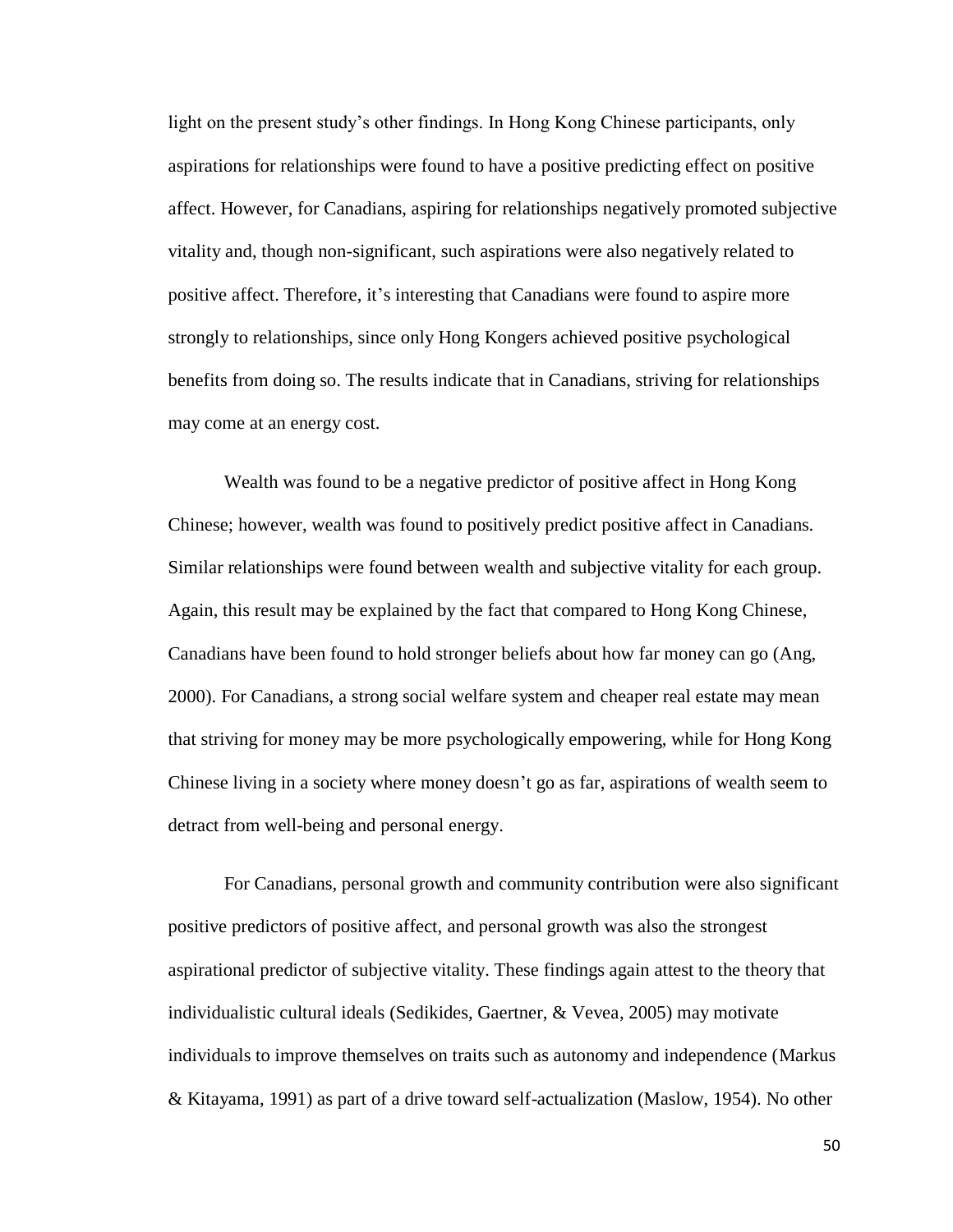aspirations were found to be significant predictors of positive affect in Hong Kong Chinese participants.

Overall, aspirations exerted little impact on subjective vitality in Hong Kong Chinese participants; no specific aspiration was found to be a significant predictor of subjective vitality. However, wealth had a moderate negative relationship with subjective vitality. For Canadians, neither extrinsic nor intrinsic goals collectively exerted a significant predicting effect on subjective vitality.

# *4.9 Limitations*

The present study has five limitations which warrant discussion. Firstly, the theories on which the study is based have not been shown to be universal, and therefore may not be sensitive to cross-cultural issues. For example, the present study found support for the fact that Hong Kong Chinese and North American individuals may attach different meanings to various aspirations, such as the desire to maintain a socially desirable image. Related to this limitation is the fact that the scales were translated from English to Chinese for the first time. Though the present study used a back-translation procedure which can be useful as a remedy to some problems which accompany translation (van de Vijver & Leung, 1997), such a method of translation also has its disadvantages. For example, such methods focus on language only, and are unable to accommodate for cultural differences in meaning (Geisinger, 2003). Therefore cultural differences in meaning may have been exacerbated if words did not have conceptually equivalent meanings in both languages. Thirdly, the study relied on self-report measures of aspirations, affect, and other outcomes of well-being. Thus, caution must be exerted in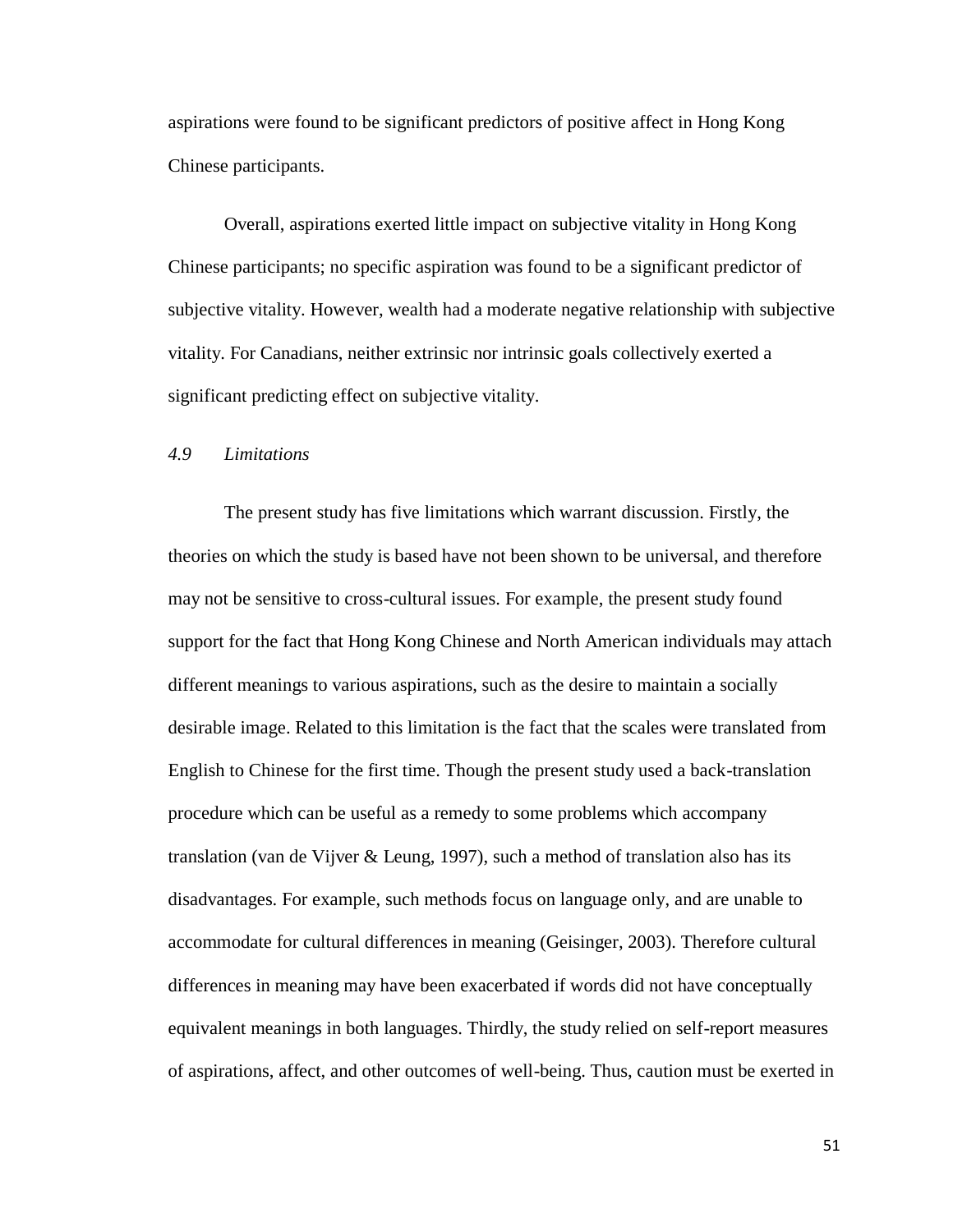interpreting the findings, as participants may have had a tendency to answer the questionnaire items in a more positive light if they believed that doing so was more appropriate or acceptable. Also, it should be noted that differences may have existed between the two groups of participants. The sample from Canada was mostly from the Canadian capital city of Ottawa, which has a population of only about one million people. Individuals living in Hong Kong, a city with a much larger population, may naturally aspire to more extrinsic goals since Hong Kong is one of the world's leading international financial centers and has a major capitalist service economy. Finally, the measures of aspirations did not take into the account the unique differences individuals had in their goals. In this way, they did not take into the account the relative centrality (Rokeach, 1973) of an individual's goals. In other words, the study measured the presence of different intrinsic and extrinsic aspirations but did not assess, for example, how a certain individual may have much stronger intrinsic aspirations than extrinsic aspirations.

## *4.10 Implications and Recommendations for Further Study*

The present study has several implications which may help better understand how aspirations and their relation to positive outcomes such as well-being and vitality may be culturally dependent. The study found that some of the goals that strived for most strongly in each respective culture actually had negative effects on an individual's wellbeing and vitality. For example, Hong Kong individuals strived most strongly for wealth, yet wealth was shown to be negatively related to both positive affect and subjective vitality. Compared to Hong Kong Chinese, Canadians strived more strongly for relationships, yet doing so was shown to negatively related to subjective vitality. Overall, the present study implied that re-evaluating one's goals in terms of one's own personal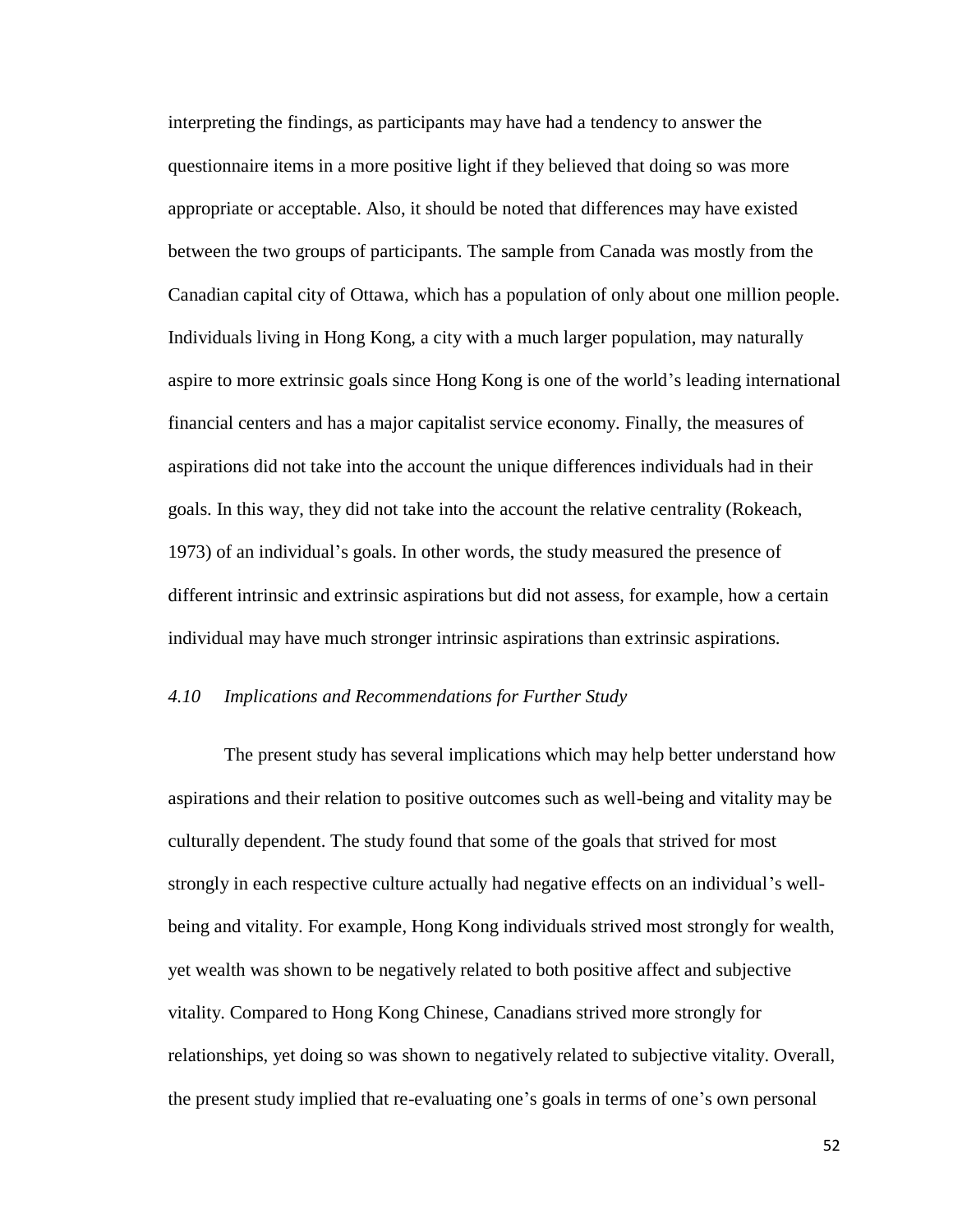and cultural values may help to benefit one psychologically. Also, the fact that vitality tended to increase with age in Hong Kong Chinese and decrease with age in Canadians implied that the groups may conceptualize vitality differently, or that vitality may have a different meaning in each respective culture. For Hong Kong Chinese, vitality may be viewed more psychologically as a source of inspiration and direction (Jou, 1981) while for Westerners, the focus may be more on the physical aspects of energy. Regardless, the findings implied that individuals who are suffering from a lack of energy may need to focus on the psychological underpinnings of such symptomology instead of merely the physical. Also, the study showed that the presence of intrinsic aspirations were the most important types of aspirations to have, as they were shown to promote positive affect, which in turn was shown to promote subjective vitality in both groups. Such benefits were shown to exist even after controlling for extrinsic aspirations, which were shown not to be related to positive affect, negative affect, or subjective vitality. Therefore, the findings imply that even if an individual strives for extrinsic goals such as wealth or image, having intrinsically-related goals may still be of psychological benefit. Furthermore, these relationships were shown to be true in both groups, and suggest the possible generalizability of the findings across other cultures.

However, in lieu of the limitations of the study, and because a large part of the research was exploratory in nature, there is a need to replicate the findings before larger conclusions can be drawn. In terms of future direction, there is a need for stronger translation of the measurement scales which assess take into account culturally specific meanings. Also, assessment of the relative centrality of goals across cultures may shed some light on how striving for certain goals more than others may affect individuals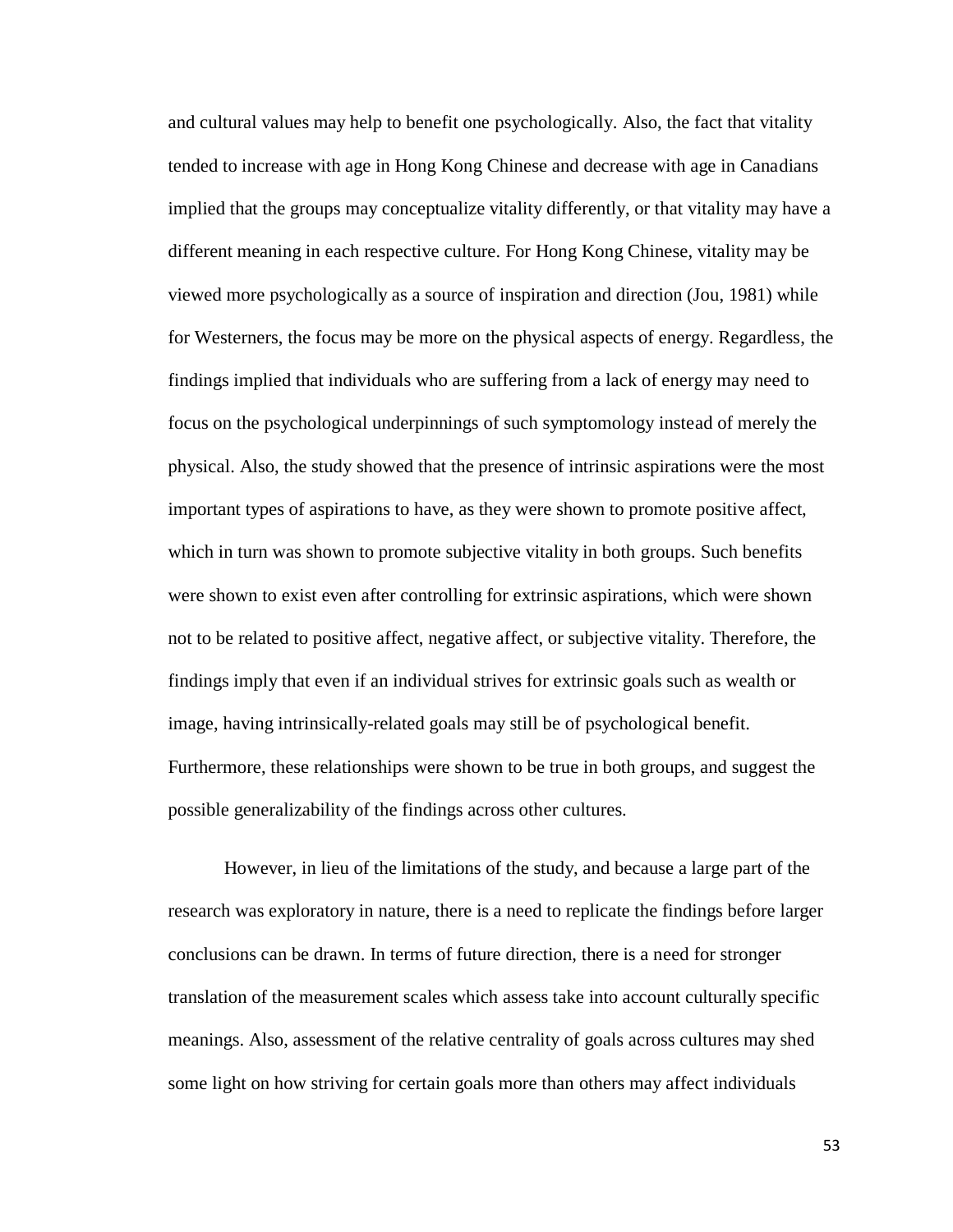differently in regards to their subjective well-being and subjective vitality. Future studies should consider taking into account the difference between one's aspirations (e.g., Kasser & Ryan, 1993, 1996). It would also be interesting to measure the underlying motivations behind one's aspirations in order to gauge more specifically why the cultures differ in their types of goals. Finally, measuring the aspirations of those in a larger, more financially-driven Western environment such as New York with those of individuals in Hong Kong may make for a more accurate comparison. Future research in this area may consider making use of such a comparison.

### *4.11 Conclusions*

In conclusion, the present study found that despite Hong Kong's strong exposure to Western culture, individuals living in the metropolis were still found to differ from Westerners in their aspirations. The study explored a variety of aspirations and found that having certain goals had different outcomes for Hong Kong Chinese and Canadians in terms of subjective well-being and subjective vitality. Overall, subjective vitality was found to be most strongly influenced by the presence of positive affect for both groups. Generally, Hong Kong Chinese participants were found to have more extrinsic aspirations such as those for wealth, fame, and image, and Canadian participants were found to strive more for intrinsic aspirations such as personal growth, relationships, and contribution to society as a whole. However, it was found that the goals of fame and image for Hong Kong Chinese may reflect the desires for social recognition, the maintenance of public face, and a socially desirable appearance, which stem from Confucian values and a collectivist culture. At the same time, Canadians strived most strongly for personal growth, and doing so was found to promote positive affect and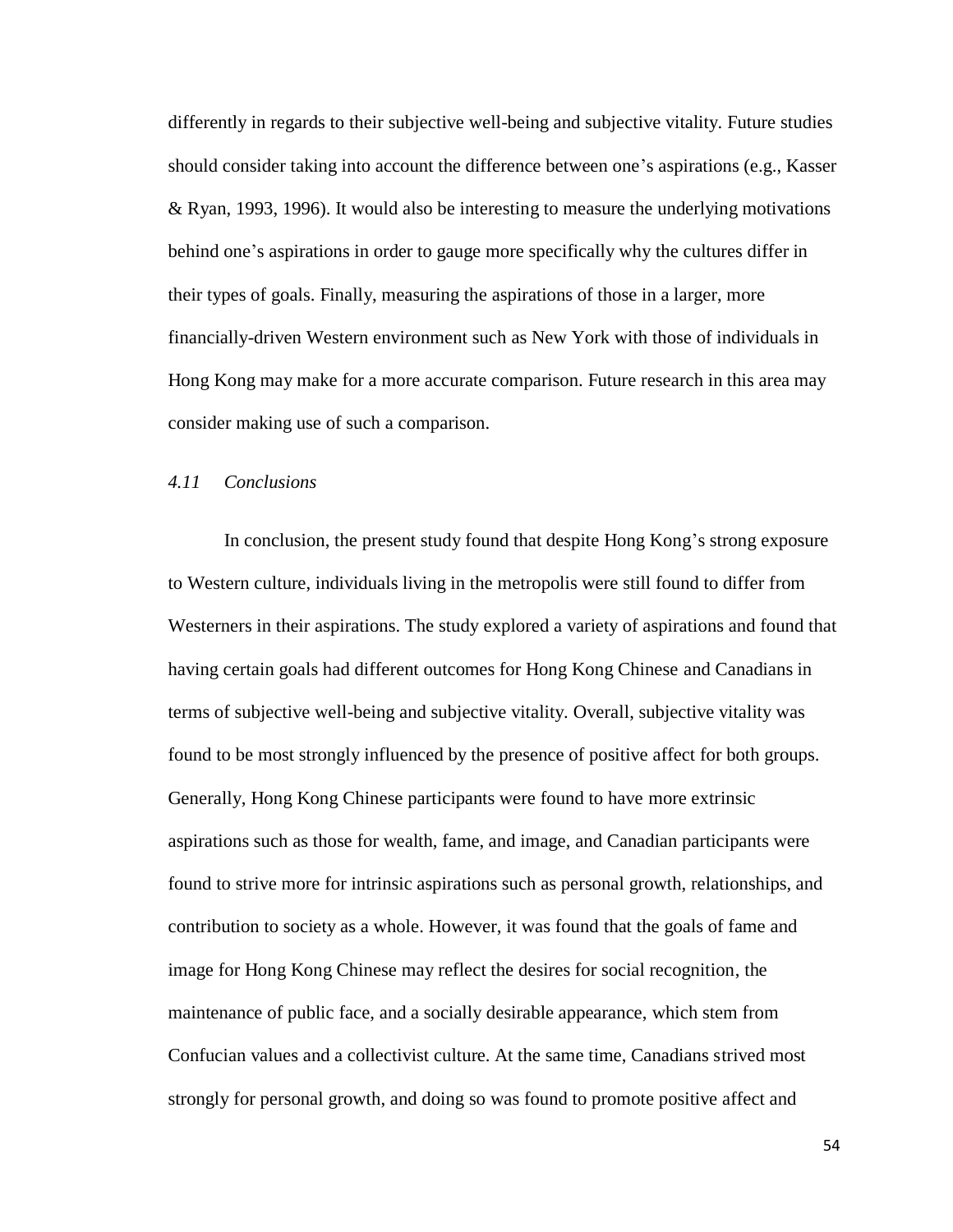subjective well-being. The drive for personal growth was thought to be related to the independent view of self which is idealized in individualistic cultures and which promote drives for autonomy and independence. Overall, the study showed that cultural differences strongly influence not only what an individual strives for, but also the implications that certain aspirations have for an individual's well-being and feelings of personal energy. In other words, the present study found that the answers to questions such as "can money buy happiness" are dependent on one's culture and its influences on how individuals perceive their social environments.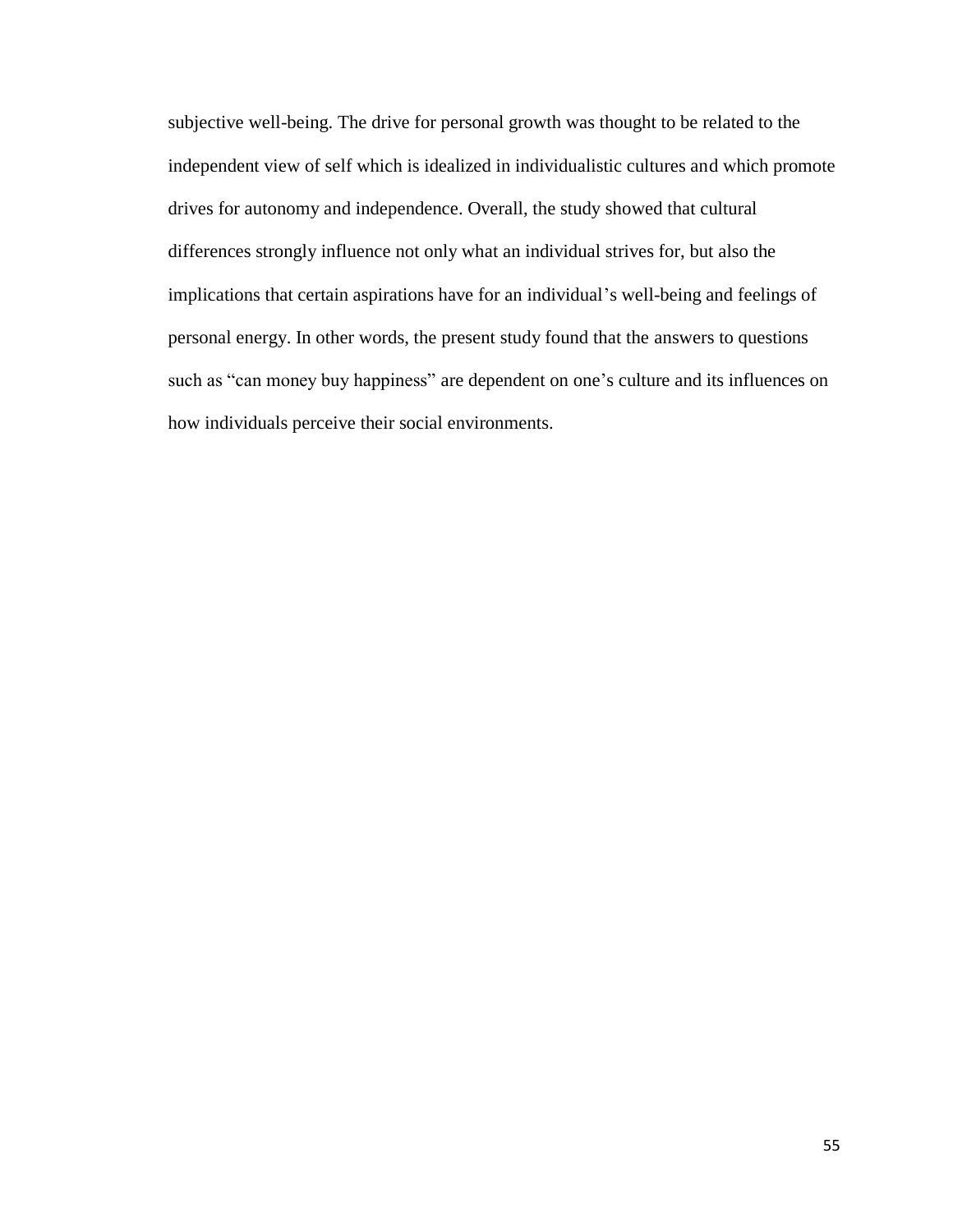### **REFERENCES**

Ang, S.H. (2000). The power of money: a cross-cultural analysis of business-related beliefs. *Journal of World Business*, 35, 43-60.

Argyle, M, & Crossland, J. (1987). The dimensions of positive emotions. *British Journal of Social Psychology*, 26, 127-137.

Bagozzi, R.P., Wong, N., & Yi, Y. (1999). The role of culture and gender in the

relationship between positive and negative affect. *Cognition and Emotion*, 13, 641-672.

- Bandura, A. (1977). Self-efficacy: Toward a unifying theory of behavioral change. Psychological Review, 84, 191-125.
- Bostic, T. J., Rubio, D. M., & Hood, M. (2000). A validation of the subjective vitality scale using structural equation modeling. *Social Indicators Research, 52,* 313- 324.

Bradburn, N.M. (1969). *The structure of psychological well-being.* Chicago: Aldine.

- Brannen, M. Y. (1992). Cross-cultural materialism: Commodifying culture in Japan. In F. Rudmin and M. Richins (Eds.), *Meaning, measure, and morality of materialism*  (pp. 167–180) Provo, UT: Association for Consumer Research.
- Brannen, M. Y. (1996). Transferring core competencies abroad in people-dependent industries: A lesson in transcultural materialism from the Walt Disney Corporation. *CEMS Business Review, 1,* 97–110.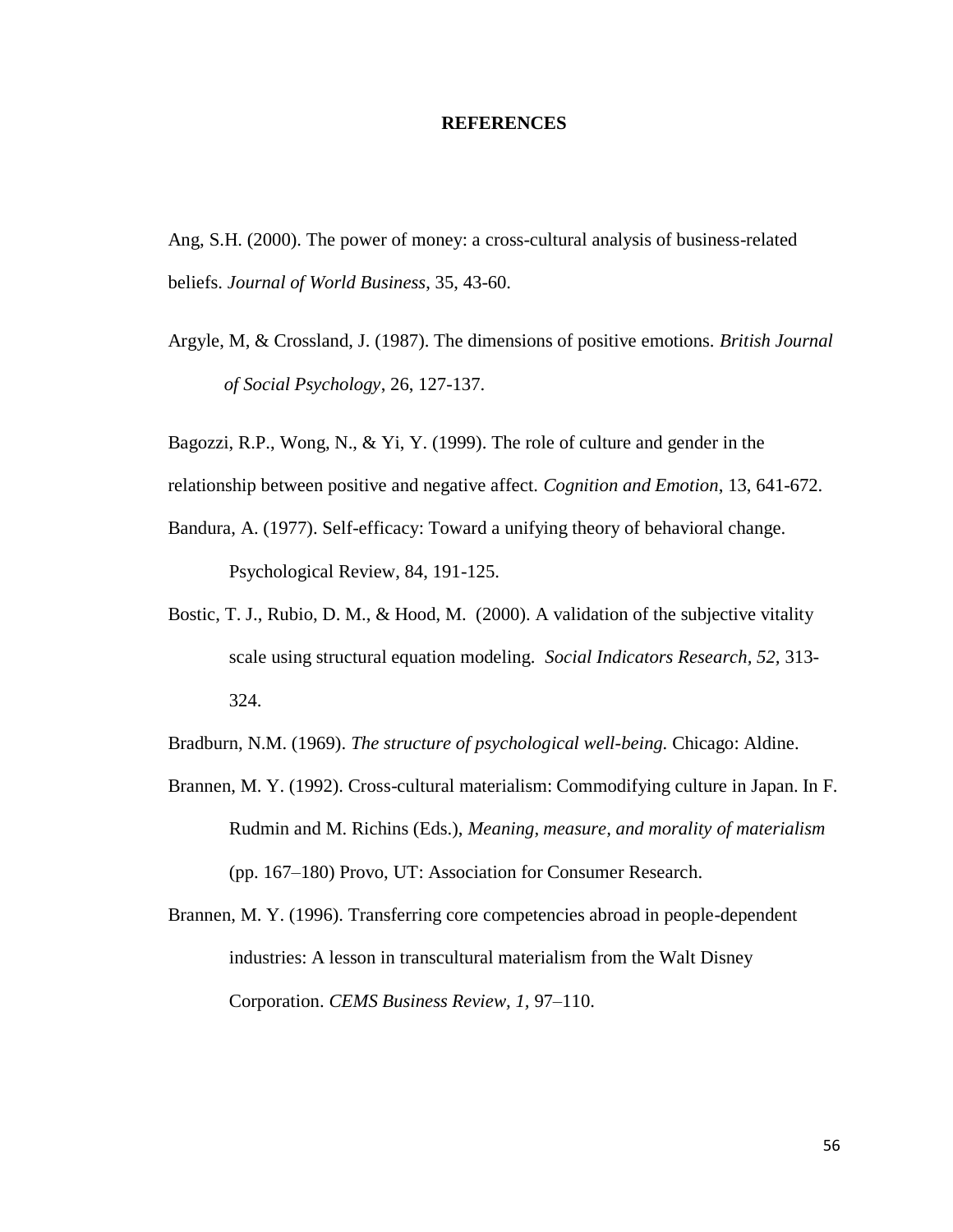- Brickman, P., Coates, D., & Janoff-Bulman, R. (1978). Lottery winners and accident victims: Is happiness relative? *Journal of Personality and Social Psychology*, 36, 917-927.
- Cervone, D. & Pervin, L. A. (2008). *Personality: Theory and Research* (9<sup>th</sup> Ed.). New York: Wiley & Sons.
- Chen, Y.C. (2001). Chinese values, health, and nursing. *Journal of Advanced Nursing*, 36, 270-273.
- Crawford, J. R., & Hendry, J. D. (2004). The Positive and Negative Affect Schedule (PANAS): Construct validity, measurement properties and normative data in a large non-clinical sample. *British Journal of Clinical Psychology, 43*, 245-265.
- Deci, E.L. (1975). *Intrinsic Motivation.* New York: Plenum.
- Deci, E.L., & Ryan, R.M. (1980). The empirical exploration of intrinsic motivational processes. In L. Berkowitz (Ed.), *Advances in experimental social psychology* (Vol. 13, 39-80). New York: Academic Press.
- Deci, E.L., & Ryan, R.M. (1985a). The general causality orientations scale: Selfdetermination in personality. *Journal of Research in Personality*, 19, 109-134.
- Deci, E.L., & Ryan, R.M. (1985b). *Intrinsic Motivation and Self-determination in Human Behavior*. New York: Plenum.
- Deci, E.L., & Ryan, R.M. (2002). *Handbook of Self-determination Research.* New York: The University of Rochester Press.
- Derber, C. (1979). The pursuit of attention: Power and individualism in everyday life. Oxford, UK: Oxford University Press.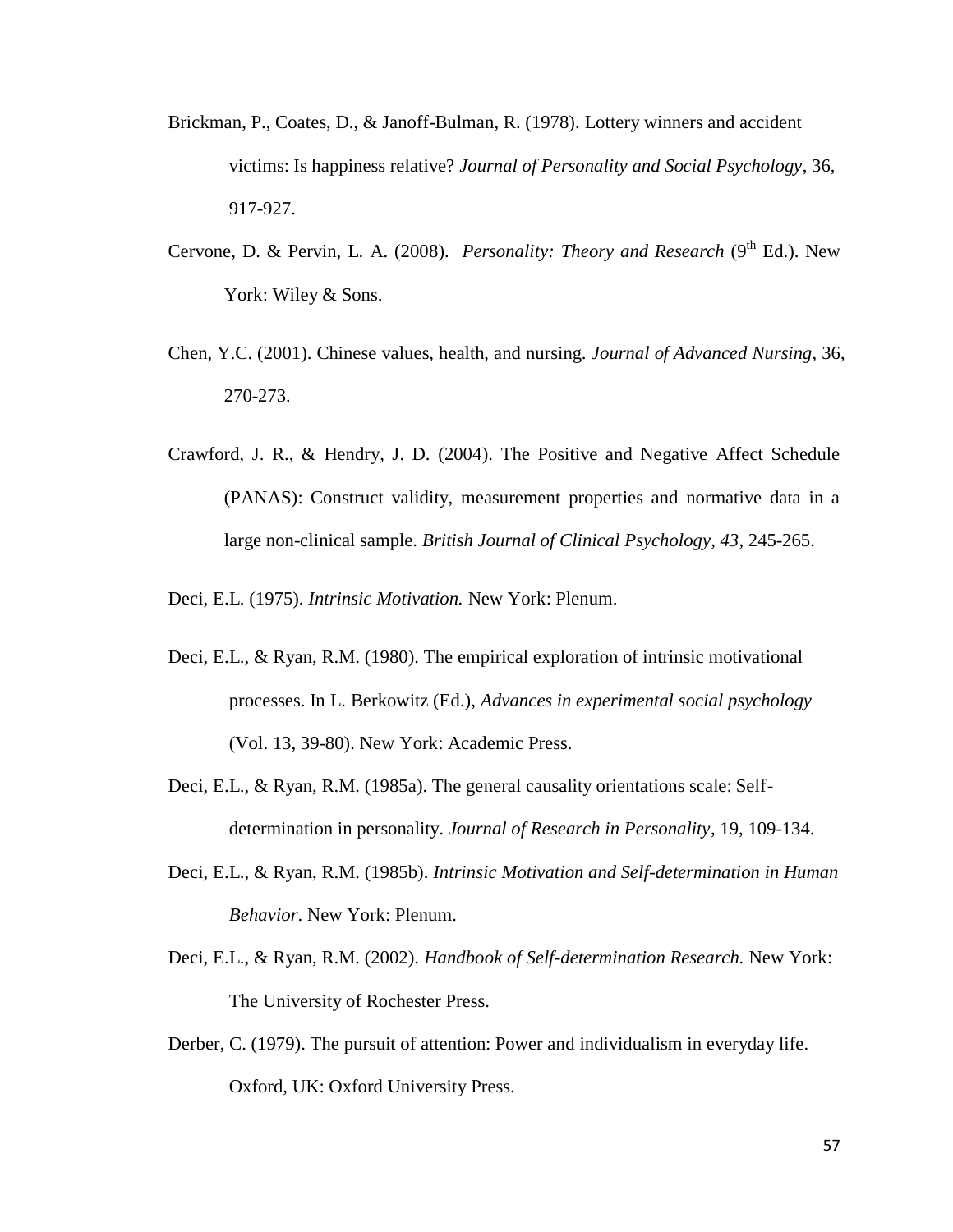- Diener, E. (2000). Subjective well-being: the science of happiness, and a proposal for a national index. *American Psychologist*, 55, 34-43.
- Diener, E., & Emmons, R.A. (1984). The independence of positive and negative affect. *Journal of Personality and Social Psychology*, 47, 1105-1117.
- Diener, E., Sandvik, E., Seidlitz, L., & Diener, M. (1993). The relationship between income and subjective well-being: Relative or absolute? *Social Indicators Research*, 28, 195-223.
- Emmons, R.A. (1986). Personal strivings: An approach to personality and subjective well-being. *Journal of Personality and Social Psychology*, 51(5), 1058-1068.
- Geisinger, K.F. (2003). Testing and assessment in cross-cultural psychology. In J.R. Graham & J.A. Naglieri (Eds.), *Handbook of Psychology: Assessment Psychology*. New Jersey: John Wiley & Sons.
- Hu, H. C. (1944). The Chinese concept of face. *American Anthropologist, 46,* 45–64.
- Jou, T.H. (1981). *The Tao of Tai-Chi Chuan.* New Jersey: Tai Chi Foundation.
- Kahneman, D., Diener, E., & Schwarz, N. (Eds), (1999). *Well-being: The foundations of hedonic psychology*. New York: Russell Sage Foundation.
- Kasser, T. (2002). *The value of materialism: A psychological inquiry*. Cambridge, MA: MIT Press.
- Kasser, T., & Ahuvia, A. (2002). Materialistic values and well-being in business students. *European Journal of Social Psychology*, 32, 137-146.
- Kasser, T., & Ryan, R.M. (1993). A dark side of the American dream: Correlates of financial success as a central life aspiration. *Journal of Personality and Social Psychology*, 65, 410-422.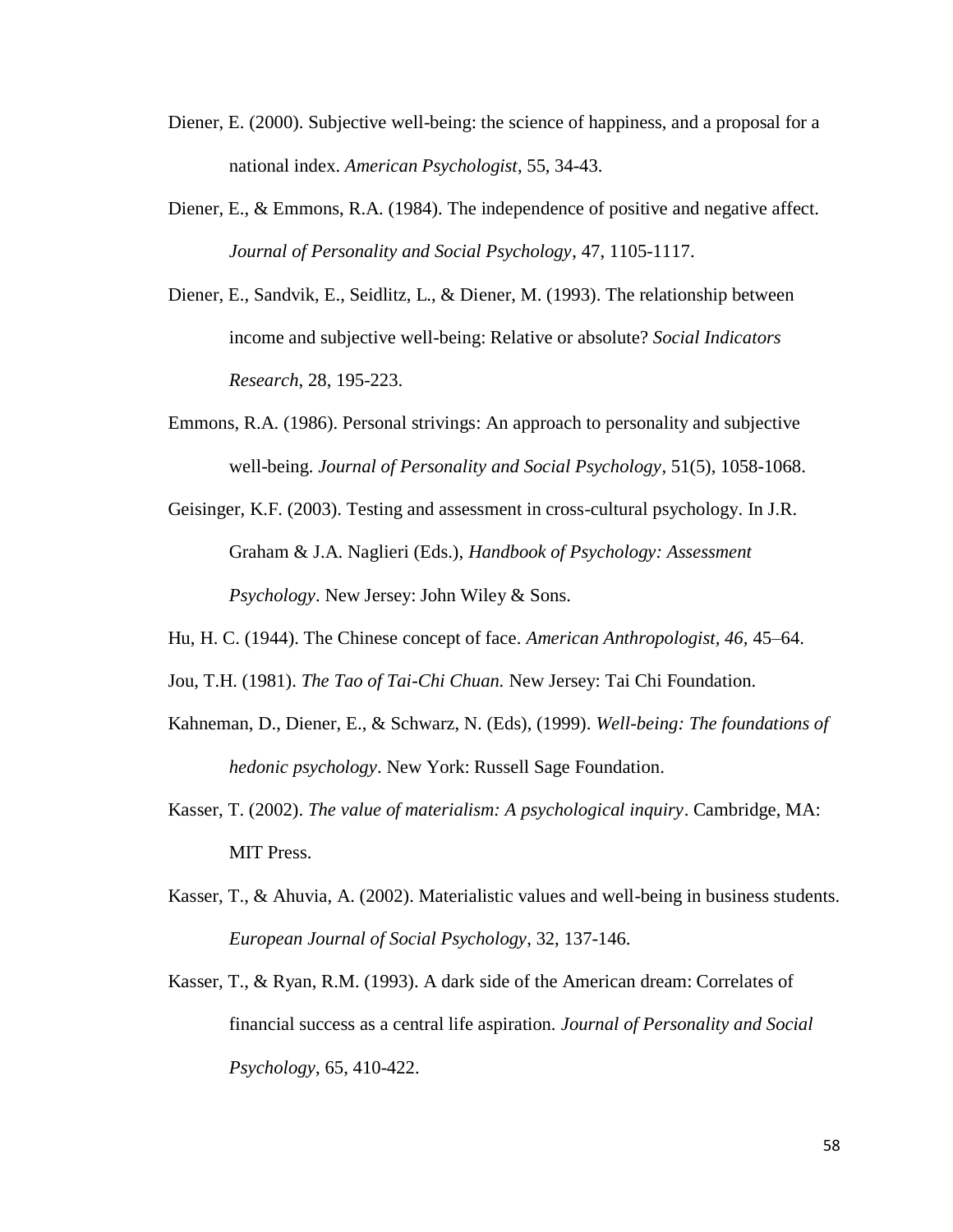- Kasser, T., & Ryan, R.M. (1996). Further examining the American dream: Differential correlates of intrinsic and extrinsic goals. *Personality and Social Psychology Bulletin*, 22, 280-287.
- Kasser, T., & Ryan, R.M. (2001). Be careful what you wish for: Optimal functioning and the relative attainment of intrinsic and extrinsic goals. In P. Schmuck, & K.M. Sheldon (Eds.), *Life Goals and Well-being: Towards a Positive Psychology of Human Striving*. Goettingen: Hogrefe & Huber; 116-131.
- Kasser, T., & Ryan, R. M. (2008). *Aspirations Index*. Retrieved March 3, 2011, from the University of Rochester Self-Determination Theory website at: http://www.psych.rochester.edu/SDT/measures/ai\_description.php
- Kasser, T., Ryan, R. M., Zax, M., & Sameroff, A. J. (1995). The relations of maternal and social environments to late adolescents' materialistic and prosocial values. *Developmental Psychology, 31,* 907-914.
- Kitayama S., Markus, H.R., & Kurokawa, M. (2000). Culture, emotion, and well-being: Good feelings in Japan and the United States. *Cognition & Emotion,* 14, 93–124.
- Lam, T.P. (2001). Strengths and weaknesses of traditional Chinese medicine and Western medicine in the eyes of some Hong Kong Chinese. *Journal of Epidemiology and Community Health*, 55, 762-765.
- Larsen, R.J., Diener, E., & Emmons, R.A. (1985). Affect intensity and reactions to daily life events. *Journal of Personality and Social Psychology*, 51, 803-814.
- Lau, S., & Kuan, H. (1998). *The Ethos of the Hong Kong Chinese*. The Chinese University Press: Hong Kong.
- Layard, R. (2010). Measuring subjective well-being. *Science*, 327, 534-535.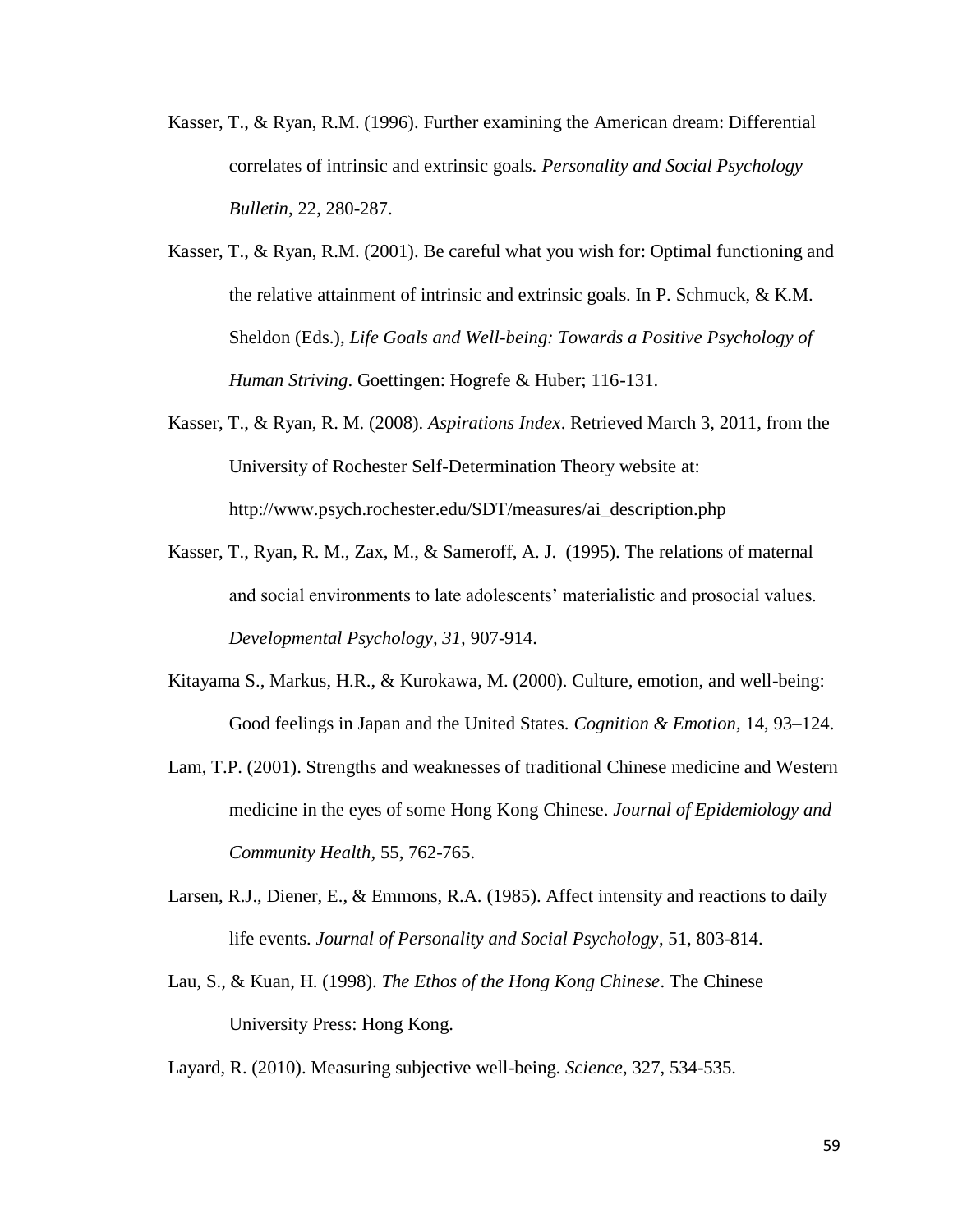Liao, W. (1990). *Tai Chi Classics.* Boston: Shambahala Publications.

- Little, T.D. (1997). Mean and covariance structures (MACS) analyses of cross-cultural data: Practical and theoretical issues. *Multivariate Behavioral Research*, 32, 53- 76.
- Markus, H. R., & Kitayama, S. ( 1991). Culture and the self: Implications for cognition, emotion, and motivation. *Psychological Review*, 98(2), 224–253.
- Maslow, A.H. (1954). *Motivation and personality*. New York: Harper and Row.
- Maslow, A. H. (1956). Defense and growth. *Merrill-Palmer Quarterly*, 3, 36-47.
- McNair, D., Lorr, M., & Doppleman, L. (1971). *Profile of Mood States manual*. San Diego: Educational and Industrial Testing Service.
- Mitchell, J.P., Macrae, C.N., & Banaji, M.R. (2004). Encoding specific effects of social cognition on the neural correlates of subsequent memory. *Journal of Neuroscience*, 24, 4912–4917.
- Ng, S.H., Han, S., Mao, L., & Lai, J.C.L. (2010). Dynamic bicultural brains: fMRI study of the flexible neural representation of self and significant others in response to culture primes. *Asian Journal of Social Psychology*, 13, 83-91.
- Oishi, S., Diener, E.F., Lucas, R.E., & Suh, E.M. (1999). Cross-cultural variations in predictors of life satisfaction: Perspectives from needs and values. *Personality and Social Psychology Bulletin*, 25, 980-990.
- Oswald, A.J., & Wu, S. (2010). Objective confirmation of subjective measures of human well-being: Evidence from the U.S.A. *Science*, 327, 576-579.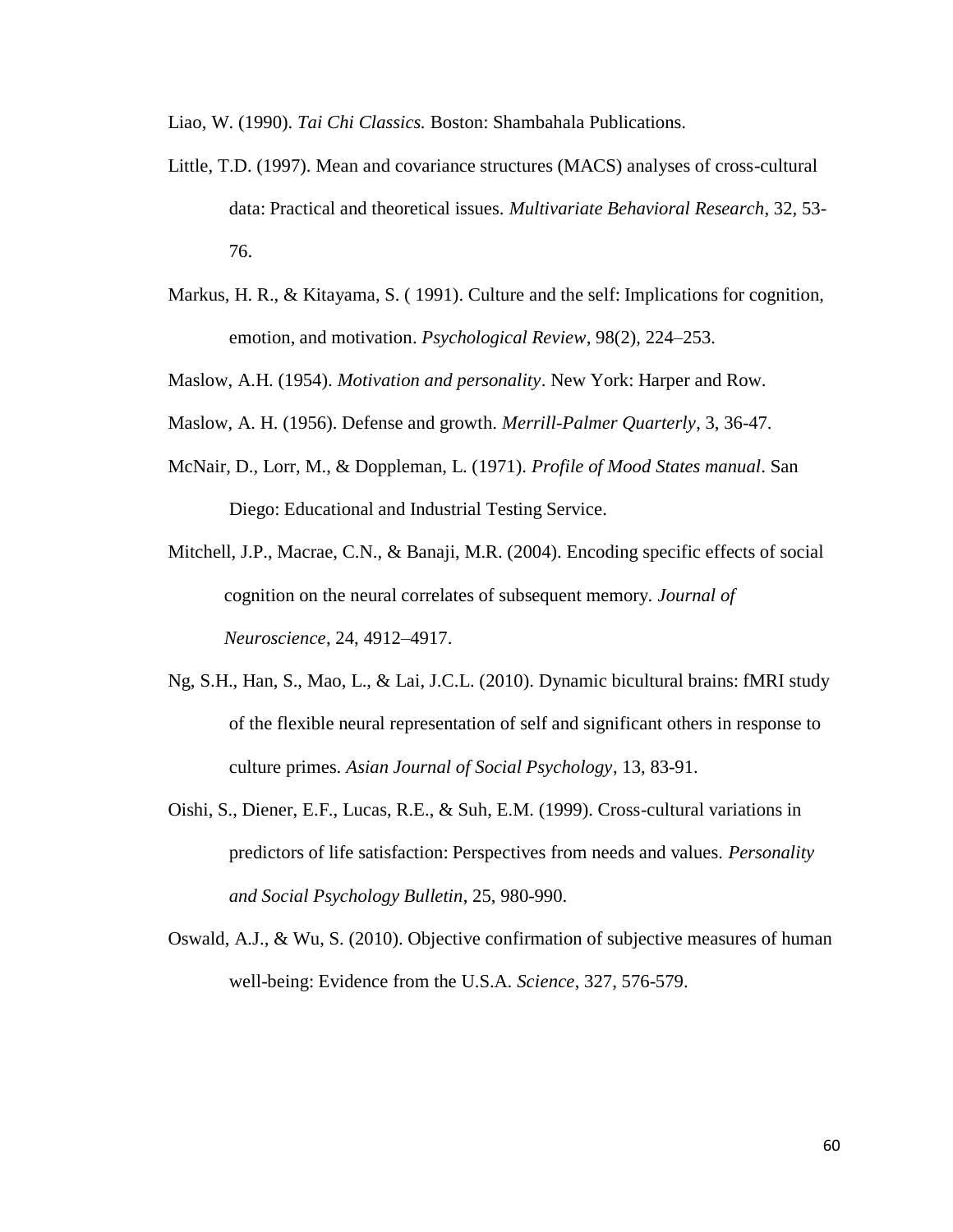- Ragin, D.F. (2011). Health Psychology: An interdisciplinary approach to health. Boston: Pearson.
- Redding, S. G.,  $\&$  Ng, M. (1983). The role of "face" in the organizational perceptions of Chinese managers. *International Studies of Management and Organization,* 13(3), 92–123.

Rokeach, M. (1973). *The Nature of Human Values*. New York: Free Press.

Rogers, C. (1961). *On Becoming a Person*. Boston: Houghton Mifflin.

- Russell, J.A., & Carroll, J.M. (1999). On the bipolarity of positive and negative affect. *Psychological Bulletin*, 1, 3-30.
- Ryan, R.M. (1993). Agency and organization: Intrinsic motivation, autonomy, and the self in psychological development. In J. Jacobs (Ed.), *Nebraska symposium on motivation* (Vol. 40, pp. 1-56). Lincoln: University of Nebraska Press.
- Ryan, R.M., Chirkov, V.I., Little, T.D., Sheldon, K.M., Timoshina, E., & Deci, E.L. (1999). The American dream in Russia: Extrinsic aspirations and well-being in two cultures.
- Ryan, R.M., & Deci, E.L. (2000). Self-determination theory and the facilitation of intrinsic motivation, social development, and well-being. *American Psychologist*, 55, 68-78.
- Ryan, R.M., & Deci, E.L. (2001). To be happy or to be self-fulfilled: A review of research on hedonic and eudaimonic well-being. *Annual Review of Psychology*, 52, 141-166.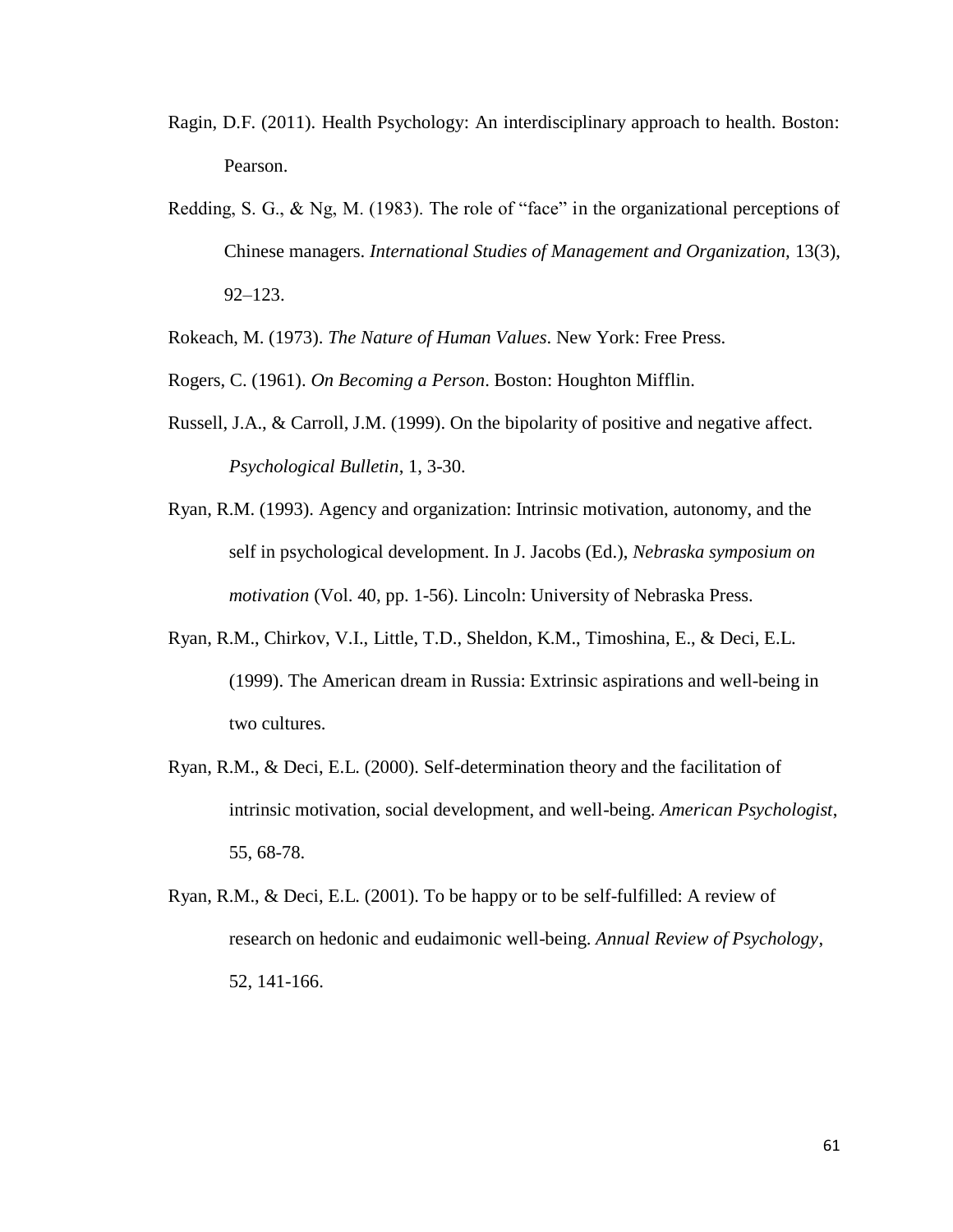- Ryan, R.M., & Connell, J.P. (1989). Perceived locus of causality and internalization: Examining reasons for acting in two domains. *Journal of Personality and Social Psychology*, 57, 749-761.
- Ryan, R.M., & Frederick, C. (1997). On energy, personality and health: Subjective vitality as a dynamic reflection of well-being. *Journal of Personality*, 65, 529- 565.
- Ryff, C.D., & Singer, B. (1998). The contours of positive human health. *Psychological Inquiry*, 9, 1-28.
- Sachs, J. (2003). Validation of the satisfaction with life scale in a sample of Hong Kong university students. *Psychologia*, 46, 4, 225-234.
- Sedikides, C., Gaertner, L., & Vevea, J. L. (2005). Pancultural self-enhancement reloaded: a meta-analytic reply to Heine (2005). *Journal of Personality and Social Psychology*, 89, 539-551.
- Sheldon, K.M., & Kasser, T. (1995). Coherence and congruence: Two aspects of personality integration. *Journal of Personality and Social Psychology*, 68, 531- 543.
- Sheldon, K.M., & Kasser, T. (1998). Pursuing personal goals: Skills enable progress, but not all progress is beneficial. *Personality and Social Psychology Bulletin*, 24, 1319-1331.
- Sheldon, K.M., Ryan, R.M., & Reis, H.T. (1996). What makes for a good day? Competence and autonomy in the day and in the person. *Personality and Social Psychology Bulletin*, 22, 1270-1279.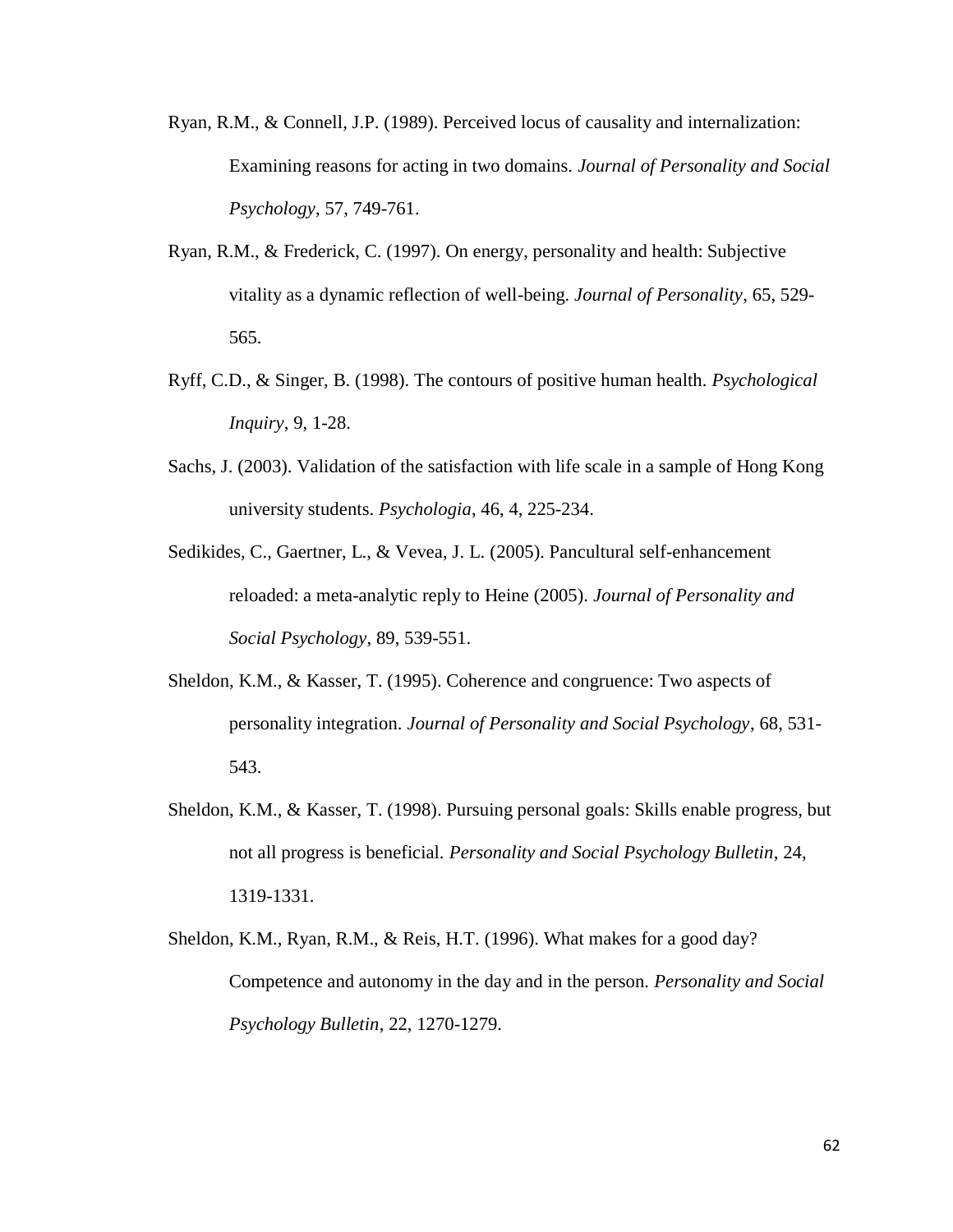- Singelis, T. M. (1994). The measurement of independent and interdependent selfconstruals. *Personality and Social Psychology Bulletin*, 20, 580-591.
- Stearns, P.N. (2006). *Consumerism in world history: The global transformation of desire* (*2 nd Ed.*). Florence, KY: Routledge.
- Thompson, E. R. (2007). Development and validation of an internationally reliable shortform of the positive and negative affect schedule (PANAS). *Journal of Cross-Cultural Psychology*, 38, 227–242.
- Trafimow, D., Triandis, H. C., & Goto, S. G. (1991). Some tests of the distinction between the private self and the collective self. *Journal of Personality and Social Psychology*, 60, 649-655.
- Tse, D., Belk, R. W., & Zhou, N. (1989). Becoming a consumer society: A longitudinal and cross-cultural content analysis of print ads from People's Republic of China, Hong Kong, and Taiwan. *Journal of Consumer Research, 15*(4), 457–472.
- Tu, W.M. (1992). The Confucian Problematique: An Overview. In W.M. Tu , M. Hejtmanek, & A. Wachman (Eds.), *The Confucian World Observed*. Honolulu: University of Hawaii Press.
- van de Vijver, F., & Leung, K. (1997). *Methods and data analysis for cross-cultural research*. California: Sage.
- Waterman, A.S. (1993). Two conceptions of happiness: Contrasts of personal expressiveness (eudaimonia) and hedonic enjoyment. *Journal of Personality and Social Psychology*, 64, 678-691.
- Waters, D. (1995). *Faces of Hong Kong.* Hong Kong: Prentice Hall.